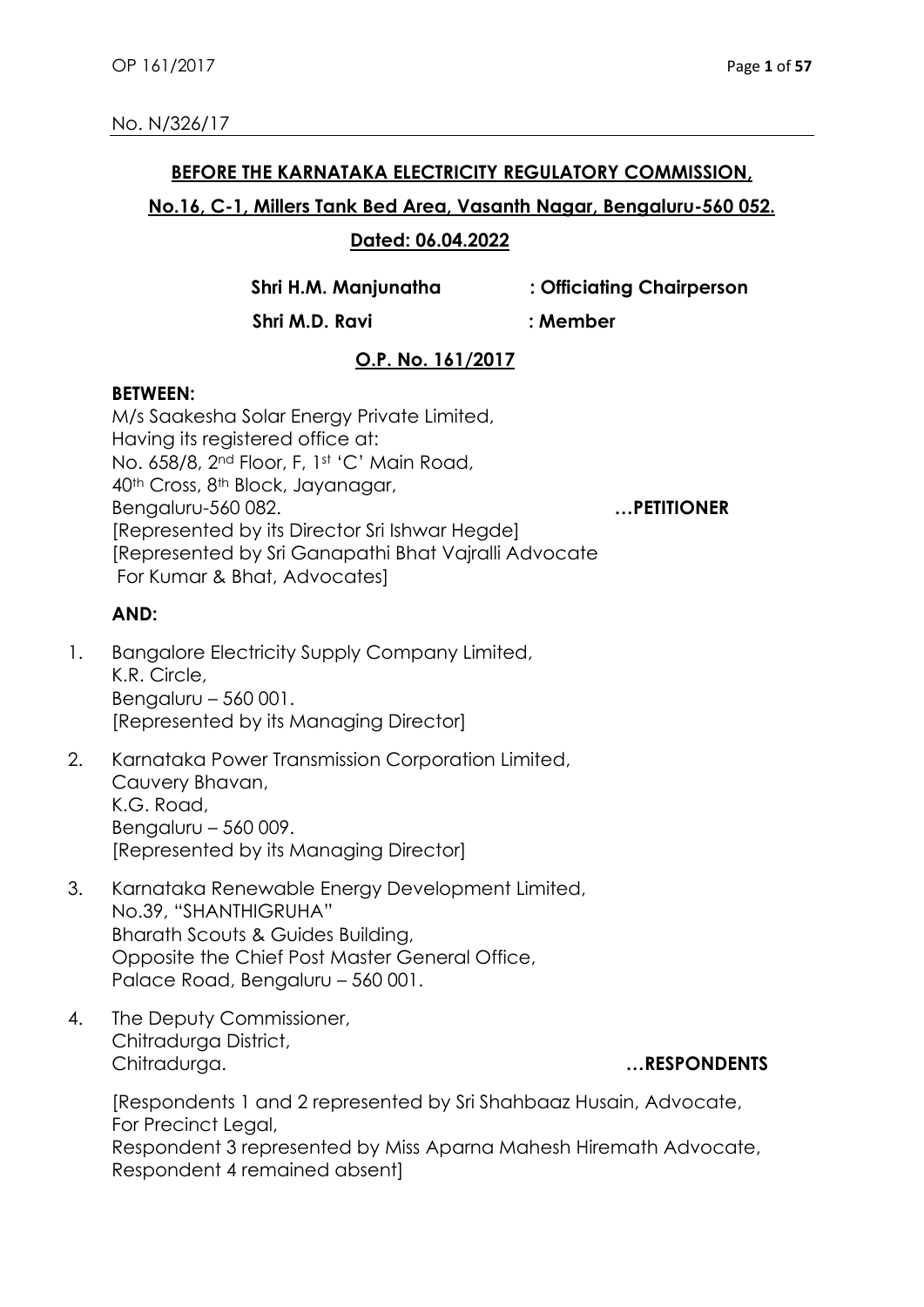#### **ORDERS**

This case is taken up for rehearing and disposal as per directions given by Hon'ble High Court of Karnataka in Writ Petition WP No. 52028/2018 (GM-KEB) C/W WP No. 7358/2020 (GM-KEB) (filed against the orders in OP No. 161/2017) & Others (Annexure-AA to the Amended Petition).

- 1) The Petitioner had filed the Original Petition in OP No. 161/2017 on 20.09.2017 under Section 86(1)(b) of the Electricity Act, 2003. Upon notice, the Respondent No. 1 to 3 have appeared before the Commission through their respective Counsels and contested the Petition by filing written objections separately and after hearing the parties the Commission has passed orders on 30.08.2018 dismissing the Petition by holding that the Petitioner is not entitled for any reliefs as claimed, further held that, the Petitioner is entitled to a tariff of Rs. 4.36 only per unit as per Article 5.1 of the PPA and he is also liable to pay damages including liquidated damages as provided under Articles 2.2 and 2.5.7 of the PPA.
- 2) Aggrieved by the Commission order dated 30.08.2018, the Petitioner had approached the Hon'ble High Court of Karnataka, Bengaluru in Writ Petition bearing WP No. 7358/2020 (GM-KEB) challenging the orders of the Commission. After hearing both the parties the Hon'ble High Court of Karnataka has passed orders dated 20.09.2021 as hereunder: -
	- *(a) All the writ petitions are allowed, the impugned orders passed by the Commission in all these cases stand quashed.*
	- *(b) These matters are remitted back to the hands of the Commission for appropriate resolution of the dispute bearing in mind the observations made in*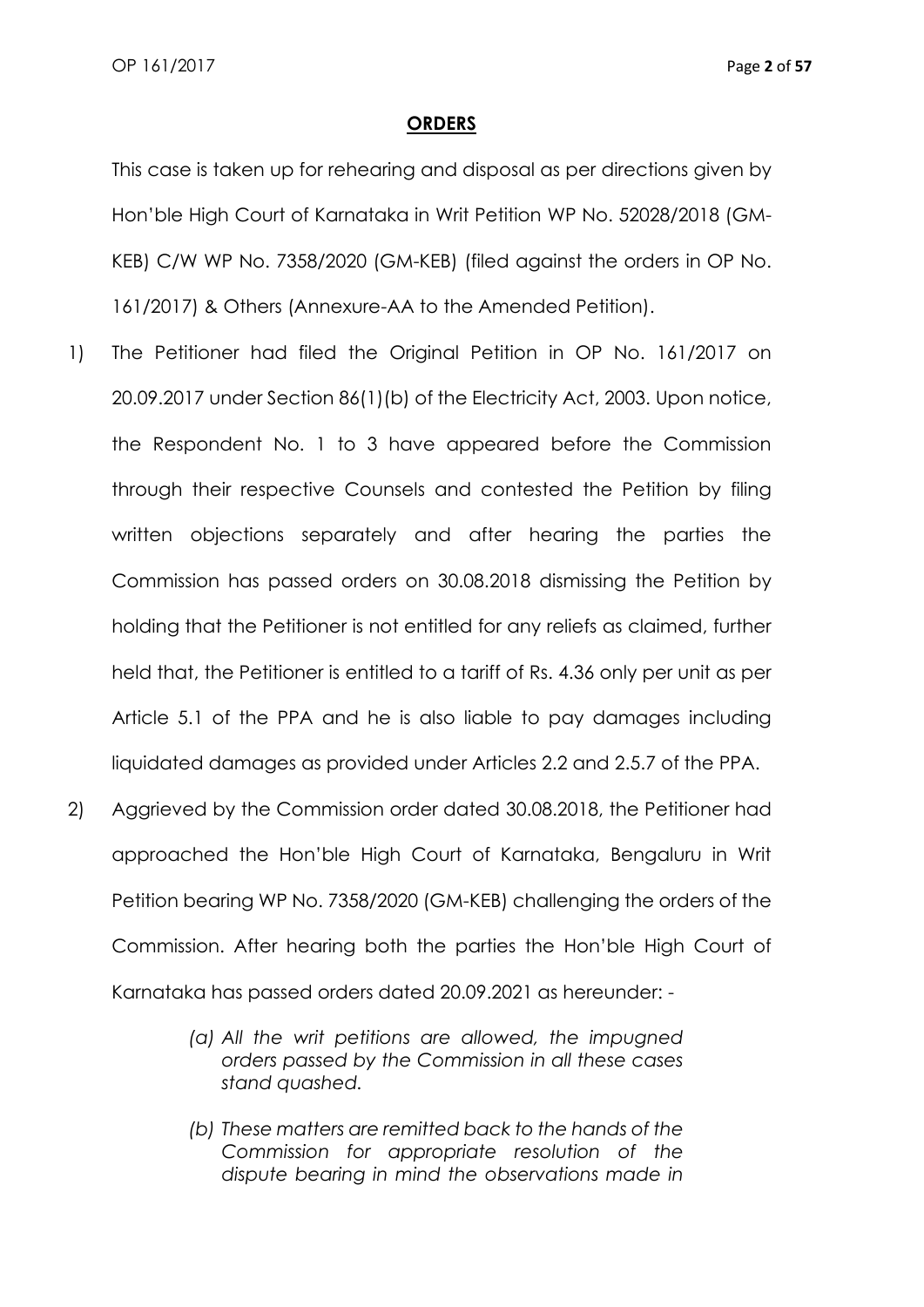*the course of the order with regard to the controversy brought before it.*

- *(c) The Commission shall also consider all subsequent events that have taken place after passage of the impugned orders, while passing orders afresh, in the case now remitted.*
- *(d) Parties to the lis are at liberty to place on record all such documents that would advance their cause.*
- *(e) The Commission shall consider the claims of the Petitioners and pass appropriate orders within six months from the date of receipt of a copy of this order.*
- *(f) Interim orders granted and subsisting, if any, in all these cases shall continue to operate till the Commission takes up the case for consideration of an interim prayer, if sought for by the Petitioners.*
- *(g) All the contentions, except the ones decided in this order, of both the parties are kept open.*
- 3) After the receipt of certified copy of the orders, this Commission has issued notice to the parties and they have appeared through their Counsels. The Petitioner Counsel filed Amended Petition dated 30.11.2021 and Respondent No. 1 to 3 filed objections separately to the Amended Petition. This Commission has also passed an interim order on 18.11.2021 granting the Interim tariff of Rs. 4.36/unit till the disposal of the Petition. Thereafter, this Commission has taken up the case for fresh disposal as per the directions of the Hon'ble High Court of Karnataka, in WP as referred supra.
- 4) The Original Petition No. 161/2017 was filed under Section 86(1)(b) of the Electricity Act, 2003 in effect praying to: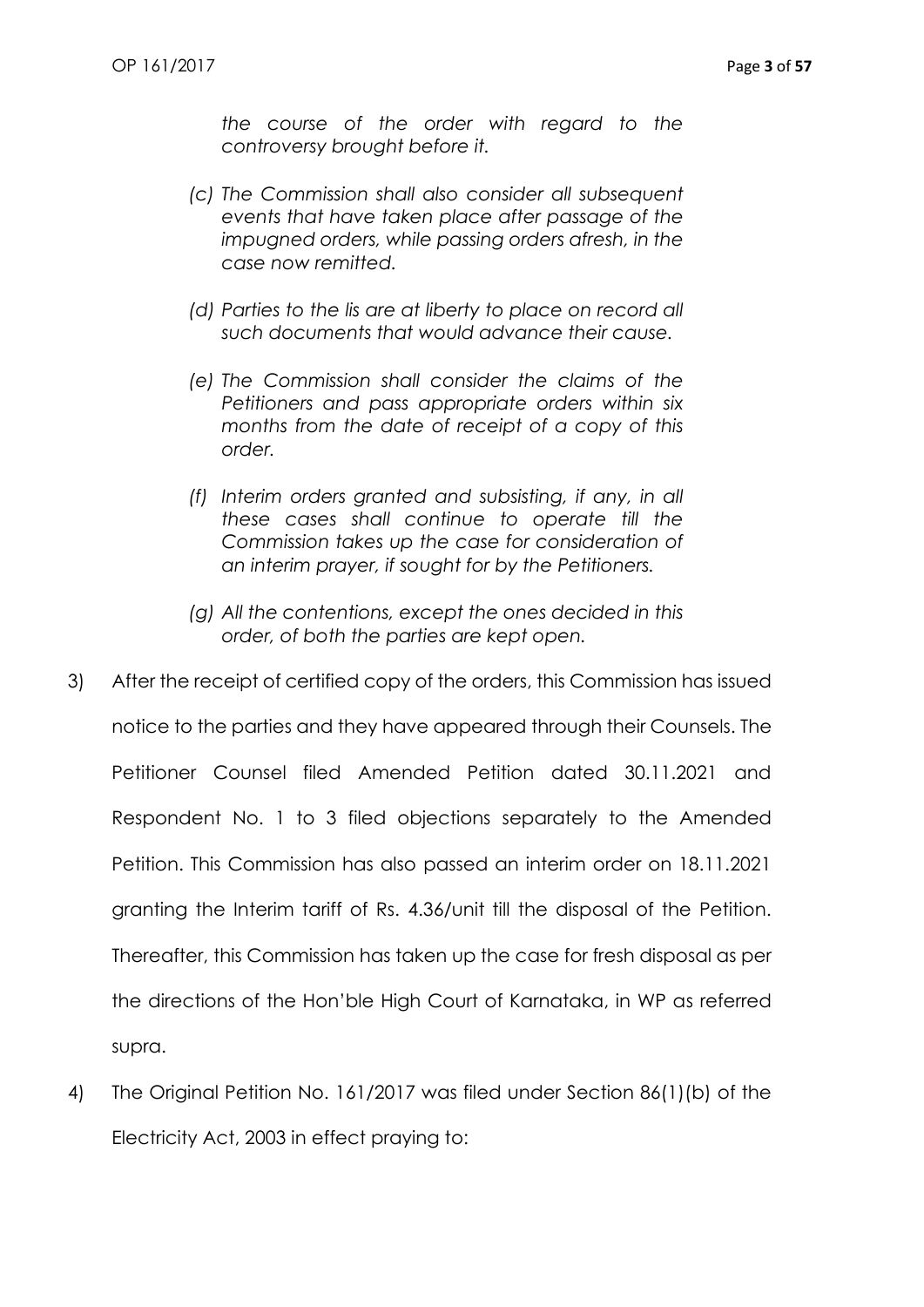- a) Direct the Respondent No.1/BESCOM to comply with the original terms of the PPA dated 03.07.2015 and further provide the confirmation for time extension with original tariff under Article 8 i.e., force majeure event and direct the first Respondent to implement the extension time with original tariff in the interest of justice and equity.
- b) Direct the 1st Respondent/BESCOM to accept the original tariff agreed in the PPA i.e., an amount of Rs. 8.40 per kWh and remit the same to the petitioner.
- c) Declare that the Petitioner is entitled for the Force Majeure Condition as per Article-8 and consequently is eligible to seek extension of time as per Article-2 of PPA along with original tariff.
- d) Restrain the 1st Respondent/BESCOM (erroneously typed as not to deduct) from deducting any liquidated damages from the petitioner as force majeure events have caused the delay.
- e) Declare that the petitioner is entitled to extension of time with original tariff as per Article 2 of the PPA dated 03.07.2015 without imposing or changing any conditions as enshrined in the PPA.

The following additional prayer have been made in the Amended Petition.

f) The Respondent No. 1/BESCOM may be directed to pay the Petitioner original tariff of Rs. 8.40 per unit in the terms of the PPA from the date of commissioning i.e., 25.06.2017 till the term of PPA in the interest of justice.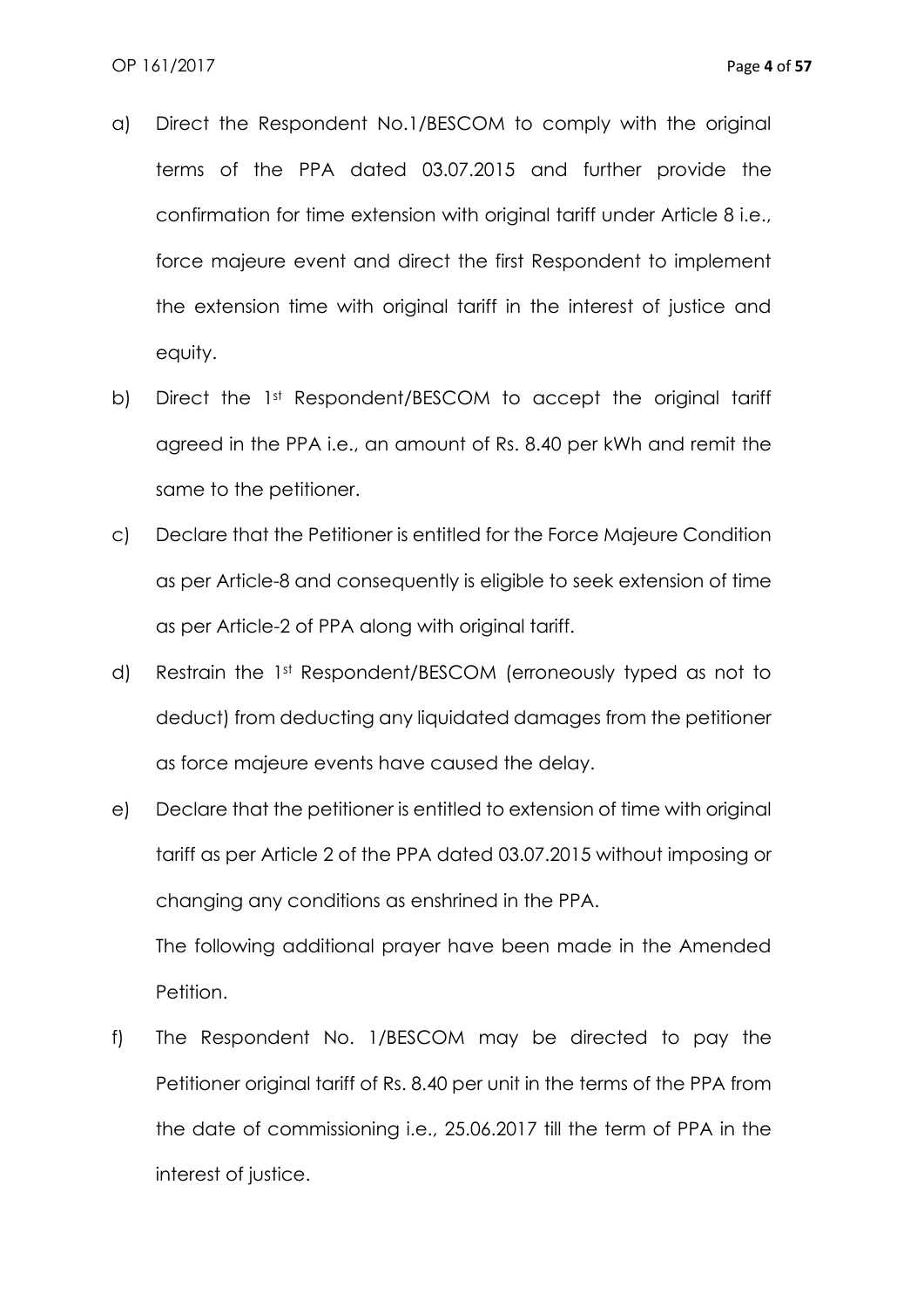- g) The Respondent No. 1/BESCOM may be directed to pay the difference of the tariff paid per unit from the date of commissioning of the plant along with late payment surcharge in terms of PPA and Clause 6.4 within stipulated timeframe in the interest of justice.
- h) The Respondent No. 1/BESCOM may be direct to refund the recovered liquidated damages and conditions precedent damages along with late payment surcharge in the terms of PPA and Clause 6.4, within stipulated timeframe in the interest of justice.
- i) Grant such other reliefs to meet the ends of justice and equity.
- 5) The brief facts set out in this Petition are as under:
	- a) The Petitioner is a company registered under the Companies Act, 2013, carrying on the business of developing executing, managing and running solar energy plant. The Government of Karnataka (GoK) issued the Karnataka Solar Policy 2014-21 vide Notification dated 22.05.2014. Under the said Policy, GoK envisaged Utility Scale Grid Connected Solar Photo Voltaic and concentrated solar power projects and endeavoured to promote solar energy projects preferable by land owning farmers with a minimum capacity of 1 MW and maximum capacity 3 MW per land owning farmer in the State for sale of power to the Electricity Supply Companies (ESCOMs) at the KERC determined tariff from time to time.
	- b) The Gok issued guidelines vide Notification No. EN VSC 2014, Bangalore, dated 26.08.2014 to invite applications from the eligible land owners for awarding 1-3 MW capacity Solar Photo Voltaic Power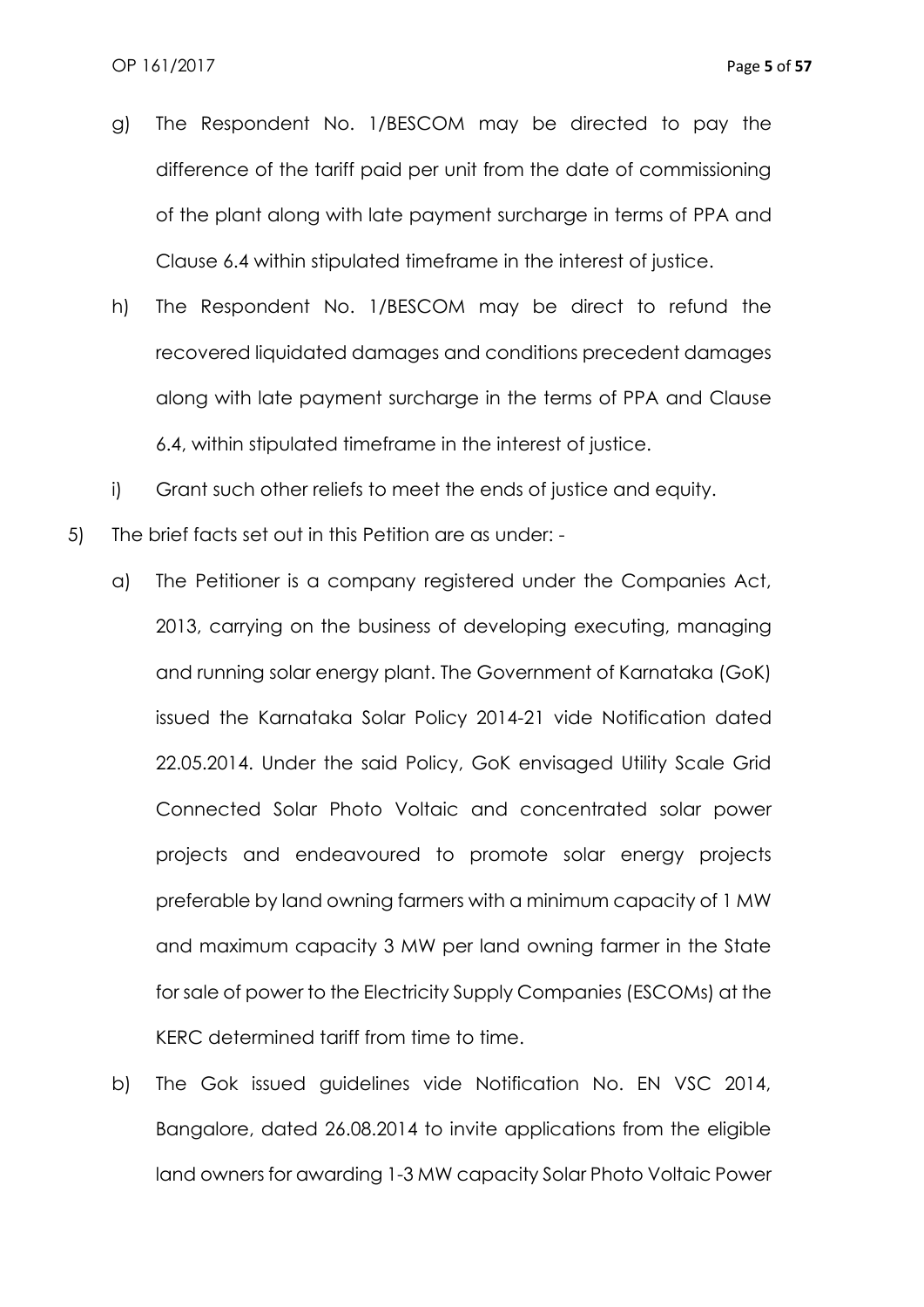MW Scale plants and to enter into PPAs with the concerned ESCOMs. Accordingly, Smt. Jayalakshmi a land owning farmer had made an application for grant solar power project with capacity of 1 MW to be established in her land at Sy.No.10/2 and Sy. No. 10/1C J.G. Halli, Hiriyur Taluk, Chitradurga District totally measuring 6 Acres 5 Guntas, accordingly, the 1st Respondent/BESCOM has accepted the proposal for allotment of Solar Power project of 1 MW capacity. Pursuant thereto the KREDL issued letter of award in favour of the farmers, vide allotment letter dated 17.03.2015 (Annexure-B filed along with Petition).

- c) The original allottee Smt. Jayalakshmi, SPD has executed Power Purchase Agreement (Annexure-C filed along with Petition) dated 03.07.2015 with BESCOM for sale of power from 1 MW solar power J.G. Halli, Hiriyur Taluk, Chitrdurga District as per letter of allotment dated 17.03.2015 and BESCOM Board has also consented for Power Purchase Agreement for purchase of solar power from this project. Thereafter, a Supplementary Power Purchase Agreement dated 02.09.2016 (Annexure-D filed along with Petition) was entered into between the BESCOM and Petitioner consequent on appointment of Petitioner as developer of the Project.
- d) As per Clause 12.11 of the PPA, the SPD can assign this agreement to a Special Purpose Vehicle and such Special purpose Vehicle shall take over all the rights, responsibilities obligations, liabilities of the SPD and MUTATIS MUTANDIS. In view of the above provision, the SPD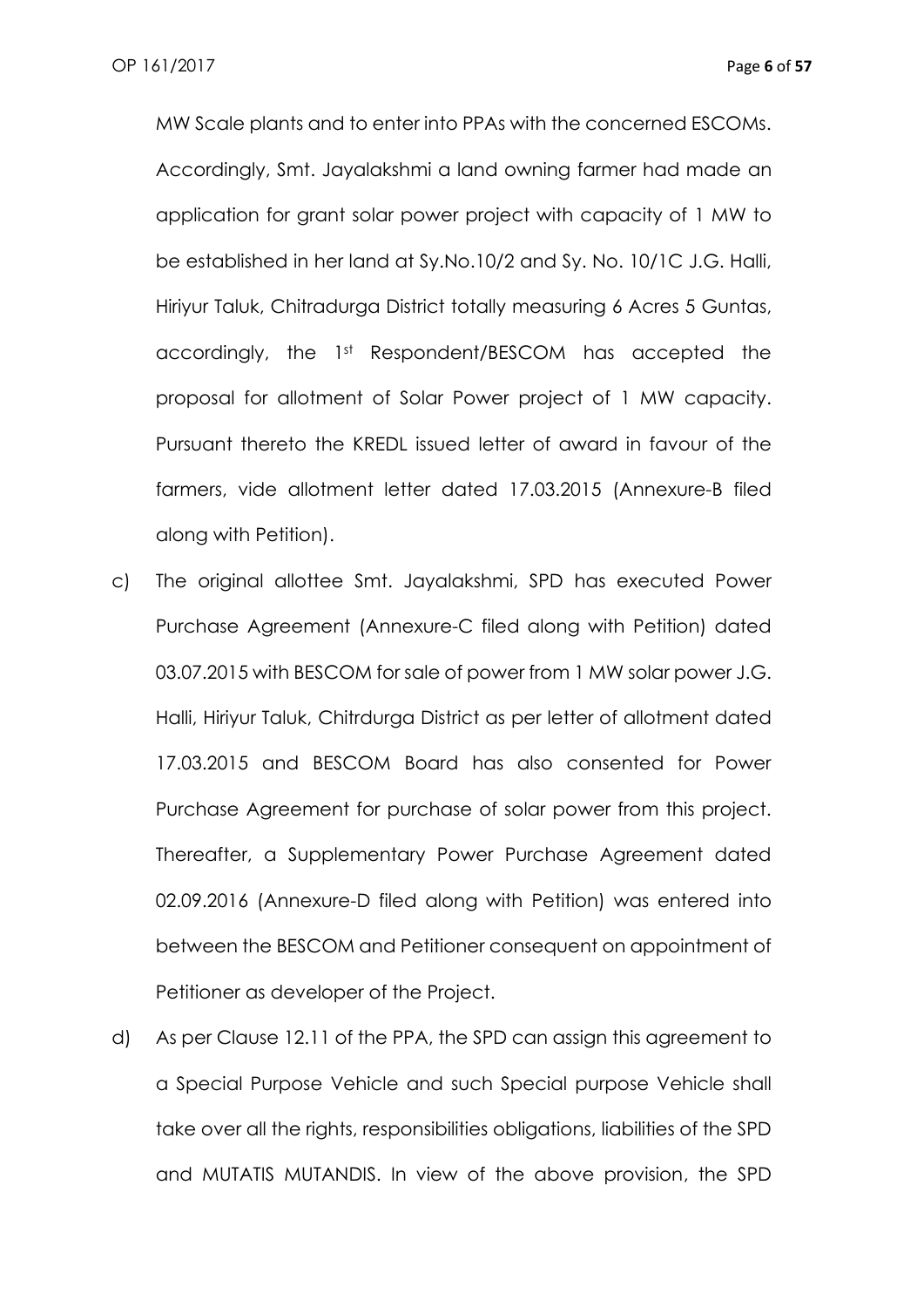appointed M/S Saakesha Solar Energy Private Limited i.e., the Petitioner herein as SPV, the land owner Smt. Jayalakshmi has one of the shareholders with 26% of the share. Therefore, all acts and deeds done by Smt. Jayalakshmi, the land owner has been referred to as act and deeds done by the Petitioner.

- e) Immediately after entering into PPA the Petitioner has started project implementation work on the site, specifically allotted to the project, which include crucial works like land levelling, fencing, obtaining necessary approvals and sanctions such as conversion of land, Evacuation of power, mobilization funds etc., from the Authorities concerned and for getting the loan sanctioned from Banks for the establishment of a solar power plant. As per the Article 2 of the PPA dated 03.07.2015 the said project had to be completed on or before Scheduled Commissioning Date i.e., within 18 months from the effective date. Effective Date is defined as the date of signing the PPA which was signed on 03.07.2015. The Petitioner was supposed to achieve COD on or before 03.01.2017.
- f) It is stated that for completion of the project, the Petitioner had to obtain numerous approvals as per Clause 2.1.1 of Article 2 of PPA such as:
	- i. Land conversion from agricultural into non-agricultural for setting up of Solar Plant.
	- ii. Power evacuation approval from KPTCL.
	- iii. 11 KV work order and TAQC approval from BESCOM.
	- iv. Substation work order from KPTCL.
	- v. CEIG approval.
	- vi. Interconnection approval by KPTCL.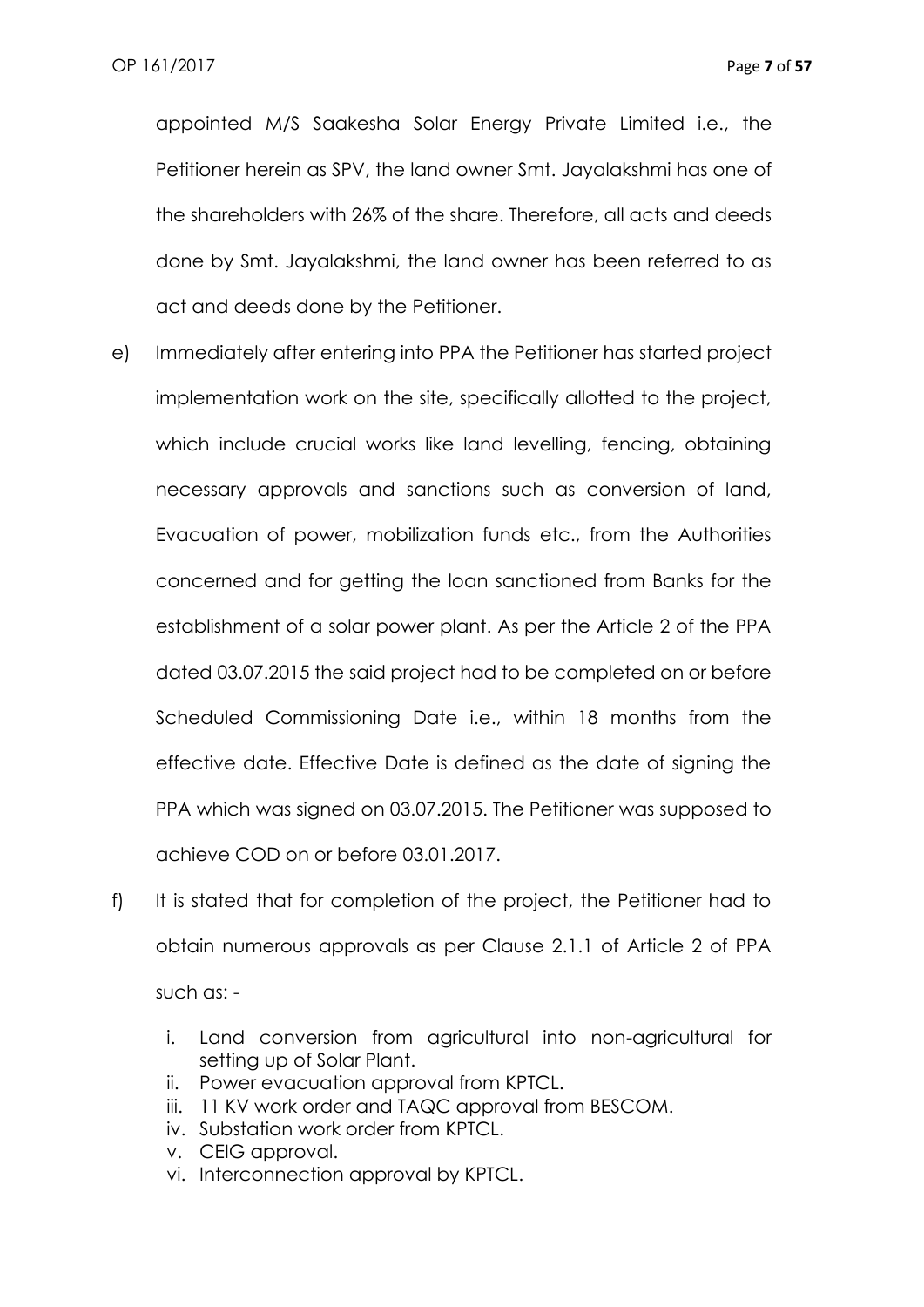- g) The PPA signed on 03.07.2015, was approved by the KERC dated 26.08.2015 and the BESCOM handed over the same to the Petitioner only on 28.08.2015 after 2 months delay for which the Petitioner cannot be held responsible. The counting of the time for Scheduled Commissioning Date (SCD) starts from 03.07.2015. The Petitioner had lost about 2 months in receiving the PPA, which the Petitioner has requested to be treated as Force Majeure Event under Article 8.3. Therefore, the extension of time has to be granted along with the original tariff agreed as per PPA i.e., Rs. 8.40/ KW. The endorsement made on 28.08.2015 of delivery of the PPA Annexure-E filed along with Petition.
- h) Subsequent to the insertion of Sub-clause 10 of Section 95 of the Karnataka Land Revenue (Amended) Act 2015, the Government of Karnataka has issued circular RD69/01.12.2015 fixing the timeframe for grant of deemed conversion as 15 days of application. As per the Government circular the Petitioner has submitted all requisite documents like PPA, KREDL letter, RTC, PTCL, NOC and other relevant documents as on the date of filing of the application for conversion of land before the Deputy Commissioner (Annexure-H filed along with Petition) dated 16.12.2015. The Deputy Commissioner has passed order of conversion of land (Annexure-J1 filed along with Petition) on 18.08.2016 and there was a delay of about 8 months and the Petitioner requested for treating this delay as Force Majeure event with original tariff.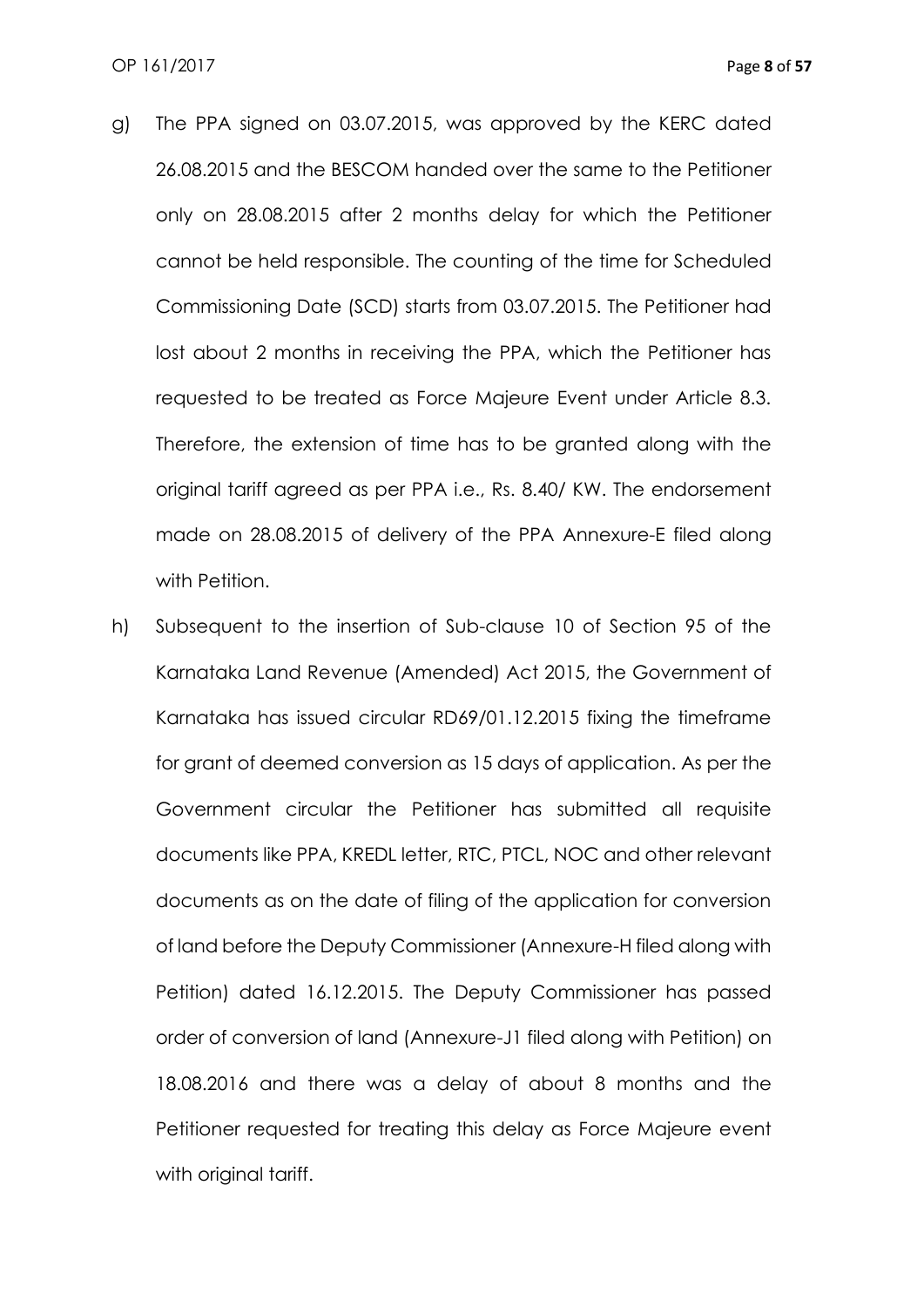- i) The Petitioner has also applied for power evacuation approval before the KPTCL (Annexure-K filed along with Petition) on 28.03.2016, the same has been approved by the KPTCL (Annexure-K1 filed along with Petition) on 17.09.2016. There was a delay of 5 months 21 days from the KPTCL/2nd Respondent for power evacuation approval for which the Petitioner is not responsible. Therefore, requested to treat the delay as Force Majeure event under Article 8 of the PPA.
- j) Subsequent to the power evacuation approval, the 2<sup>nd</sup> Respondent has granted work order to carry out substation work (Annexure-L filed along with Petition) only on 15.03.2017 and there was 11 months 15 days delay by KPTCL as this can be obtained only after the approval of regular power evacuation scheme. Therefore, the delay caused by KPTCL is requested to be treated as Force Majeure event. Subsequent to the regular power evacuation approval the Petitioner could obtain 11 KV work order (Annexure-M filed along with Petition) to construct 11KV line only on 26.11.2016, with a delay of 8 months. Hence requested to treat the delay caused by the Respondent No. 1 & 2 Force Majeure Event.
- k) The 1st Respondent insisted for using breaker equipment only from State owned Public Sector Company Mysore Electrical Industries Limited (MEI). The Petitioner requested on 30.08.2016 for supplying the MEI breaker, the MEI took 3 months 15 days to deliver the product. The MEI breaker was received on 15.12.2016 just 18 days prior to the Scheduled Commissioning Date. The MEI breaker could not be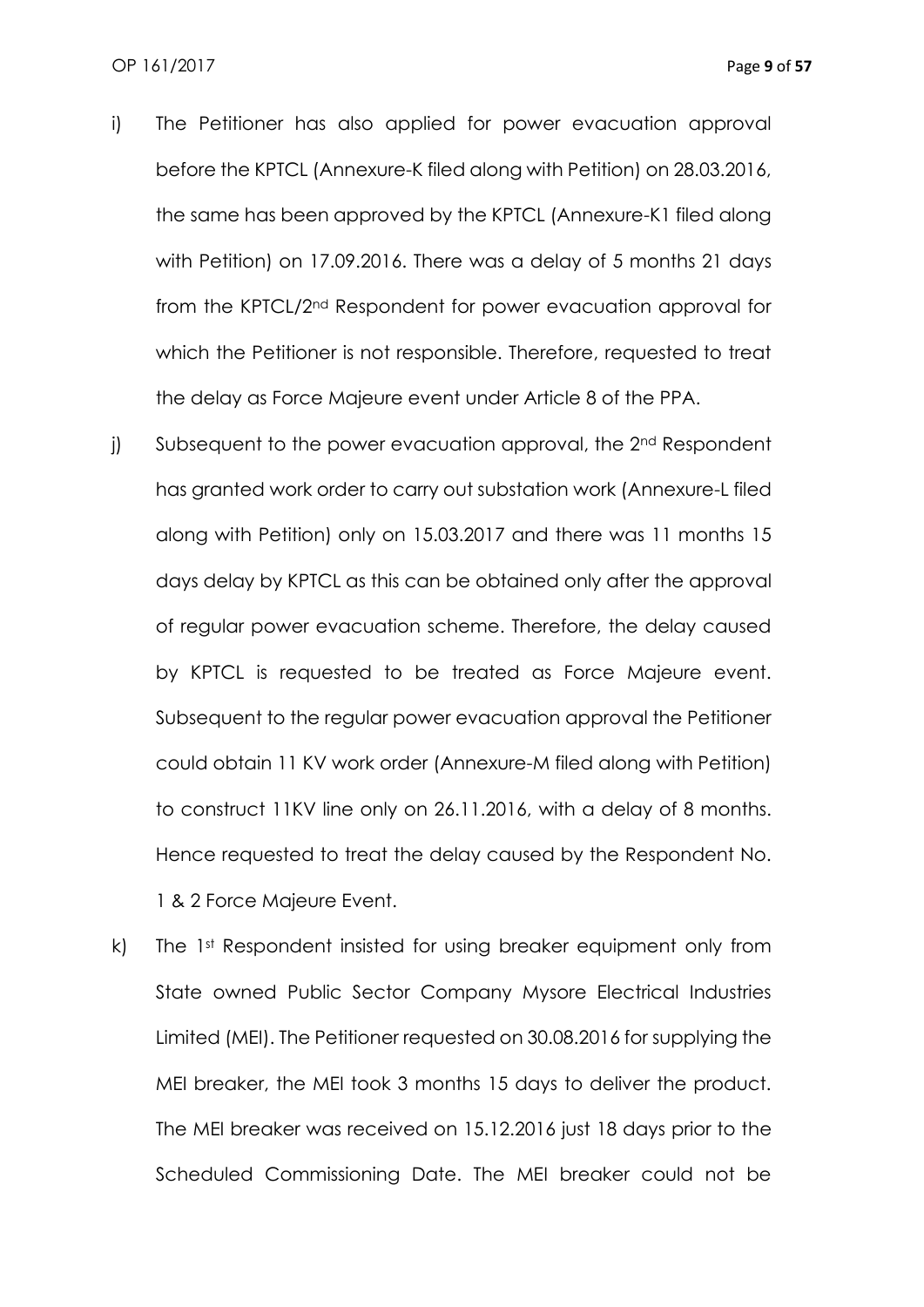booked without drawing approval. Only after the drawing approval from BESCOM the Petitioner could book the order of MEI breaker which was delivered on 15.12.2016. The delay caused because of 1st Respondent instruction to use MEI breaker only. For this delay the Petitioner cannot be blamed. Copy of the MEI delivery note dated 15.12.2016 is produced as Annexure-N.

- l) The 11KV evacuation line has to pass through the National highway NH-48, for which the 1st Respondent has to get approval from the National Highways Authority of India (NHAI). The Petitioner cannot directly approach NHAI seeking approval for constructing the line over National Highway. The Respondent took about 5 months for getting approval from NHAI which was granted on 19.04.2017 (Annexure-P filed along with Petition). Therefore, the Petitioner got the permission only after 12 months 23 days from the date of application for power evacuation for which the Petitioner is not responsible and the said delay has to be construed as Force Majeure Event, and hence, extension of time with original tariff is to be granted.
- m) It is stated by the Petitioner that request for extension of time was sought from BESCOM on 08.12.2016 but the same was received on 03.02.2017 (Annexure-Q filed along with Petition), after a delay of 2 months. Since, the above said approvals are valid for 18 months from the date of signing of PPA, the Petitioner could not carry out substation work as extension was not granted immediately on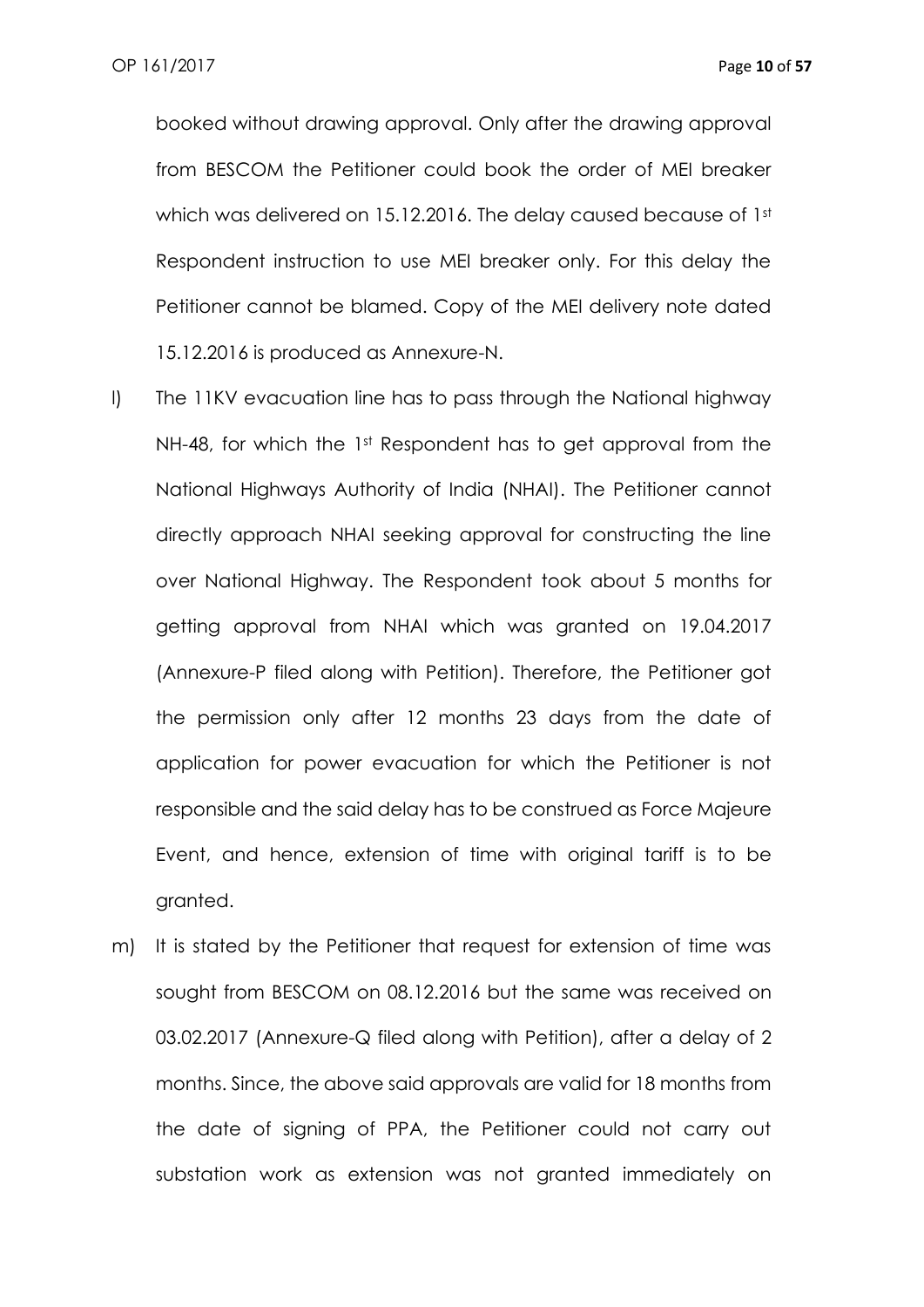application, hence, there was delay of 2 months for granting extension of time and requested to treat the same as Force Majeure event.

- n) In the meanwhile, the Government of India on 09.11.2016 has taken extra ordinary step towards demonetization by banning 500 and 1000 notes and restricted for withdrawal of cash for a very small amount. The formal banking system was not available at the peak time and the cash withdrawal was not possible and as the Petitioner's work in the rural areas, unless there is a cash for labour work, tractors and other local men and materials, it was not possible to carry out these works for 3 months. There was a delay of 3 months and requested to treat the same as Force Majeure event.
- o) It is stated that the various sanctions and permissions would reveal that inspite of having applied for the requisite permissions and sanctions, Petitioner had suffered on account of inordinate delay in getting the approvals. These delays were beyond the control of the Petitioner as those were pre-requisite in securing the confidence of the financial institution and suffered on account of delay by the Government Authorities or Authorities. In terms of Article 8.3 of the PPA the above mentioned delays in executing the project would fall under Force Majeure events which has resulted in completing the projects.
- p) The Petitioner submitted that he is entitled for extension of time for commissioning of project with original PPA tariff. Considering all those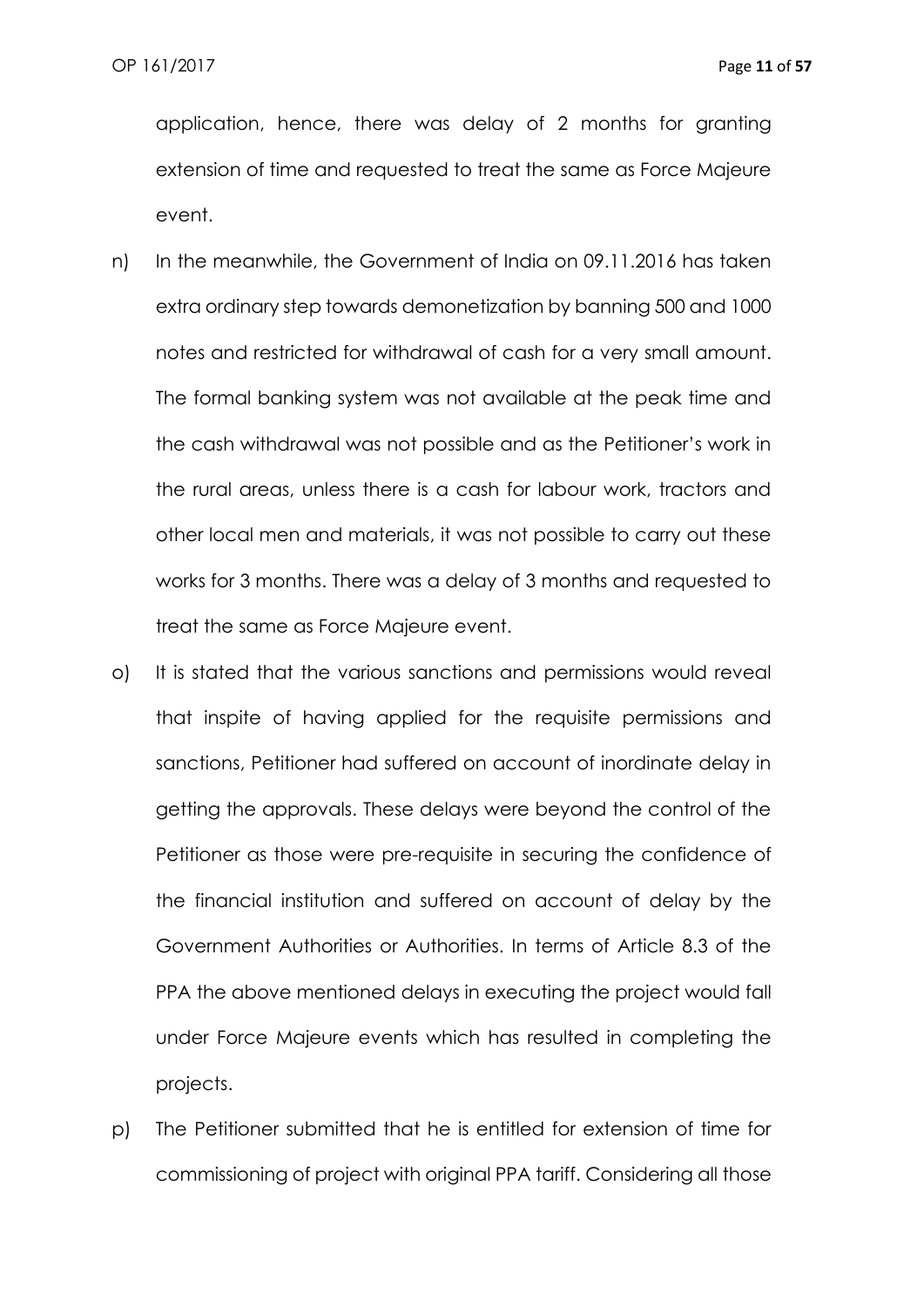grounds stated above, the 1st Respondent/BESCOM has extended the commissioning date upto 02.07.2017 as per the letter refer to at Annexure-Q (filed along with Petition) and subsequently GOK has conveyed its consent to the extension under Article 8 of PPA. However, the BESCOM directed the Petitioner to file the Petition before the Commission for extension of time with original tariff under Force Majeure Event by producing all relevant documents and hence the present Petition is filed.

- q) The Petitioner has approached the Commission under the following grounds:
	- i) The Respondents ought to have considered that the delay was not on account of Petitioner but due to the Respondents fault. The Petitioner has made application in time before all the Government Authorities for requisite permissions, but the same was not been granted in time. Hence, the application for extension to be considered by the BESCOM and requested to treat the same as Force Majeure Event and to approve the extension of time for commissioning of the solar project.
	- ii) That there was a delay of 2 months in handing over the signed PPA dated 03.07.2015, after approval from the Commission as the same was delivered on 28.08.2015. Unless the PPA documents was on hand, the Petitioner could not take any steps for project implementation and therefore, the 18 months time stipulated in the PPA actually commenced from date of delivery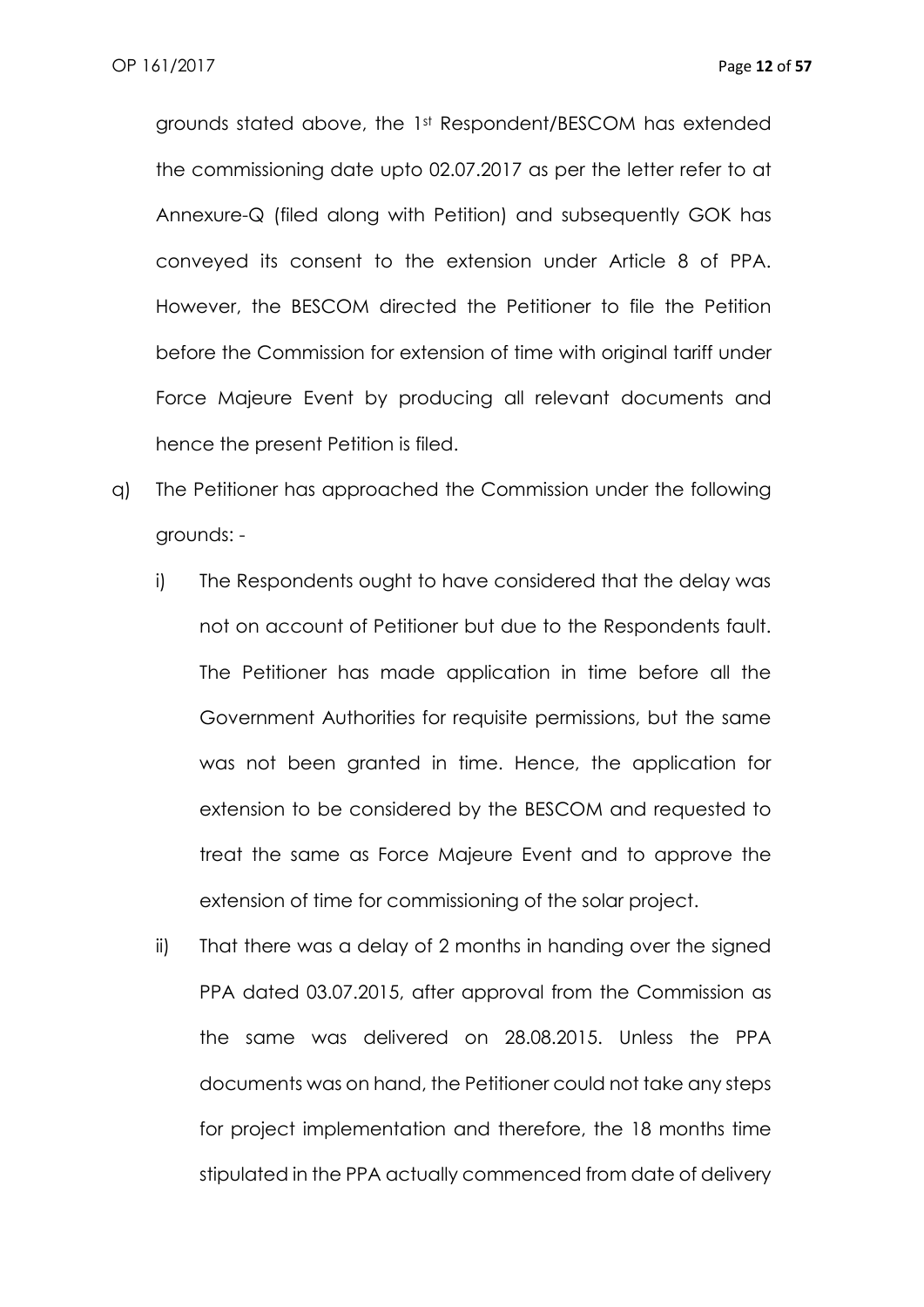of PPA i.e., on 28.08.2015. Therefore, extension of time required to be considered by the Commission along with original tariff of Rs. 8.40/KWH.

- iii) As per the Government letter dated 24.11.2016 issued to the 1st Respondent for extension of 6 months time under Article 2.5 of the PPA, BESCOM constituted a committee for verifying the applications including that of the Petitioner application and thereafter the 1st Respondent extended the time by 6 months for achieving the commercial operation and thereafter, the Government also written a letter dated 23.06.2017 to the Commission for granting the extension of time under Force Majeure Event. Therefore, the Petitioner requested the Commission for extension of time along with original tariff as agreed in the PPA.
- iv) The extension of time was sought by the Petitioner from BESCOM on 08.12.2016 but the same was granted on 03.02.2017 after lapse of 2 months. There was a delay of 2 months in granting extension of time. Similarly, the power evacuation approval was granted by KPTCL after a delay of 5 months 21 days and approval for substation granted after 11 months 15 days, that the line work was approved after delay of 8 months and hence Petitioner could not do execute the works including 11 KV line and substation works and sought for approval of time extension with original PPA tariff.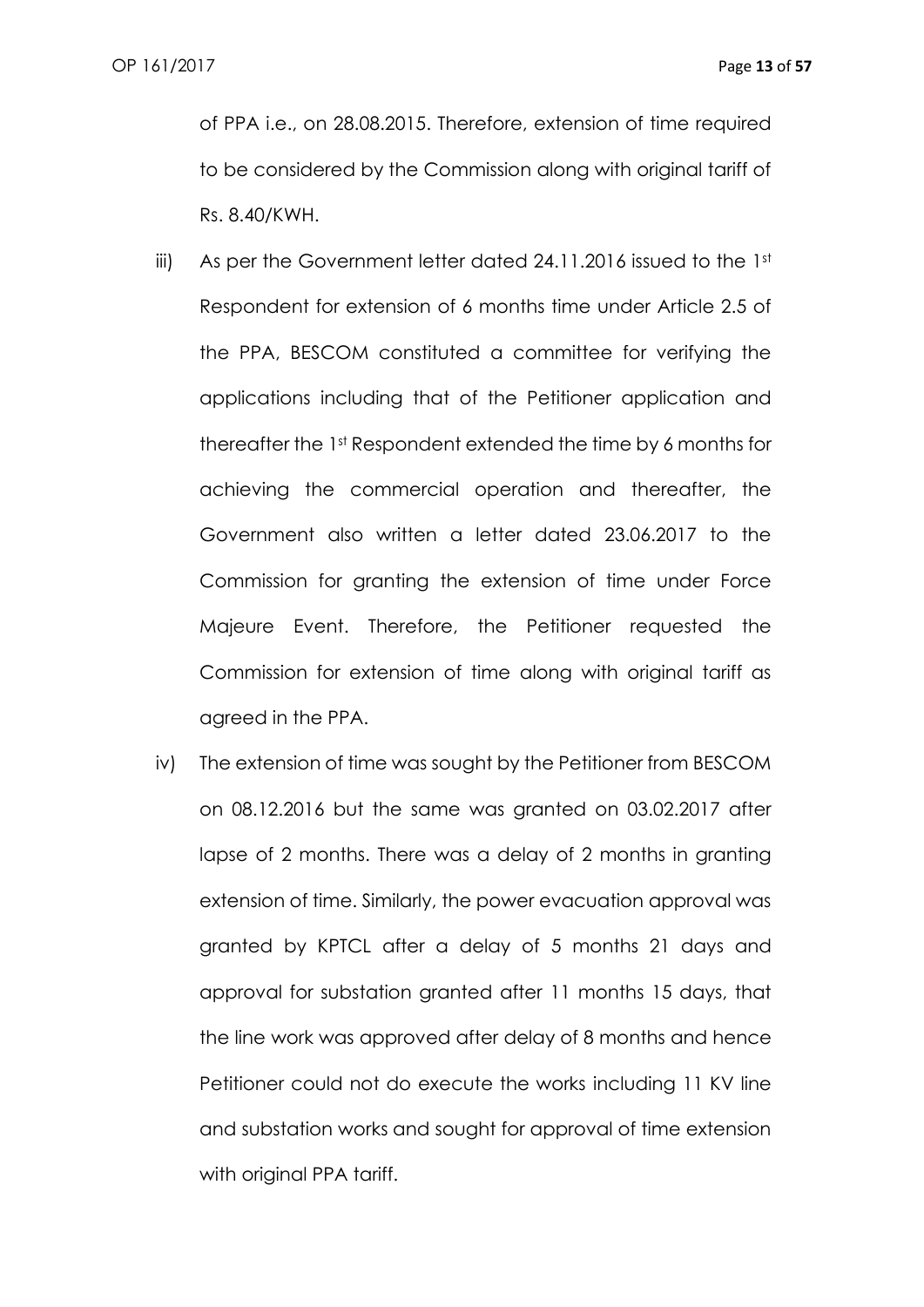- v) The Respondents ought to have noticed that the State Government for promoting solar power generation, has issued solar policy 2014-21 with the object of encouraging Green Power Generation. In furtherance of the solar policy, the Government of Karnataka amended the Karnataka Land Revenue Act by incorporating Section 95(10) providing for deemed conversion of land for the purpose of promoting Solar Power Generation. However, there was inordinate delay in issuance of various permissions and sanctions including conversion order and the Petitioner could not achieve commission within SCOD as per time schedule under the PPA and the Petitioner has sought for extension of time.
- vi) The Petitioner has invested Rs. 6.50 Crores and committed revenue sharing with farmer assuming the original tariff. If any change to the original tariff granted in the PPA the same is in violation of original PPA conditions and also causes heavy losses to the Petitioner and livelihood of the farmers since, he has surrendered entire farmer land for the project.
- vii) The varied tariff stipulated under 5.1 clause is subject to the clause 2.5 of the PPA that provides for extension upto 6 months due to various events of default affecting the Solar Power Developers. The extension was granted by Respondent considering the delays caused in PPA approval, NA approval, Power Evacuation approval, substation work order, 11KV line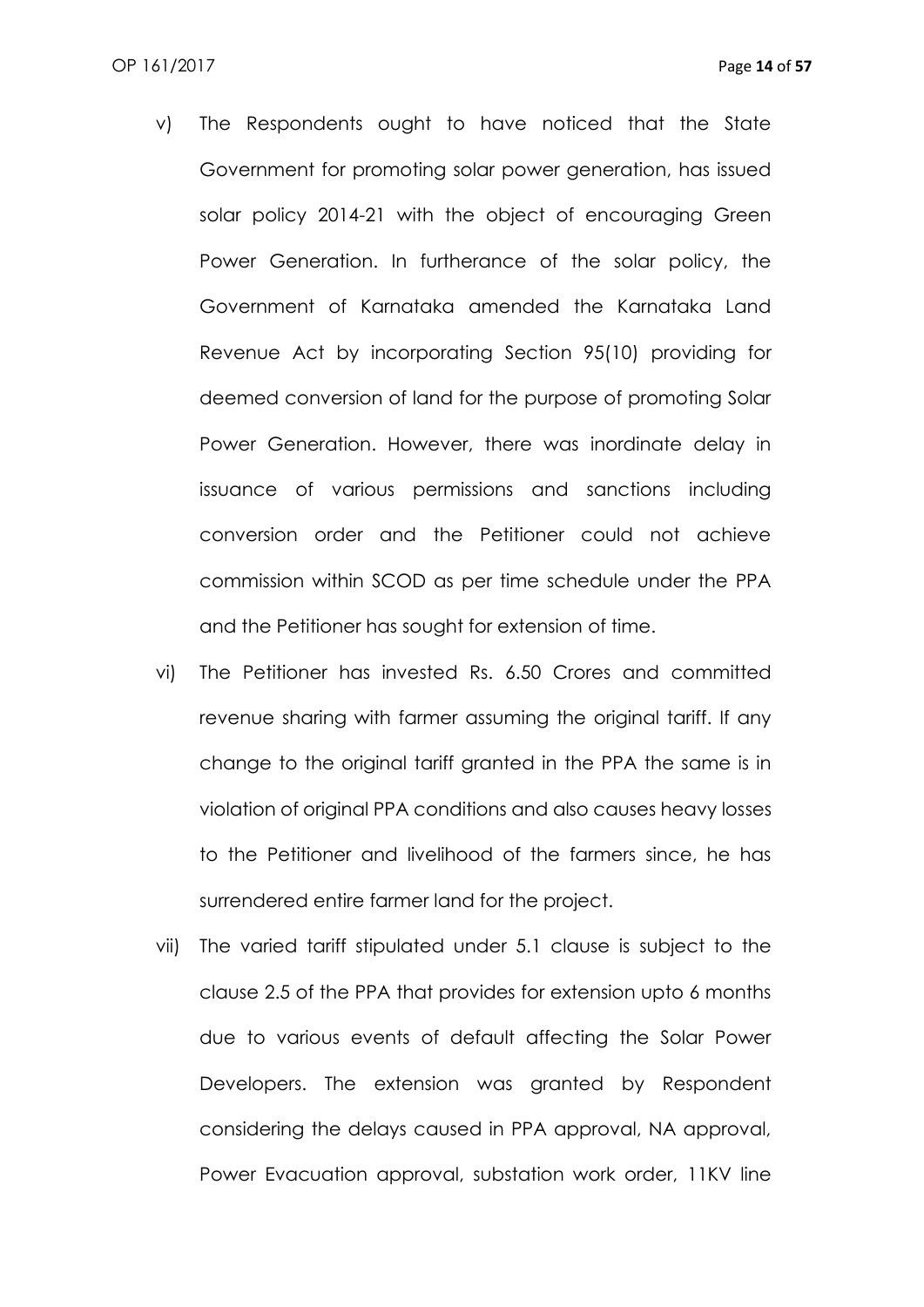work order, delay by various Government agencies and all these events are beyond the control of the Petitioner and requested for treating the same as Force Majeure and for extension of time with original PPA tariff.

- viii) The Petitioner claimed that the delays were due to reasons beyond the control of the Petitioner and the commissioning was achieved within the extended SCOD, the Petitioner is eligible to get the original tariff of Rs. 8.40/unit from the date of commissioning to the entire PPA term. Since, the payment is due as per original tariff from the commissioning date, the Petitioner is also eligible to receive late payment surcharge as per the clause 6.4 of the agreed PPA. That the Petitioner is not liable to pay liquidated damages and the amount deducted in the bills by the BESCOM towards liquidated damages have to be refunded along with the late payment surcharges and in view of the above, the Petitioner prays to allow the Petition as prayed for in the interest of justice and equity.
- 6) Upon notice, the Respondent No. 1 to 3 appeared through their Learned counsel, and filed statement of objections separately to the original Petition and thereafter, to the amended Petition filed additional objections statement and Respondent No. 4 who is formal party, remained absent.
- 7) The gist of the objections of the 1st Respondent may be stated, as follows:-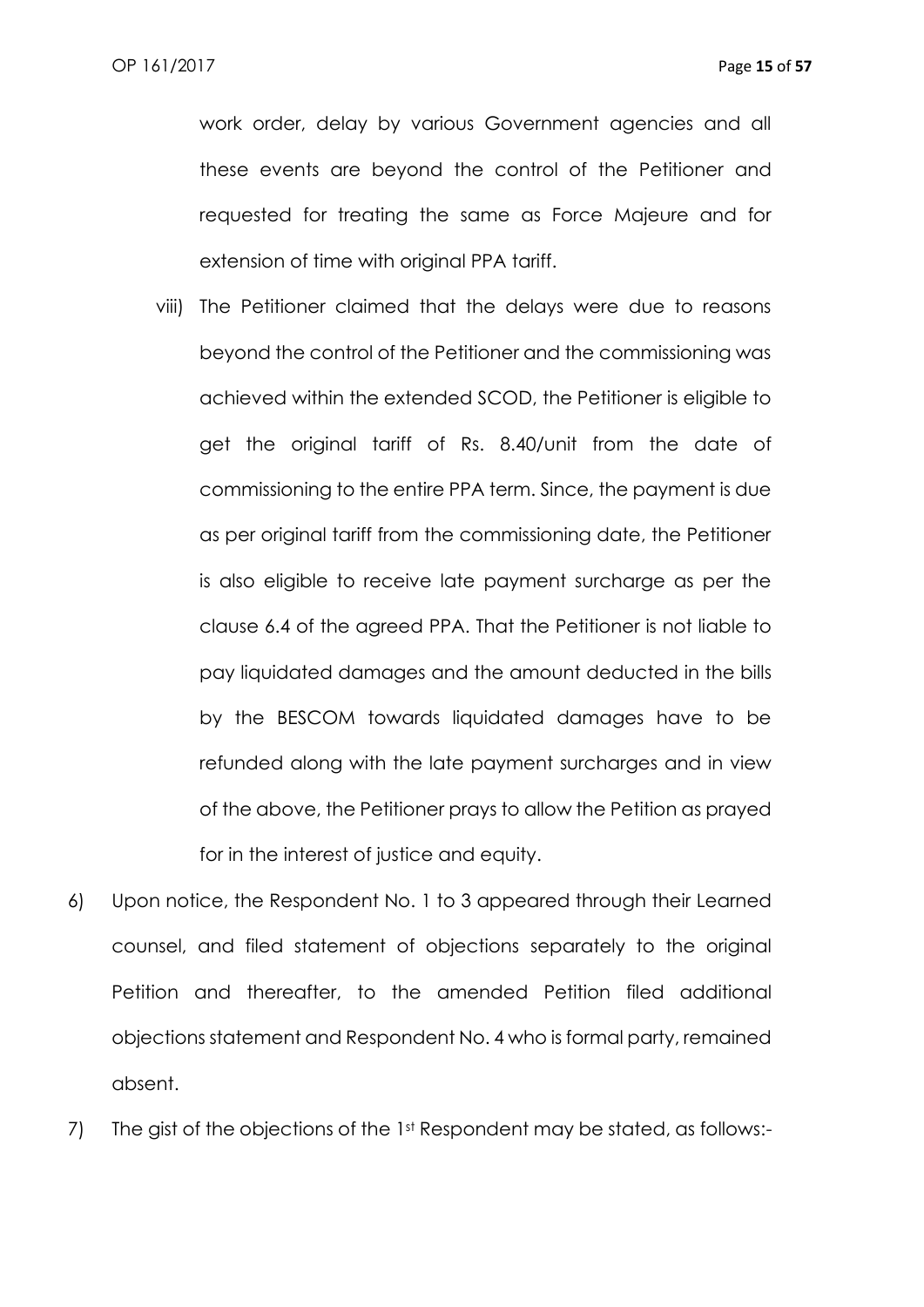- a) As the Petitioner was unable to execute the Project, in a timely manner, he sought for extension of time, for commissioning the Project, by six months under the Force Majeure conditions. As several requests for extension of the Scheduled Commissioning Date were received from the Solar developers, the GoK issued an Order dated 24.11.2016, directing all the Electricity Supply Companies (ESCOMs) to constitute a three-member Committee to consider and to dispose of the requests of the farmers/ developers. A Committee was constituted by the 1st Respondent to consider the requests for the extension of time, sought for by 1 to 3 MW Solar generators, under the land owning farmers' category. The said Committee held a meeting on 23.01.2017, wherein the causes for the delayed achievement of scheduled commercial operation were considered in respect of eleven generators, including the Petitioner, and a decision was taken to accord extension of six months' time to achieve the commercial operation.
- b) The Petitioner furnished the documents to the Committee, constituted for the purpose for consideration of request for extension of time. As per the same, the following information was gathered, pertaining to the various reasons assigned for the delayed execution of the Project.

| <b>Land Conversion</b>            |            |
|-----------------------------------|------------|
| Date of Submission of application | 21.05.2016 |
| Date of conversion                | 18.08.2016 |
| Delay in getting approval         | 3 months   |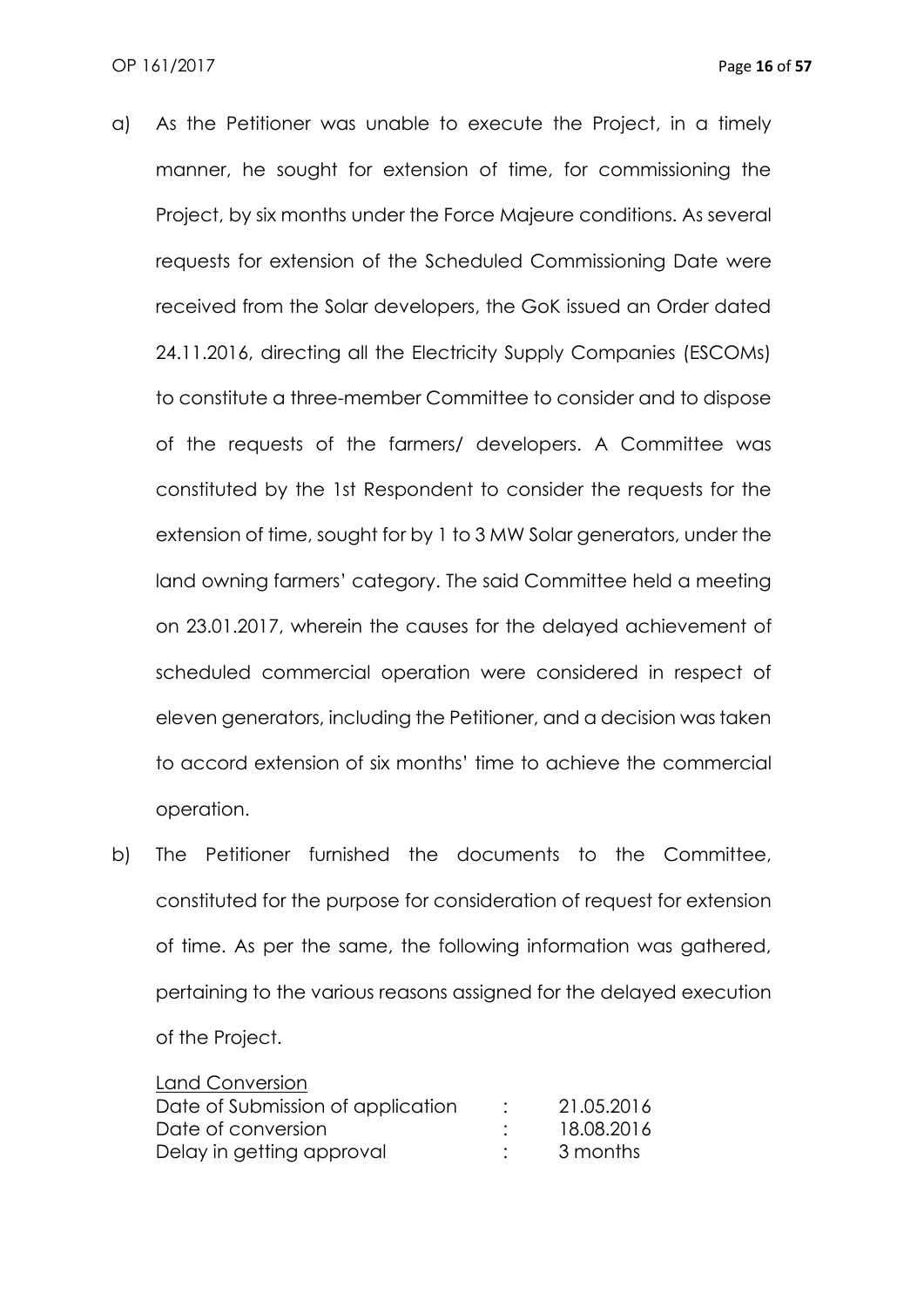| KPTCL evacuation approval (Regular): |            |
|--------------------------------------|------------|
| Date of submission of application    | 23.03.2016 |
| Date of approval                     | 17.09.2016 |

| Delay in getting approval   | Nearly six months  |
|-----------------------------|--------------------|
| MEI Switch gear:            |                    |
| Date of purchase order      | 22.08.2016         |
| Date of receipt at the site | 14.12.2016         |
| Delay in getting approval   | Nearly four months |

- c) The Committee, after detailed discussions and scrutiny of all the documents, opined that, approval may be accorded for extension of the SCOD by six months, considering Article 2.5 of the PPA, as there is a delay in the issuance of approvals by the various Government entities.
- d) On 03.02.2017, the 1st Respondent/BESCOM addressed a letter to the Petitioner, informing about the extension of time by six months for achieving commercial operation. The subject was placed before the 81st Meeting of the Board of Directors of the 1st Respondent/BESCOM, held on 09.02.2017 for evaluation/disposal of the requests of the land owning farmers/SPVs, for extension of time for achieving commercial operation, in respect of 1 to 3 MWs Solar Power Plants in Karnataka, under the farmers' category. The Board has taken on record, the facts of the extension of time issued by the 1st Respondent/BESCOM.
- e) On 16.03.2017, the Commission addressed a letter to all the ESCOMs in the matter, pertaining to extension of time granted to the Solar generators and informed them not to allow any extension of time beyond the scheduled commissioning, if any, as per the original PPA,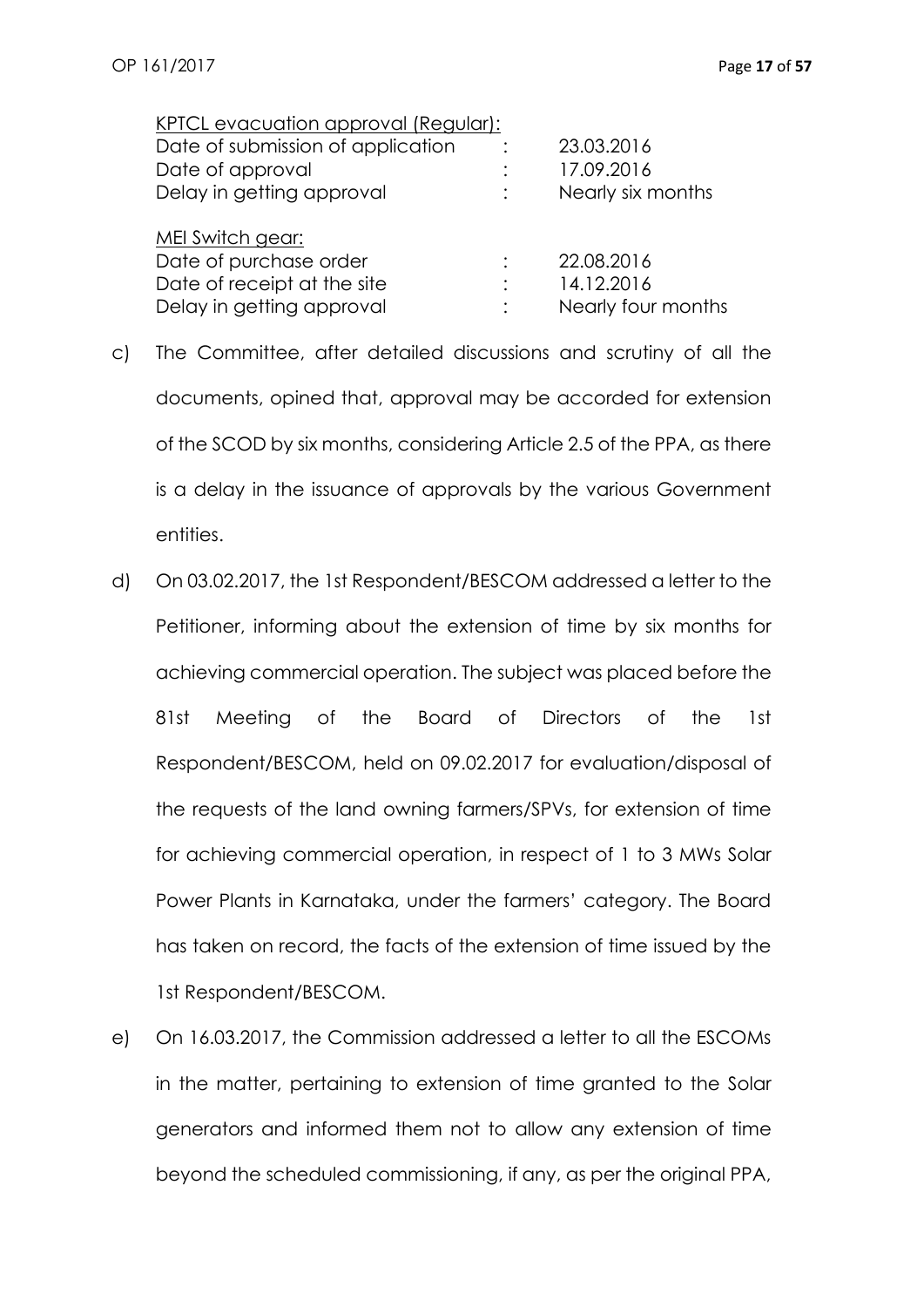without obtaining prior opinion of the Commission. Further, vide letter dated 05.04.2017, the ESCOMs were directed by the Commission, to advise all land owning Solar developers/SPVs to approach the Commission and seek for approval of the extension of time. In furtherance to the same, the Petitioner has filed this petition.

- f) The Additional Chief Secretary to Government, Energy Department, vide the letter dated 25.04.2017 addressed to the Commission, has sought for its approval to the extension of CoD, given by the 1st Respondent (BESCOM) for six months from the date of SCOD, as per Articles 2.5 and 8 of the PPA.
- g) The Project was commissioned on 25.06.2017.
- h) In respect of the extension of Project duration of the already awarded Solar Power Projects, the Ministry of New and Renewable Energy has issued letter No. 30/106/2014-15/NSM dated 28.07.2017, addressed to the Principal Secretaries (Power/Energy) of the State Governments, as stated below:

*"Ministry has requested not to give time extension if all the obligations are fulfilled by the concerned State Government Authorities/PSUs, etc., in a project. However, if there are delays of any kind on the part of State Government Authorities/PSUs like land allotment, transmission/evacuation facilities, connectivity permission or force majeure, the competent authority in the State/SECI, NTPC, etc., may consider providing extension of the time duration strictly as per the Contractual Agreement.*

*It Is also to be clarified that if a project equipment/material have been purchased/ ordered and substantial advances paid as per*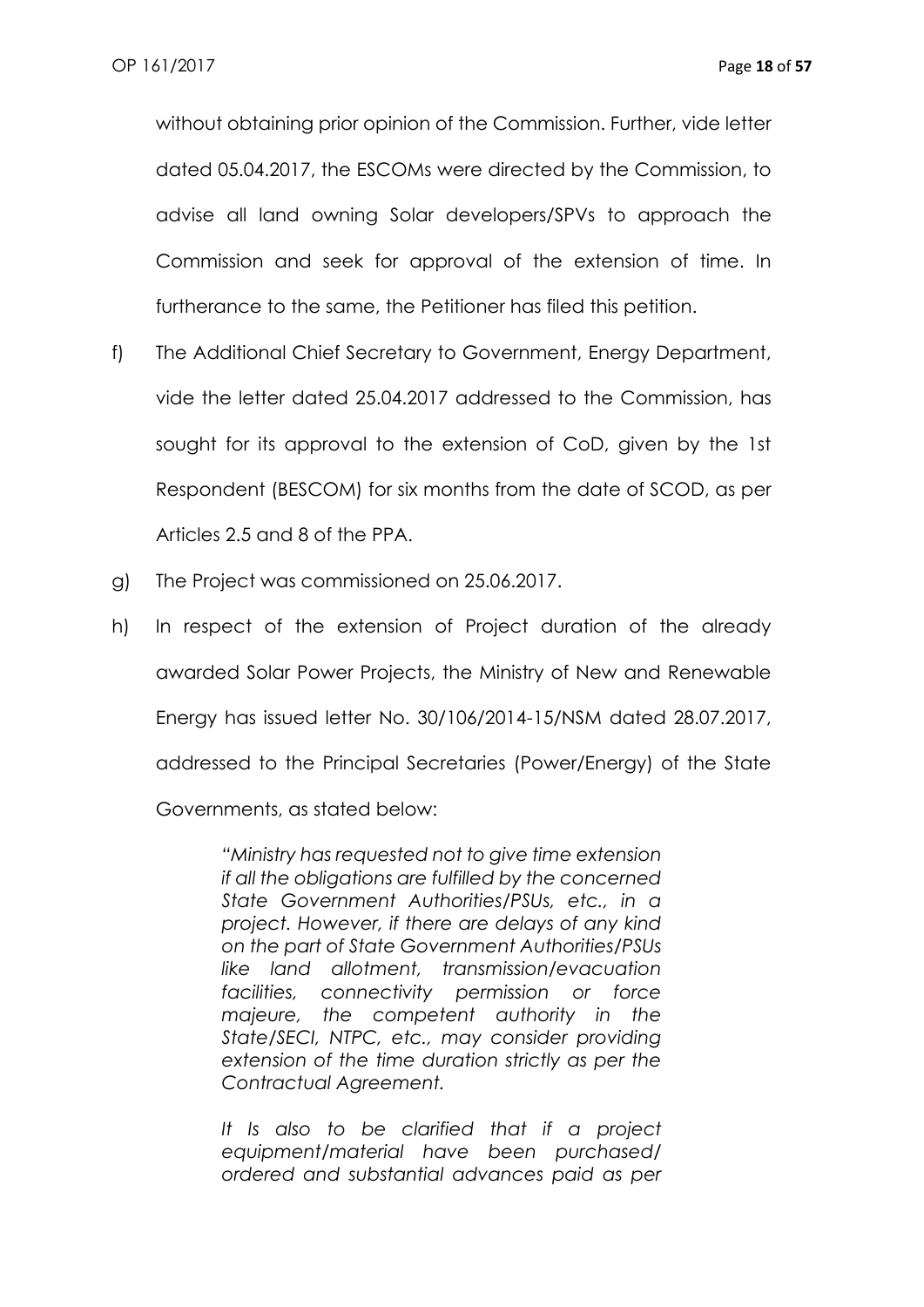*original completion date, and there is a delay on part of the state organizations regarding land, transmission or any such reasons, the extension of the project may be allowed."*

- i) The 1st Respondent has, therefore, requested the Commission to issue necessary directions in the present Petition, in the interest of justice.
- j) In the objections filed on 10.01.2022 by the  $1<sup>st</sup>$  Respondent to the amended Petition, it is stated that the Petitioner has placed several judgements passed by the Hon'ble APTEL on record. However, the Petitioner has not elaborated on how the facts of the cited cases is applicable to the Petitioner's case. The Petitioner has also not attempted to explain the delays in applying for regulatory approvals at the outset. The case of the Petitioner has to be examined in different light as the facts and the circumstances of the case relied by the Petitioner differ from the instant matter.
- k) The Petitioner has falsely averred that the delay in commissioning the project is attributable to the actions of the Government Agencies. The Petitioner conveniently shifts the blame on the Government Authorities and fails to show cause for its own delays. The Petitioner has belatedly and negligently applied for requisite approvals/clearances which can be made out from the following table: -

| <b>Particulars</b> | Date of            | <b>Effective Date</b> | <b>Delay</b> |
|--------------------|--------------------|-----------------------|--------------|
|                    | <b>Application</b> | of PPA                |              |
| Land               | 21.05.2016         | 03.07.2015            | 10.5 months  |
| Conversion         |                    |                       |              |
| Application        |                    |                       |              |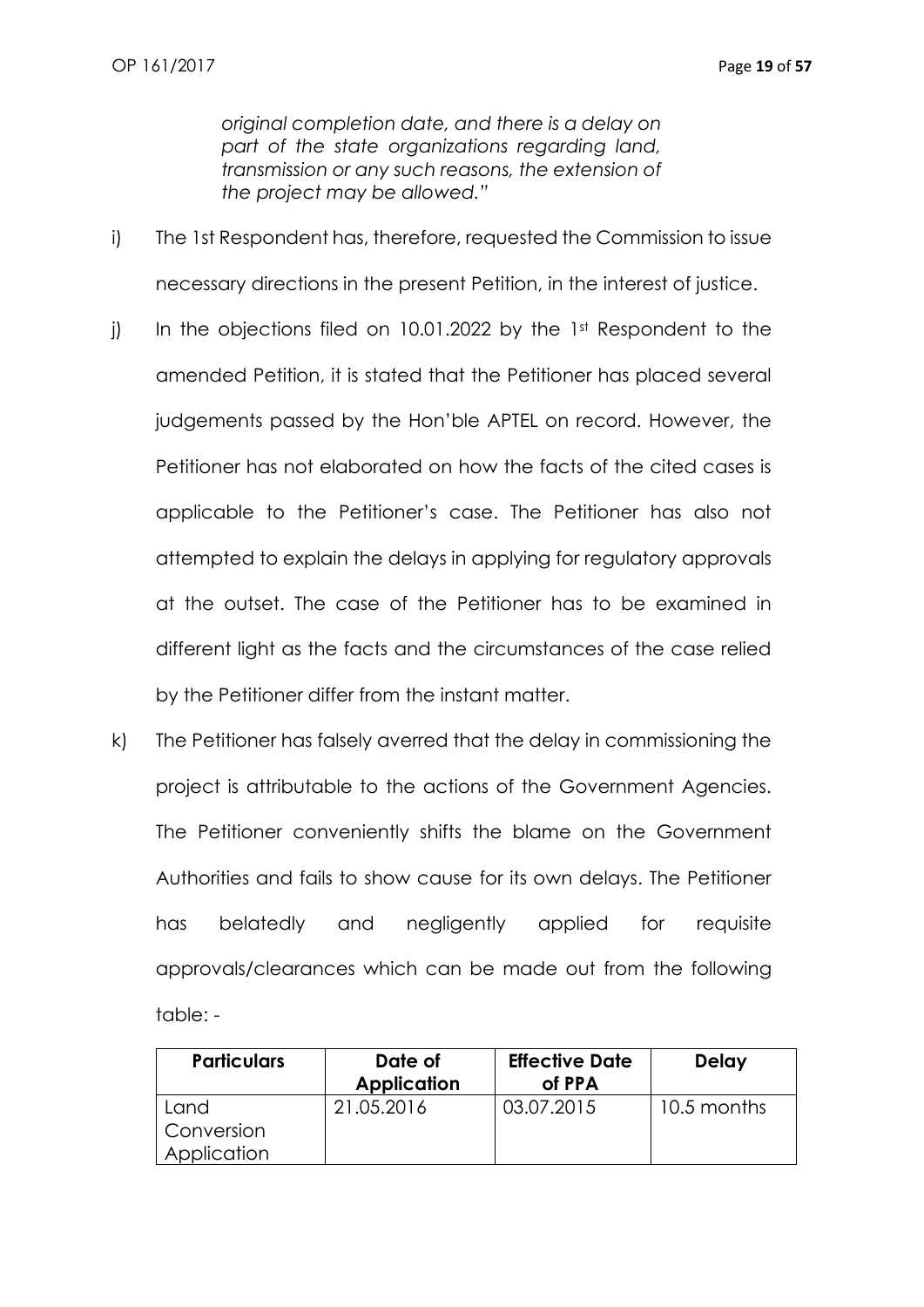| l Power    | 28.03.2016 | 03.07.2015 | 9 months |
|------------|------------|------------|----------|
| Evacuation |            |            |          |
| Approval   |            |            |          |

The table clearly shows the delays on the part of the Petitioner that have resulted in delayed commissioning of the project. A period of 18 months is provided to the Petitioner while considering the time taken in receiving approvals from the Government Authorities. As the Government Authorities have to under taken strict scrutiny and grant approvals at the several stages, it is incumbent on the Petitioner to apply before the Authorities in a timely manner to avoid any delays in commissioning of the project. The Petitioner has not provided any explanation for such inordinate delay in applying for approvals.

- l) As per Article 8.3 (b)(i) reveals that the Petitioner had to give notice of Force Majeure Events immediately upon its occurrence. In the instant case no such notice is forth coming upon the occurrence of any of the alleged Force Majeure Event. Therefore, the Petitioner's delay in execution of the project cannot be condoned.
- m) The Petitioner falsely contends that the delay in achieving commercial operation is on account of force majeure events and hence the same shall be condoned by extending the SCOD. Actually, the Petitioner has grossly violated the Article 8 of the PPA. Article 8 of the PPA reveals that the Petitioner had to give notice of force majeure events immediately upon the occurrence. In the instant case, no such notice is forthcoming upon the occurrence of any of the purported/alleged Force Majeure Event.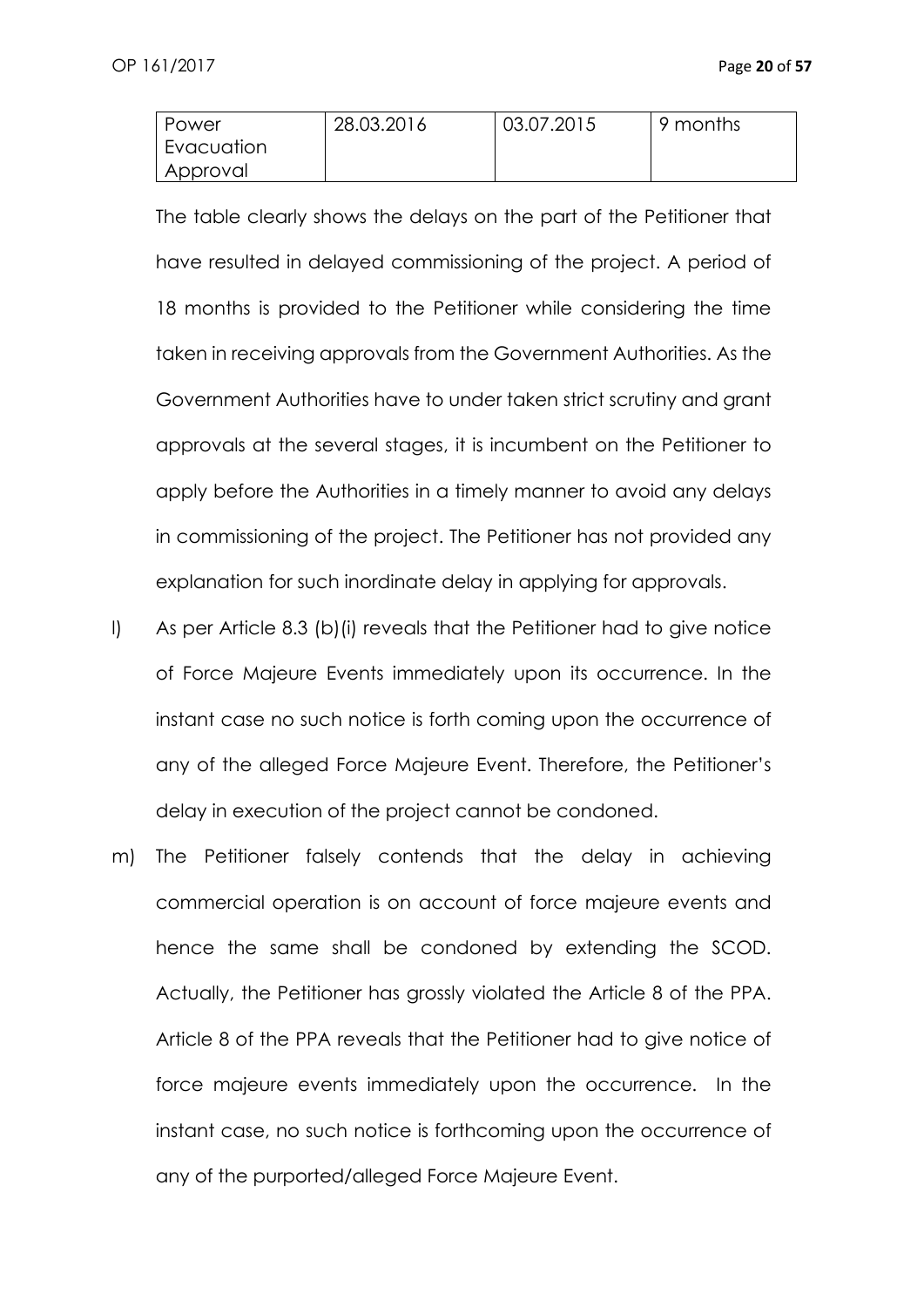- n) The Force Majeure clause in no way excuses the obligations of a party that are prior to the occurrence of Force Majeure Events. In the instant case, the Petitioner admittedly failed in reasoning the delay in filing various applications before the Government Authorities, which delay, as provided in the above clause, cannot be excused. Wherefore, the Petitioner's delay in execution of the project cannot be condoned.
- o) The Petitioner has averred that the Respondent, has accorded extension of 6 months to commission only after scrutinizing the Application of the Petitioner and such decision of the Respondent is binding. It is further stated that when the Committee was formed to approve the extension of time request, several developers were before the Respondent. On account of requests from many developers, each and every application could not be scrutinized individually. These applications for extension of time inevitably have tremendous implications on the tariff and consequently would impact the consumers. Wherefore, the decisions ought to have been taken with more care and the Respondent did not have the benefit of time nor man power to sufficiently analyse the applications.
- p) It is imperative to note that the Commission has decided to lower tariff of the Petitioner project on account Capital cost incurred by the Petitioner was lower than what was anticipated at the time of deciding upon the tariff. Such benefit ought to be passed onto the consumers in the form of a lower tariff. The Petitioner has not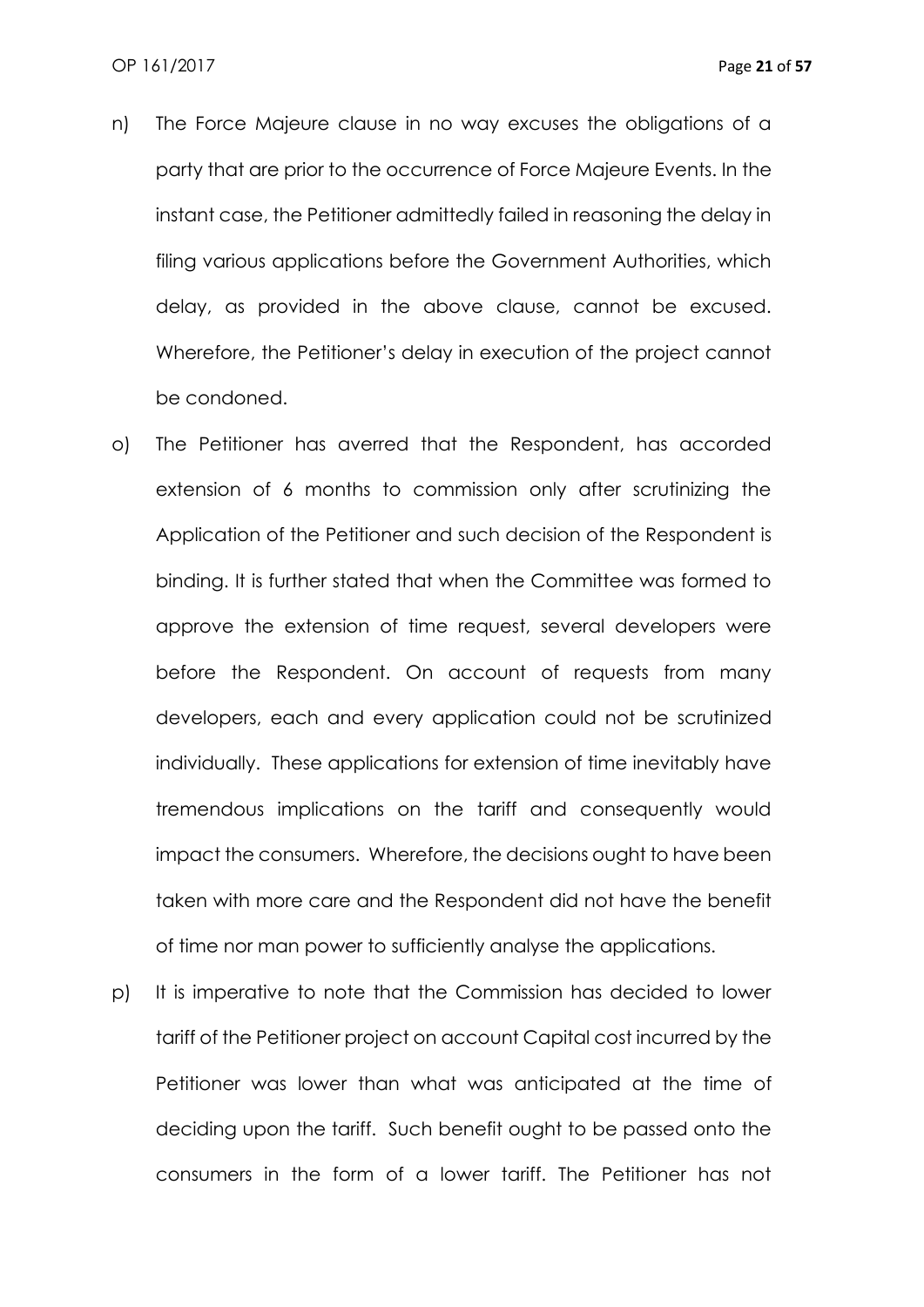produced any documents to prove that lower capital costs were incurred.

- q) It is stated that the Petitioner had relied upon the order of Hon'ble Tribunal in appeal No. 351/2018 in the case of Chennammagathihalli Vs BESCOM and stated that, in that case the Commission was unjustified in lowering the tariff, but this contention of the Petitioner cannot be accepted, because he has not placed sufficient documents before the Commission proving the date of investments. Thereby, the Petitioner cannot seek the benefit of the decisions of the Hon'ble Tribunal. The tariff of Rs. 4.36/- is applicable to the Petitioner project.
- r) The Petitioner has averred that delay in handing over the approved copy of the PPA has a consequence on the timeline to commission the project. At the outset it is hereby clarified that a copy of the signed PPA was handed over on the day of its execution as can be seen from the recitals of the PPA.
- s) Even for the sake of argument, if it is assumed without admission that PPA was handed over with some delay, it is submitted that the Respondent is not responsible for the delay or any pending approval by the Commission. Moreover, the non-receipt of the PPA did not prevent the Petitioner from taking bona fide steps towards effective implementation of the project. The Petitioner has provided no substantial evidence that the concerned authorities had denied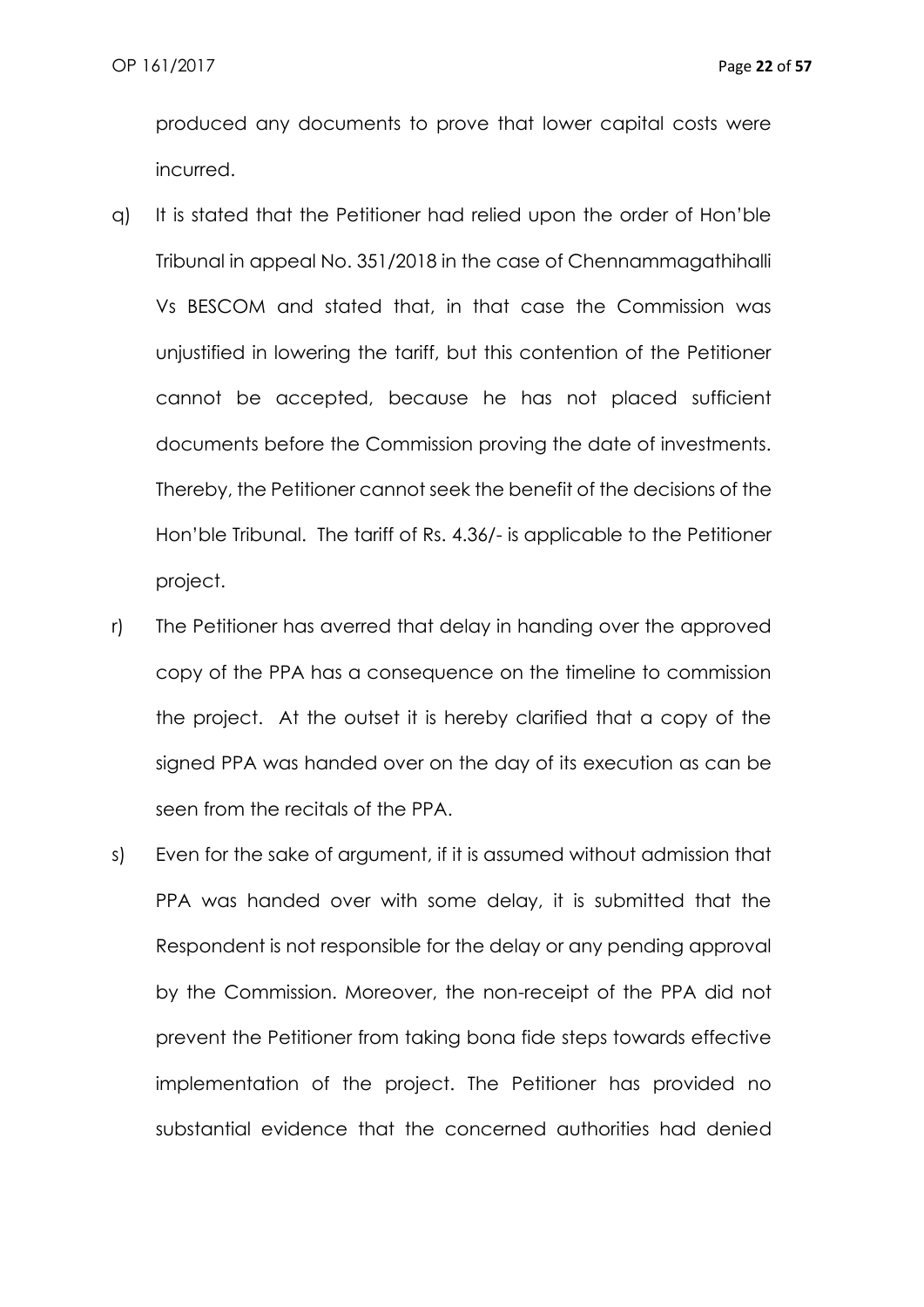approvals solely on the ground on non-availability of the approved copy of PPA.

- t) It is further stated that the Commission could dismiss the instant Petition in light of the facts and circumstances placed before it. The Petitioner in the original proceedings before this Commission and before the Hon'ble High Court had not prayed for late payment surcharge.
- u) The Petitioner cannot pray for LPS when the Hon'ble High Court in its Order does not permit the amendment of the prayer in Original Petition. The Hon'ble High Court has remitted the matter only to bring the fresh facts and circumstances to the Commission's notice, Furthermore, the matters remitted back for resolution of the dispute keeping in mind the observations made by the High Court in its Order. At no point has the Hon'ble High Court opined about LPS and neither has the Petitioner brought the same to the notice of the Hon'ble High Court. The Petitioner cannot at this point as an afterthought pray for LPS. Such contention of the Petitioner must be denied at the very outset.
- v) As per the PPA, the late payment surcharge is payable only when the Respondent has delayed in making payments to the Petitioner. However, at no point in time has the Respondent delayed in making payments to the Petitioner. The payments to the Petitioner are being made as per the final Orders of the Commission and there is no question of paying the difference amount along with the late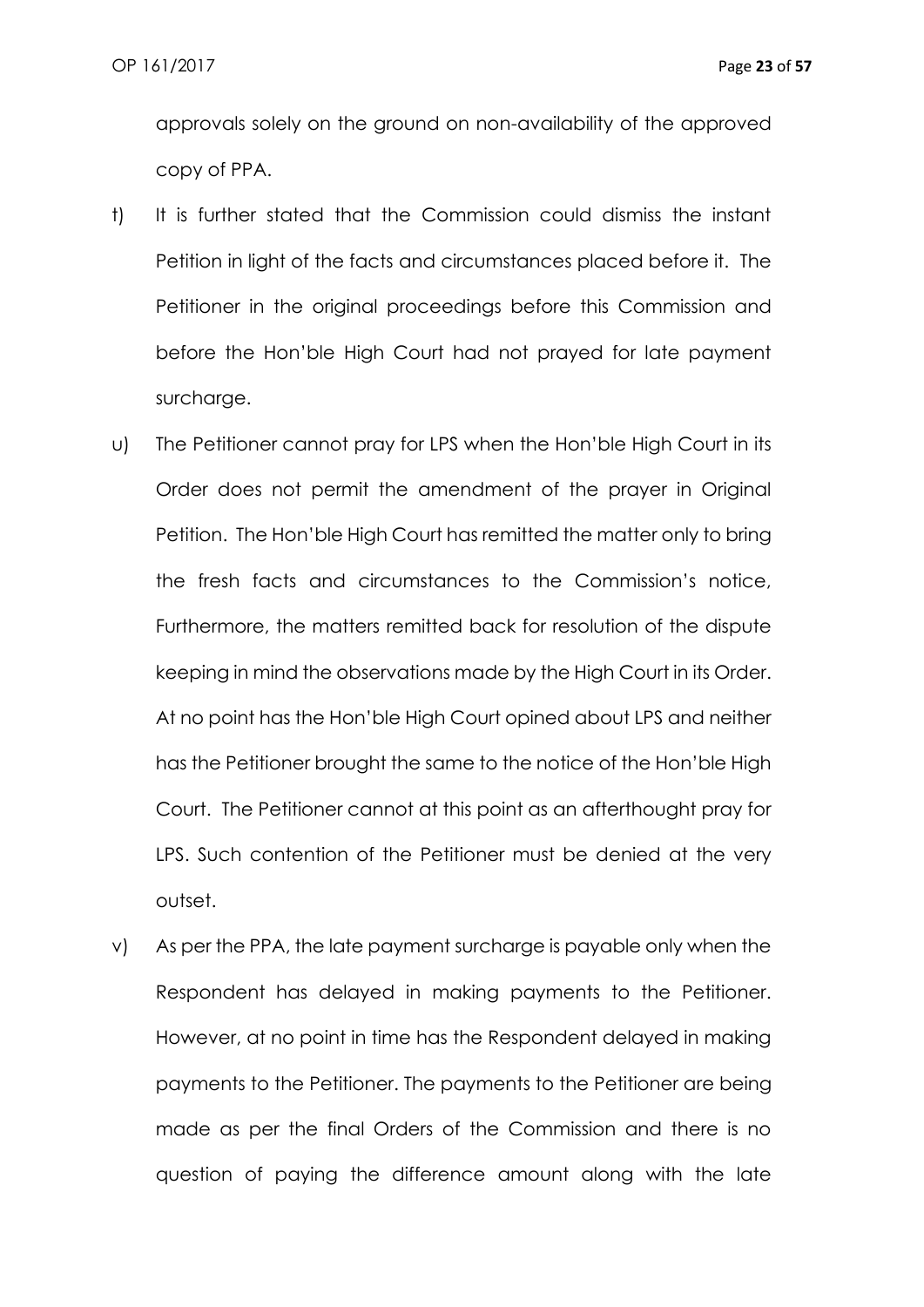payment surcharge when there was no direction of the Commission nor the Hon'ble High Court to pay the Petitioner a higher tariff and LPS. In light of the facts and submissions, Respondent prayed for dismissal of the Petition filed by the Petitioner.

- 8) The gist of the Statement of Objections of the 2<sup>nd</sup> Respondent may be stated as follows:
	- a) The Petitioner's allegation that there is delay of 5 months and 21 days on the part of the 2nd Respondent, in approving power evacuation, is denied as false. The delay in granting the power evacuation approval was solely due to the delay of three months by the Petitioner in paying the processing charges of Rs.57,250/-, despite two reminders. The chain of events with regard to the approval of power evacuation is, as hereunder:
		- i) Application was received on 30.03.2016;
		- ii) On receipt of application, letter was addressed to the Petitioner on 06.04.2016, to pay the processing charges of Rs.57,250/-, along with the BESCOM feasibility, land conversion copy from the concerned Deputy Commissioner, original RTC and detailed information of IPP developer;
		- iii) On 29.04.2016, Reminder-1 to pay processing charges of Rs.57,250/- was issued;
		- iv) On 17.05.2016, Reminder-2 to pay the processing charge of Rs.57,250/- was issued;
		- v) The Petitioner submitted the receipt of payment of processing fees on 01.07.2016;
		- vi) The tentative evacuation approval was issued to the Petitioner on 04.07.2016;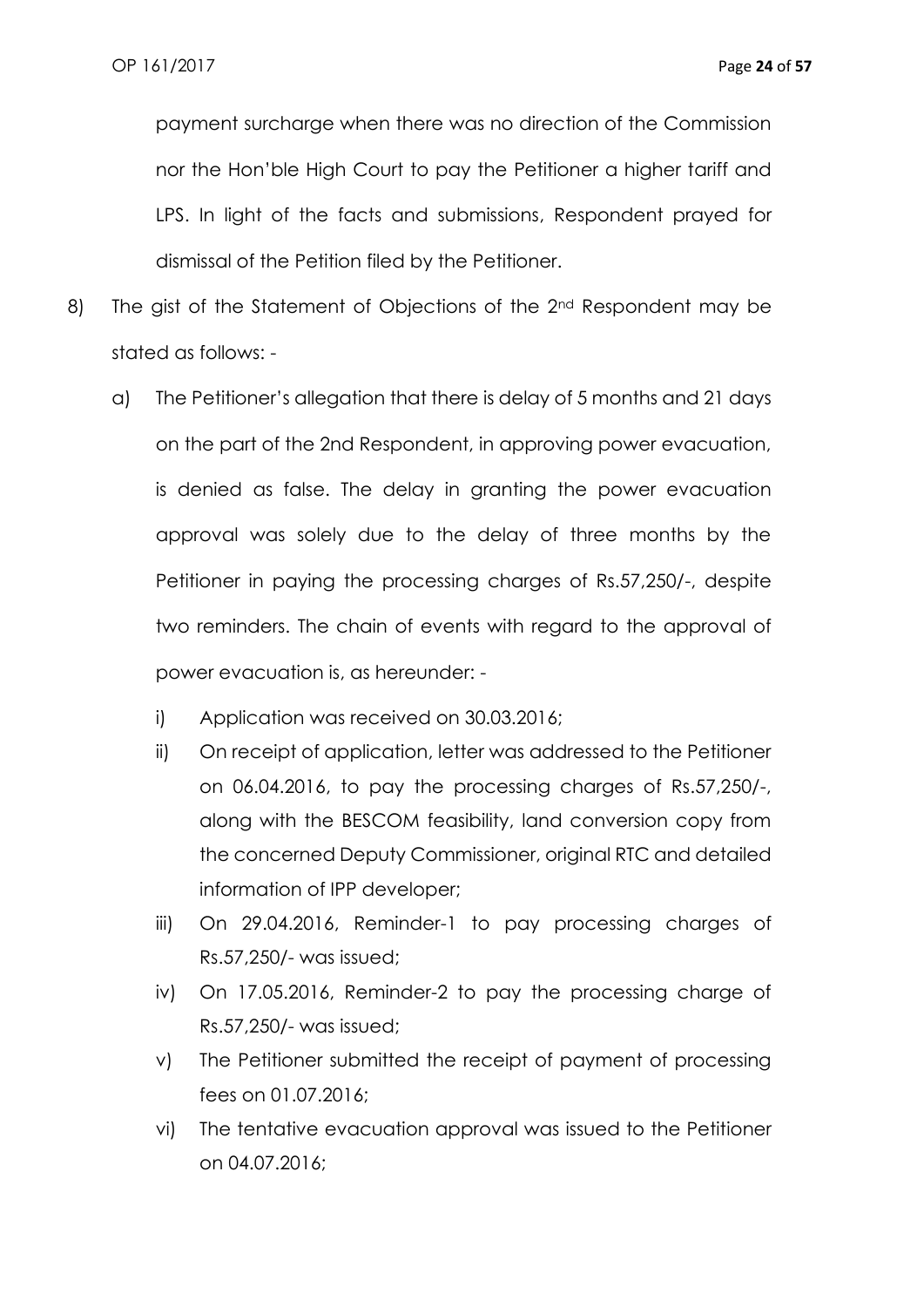- vii) On 21.07.2016, the Petitioner submitted the acceptance letter, agreeing with the terms and conditions of the tentative evacuation approval, and requested for allotment of one terminal bay for evacuation of power from its Power Plant;
- viii) On 09.08.2016, the field report was received from the field officers, regarding the availability of spare space to accommodate a 11 kV terminal bay;
- ix) On 17.08.2016, the field report was submitted to the CEE, P&C for administrative approval;
- x) In the 76th TB Committee Meeting, held on 07.09.2016, the matter was discussed and approval was accorded for utilization of the space available in the Sub-station, for construction of a Terminal Bay;
- xi) On 17.09.2016, a copy of the Official Memorandum from the Deputy Commissioner, Chitradurga District on land conversion was received;
- xii) On 17.09.2016, the regular evacuation approval was issued to the Petitioner.

From the above chain of events, it is clear that, the 2nd Respondent has not delayed the process of according evacuation approval to the Petitioner.

b) The contention of the Petitioner that, there is a delay of 11½ months by the 2nd Respondent in granting the Work Order on 15.03.2017, to carry out the Sub-station work, is strongly denied as false. The Work Order can be sanctioned only subsequent to the approval of power evacuation and the evacuation approval was granted on 17.09.2016. The Work Order to carry out the Sub-station work was granted on 15.03.2017, whereas the Petitioner has averred that there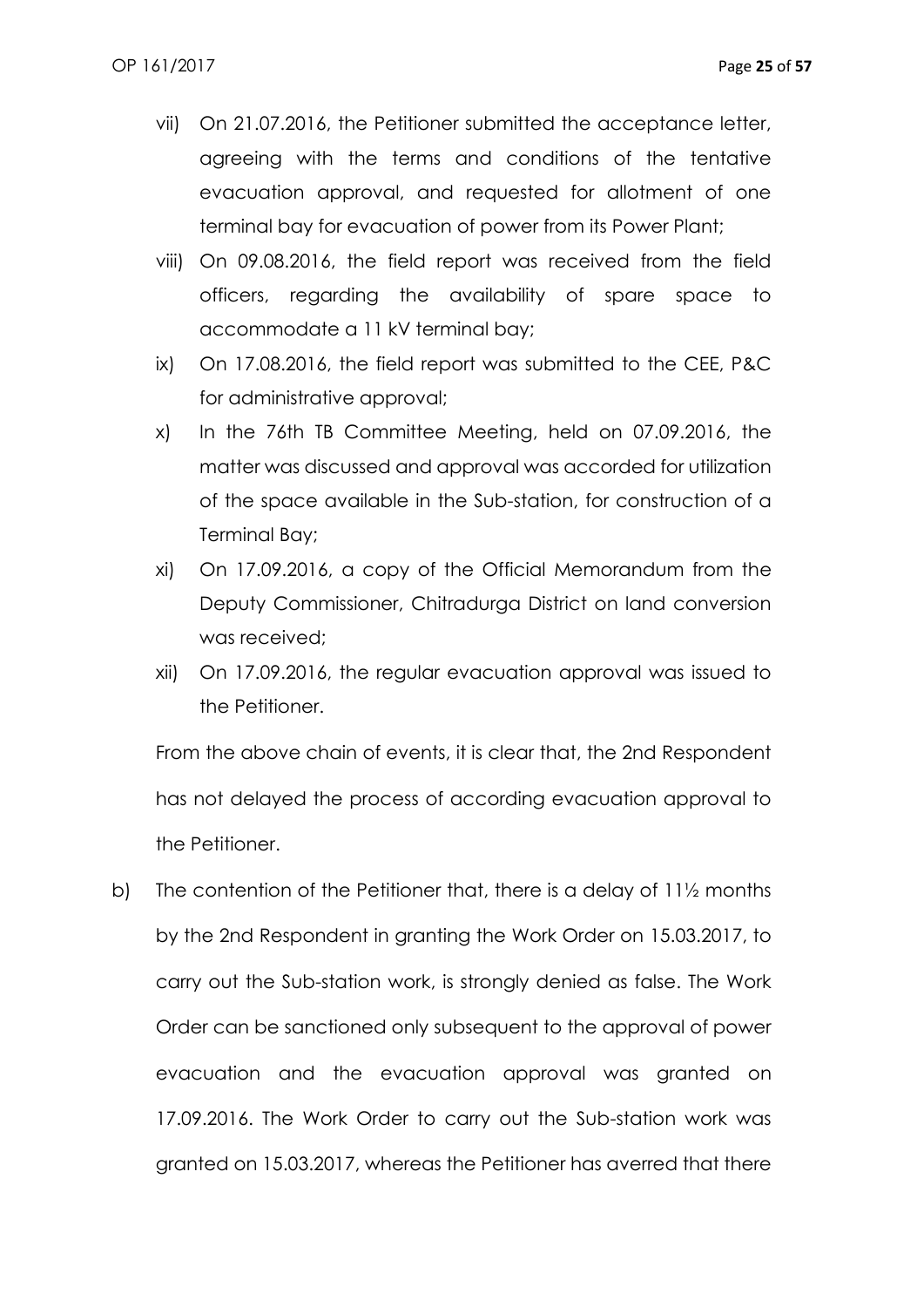is delay of 11½ months, which is absolutely false, as the Work Order was granted in about six months' time. The chain of events leading to sanction of the Work Order by the 2nd Respondent is, as follows: -

- i) The estimate, for the subject work, was received on 08.12.2016;
- ii) The intimation for payment of necessary charges towards land lease, O&M and supervision, was issued on 04.01.2017;
- iii) The Petitioner paid the charges on 06.01.2017, and the payment letter was received on 23.01.2017;
- iv) The technical sanction was issued on 25.01.2017;
- v) The Work Agreement and Super Grid License were submitted to the Petitioner on 01.02.2017;
- vi) The work approval was issued on 15.03.2017.
- c) Thus, the 2nd Respondent has not delayed in sanctioning of the Work Order or in approving the power evacuation. The delay was caused, due to delay by the Petitioner to submit the estimate for the work.
- a) The 2nd Respondent has filed objections dated 28.01.2022 to the Amended Petition stating that, the application for power evacuation approval (Annexure-K filed along with Petition) was made on 30.03.2016 after about 9 months from the date of signing of the PPA. No explanation is forth coming by the Petitioner in this regard. The Petitioner has stated in this Petition that immediately after entering into the PPA work pertaining to land levelling, fencing, obtaining necessary approvals and sanctions had commenced. That contrary to this contention of the Petitioner he has stated that, he could not apply for necessary approvals to commence the project because of delay in handing over the PPA. The Petitioner on one hand claims to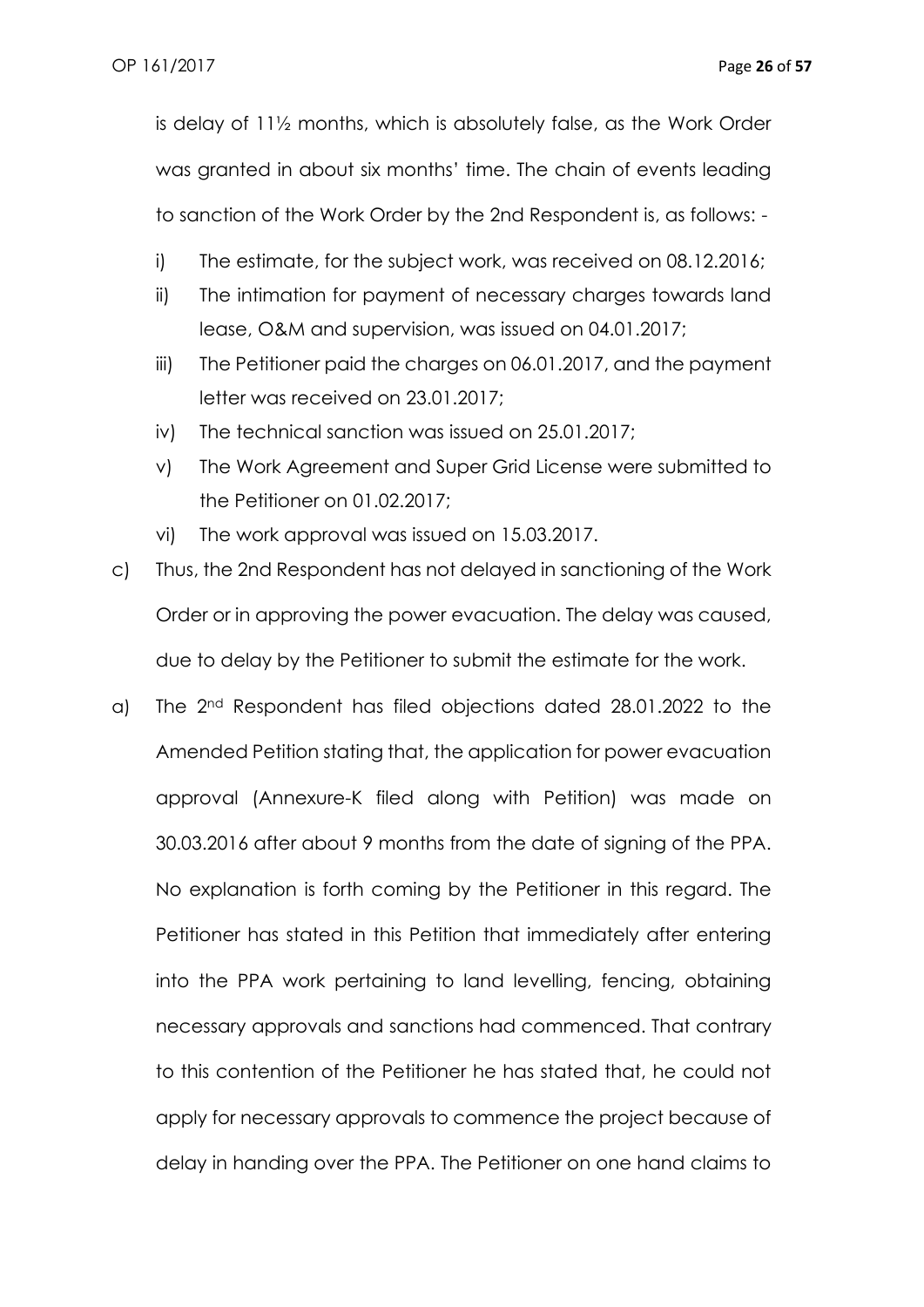have started working on the project immediately on signing the PPA, on the other hand it states that the purported delay in handing over the PPA hindered the Petitioner from applying to the concerned Authorities. Such contrary claims placed by the Petitioner are a clear indication of its attempt to supress its negligence and such statements ought to be dismissed at very outset.

b) The Respondent No. 2 without any delay intimated the Petitioner to pay the charges on 06.04.2016. The Respondent No. 2 has addressed two reminder letters to that effect on 29.04.2016 and 17.05.2016 to the Petitioner. Despite the said reminders the Petitioner remitted processing charges on 01.07.2016. The tentative evacuation approval was granted after a period of 3 days from the date of remittance of processing fee on 04.07.2016 (Annexure-A filed along with Statement of objections by the 2<sup>nd</sup> Respondent dated 28.01.2022). Any prudent person would not have termed such period as delay. The Petitioner submitted acceptance letter to the Tentative Evacuation approval on 08.07.2016 (Reference No. 2 in Annexure-B filed along with Statement of objections by the 2<sup>nd</sup> Respondent dated 28.01.2022). The regular evacuation approval was issued on 17.09.2016 to the Petitioner (Annexure-B filed along with Statement of objections by the 2nd Respondent dated 28.01.2022). Therefore, the contention of the Petitioner that the actions of the Respondent No. 2 have caused inordinate delay in commissioning the project is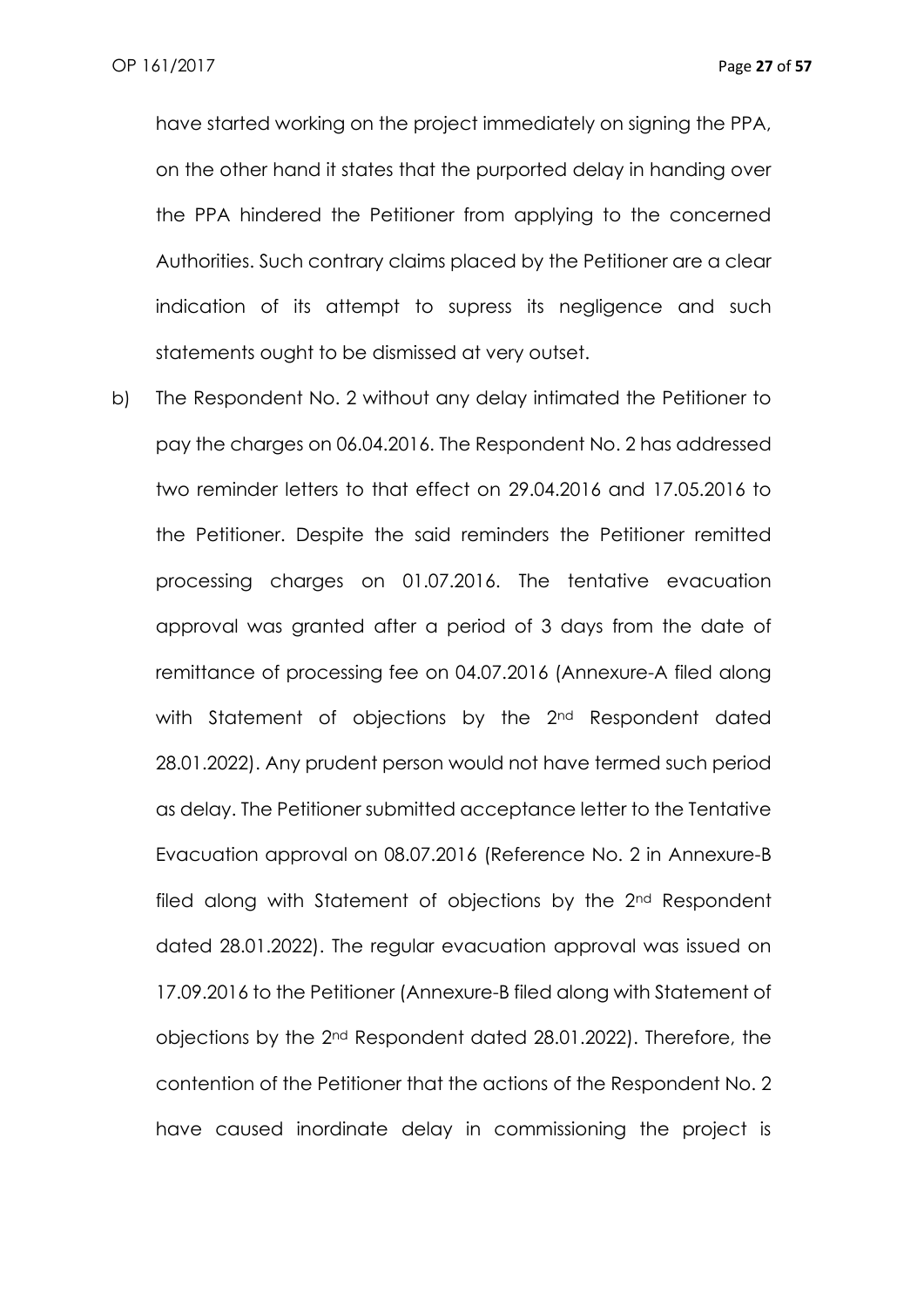baseless and misleading. Hence, the 2nd Respondent prays to dismiss the Petition in the interest of justice and equity.

- 9) The 3rd Respondent, in its Statement of Objections filed to the Petition as well as in objections filed to Amended Petition, has stated that, it is for the 1st and 2<sup>nd</sup> Respondents to counter the contentions urged by the Petitioner and that, it is not a necessary party to this Petition. The 3rd Respondent has, therefore, prayed that the Petition against it be dismissed.
- 10) Heard the arguments on both sides, perused the written submissions of the Petitioner and the records.
- 11) At this stage the below mentioned issues arise for our consideration.
	- **1. Issue No. 1:** Whether the Petitioner proves that he is entitled for extension of time on the grounds of Force Majeure events as claimed in the Petition?
	- **2. Issue No. 2:** For what relief the Petitioner is entitled to?
	- **3. Issue No. 3:** What Order?
- 12) **Issue No. 1:** Whether the Petitioner proves that he is entitled for extension of time on the grounds of Force Majeure events as claimed in the Petition?
- 13) The present Petition is filed seeking for a declaration that the delay in commissioning the project was due to reason outside the control of the Petitioner and therefore amount to Force Majeure as per Article 8.3 of PPA and also to declare that the applicable tariff is as stated in Article 5.1 of the PPA dated 03.07.2015 and with other reliefs. The present Petition arises in the context of the delay of 172 days in commissioning the Petitioner's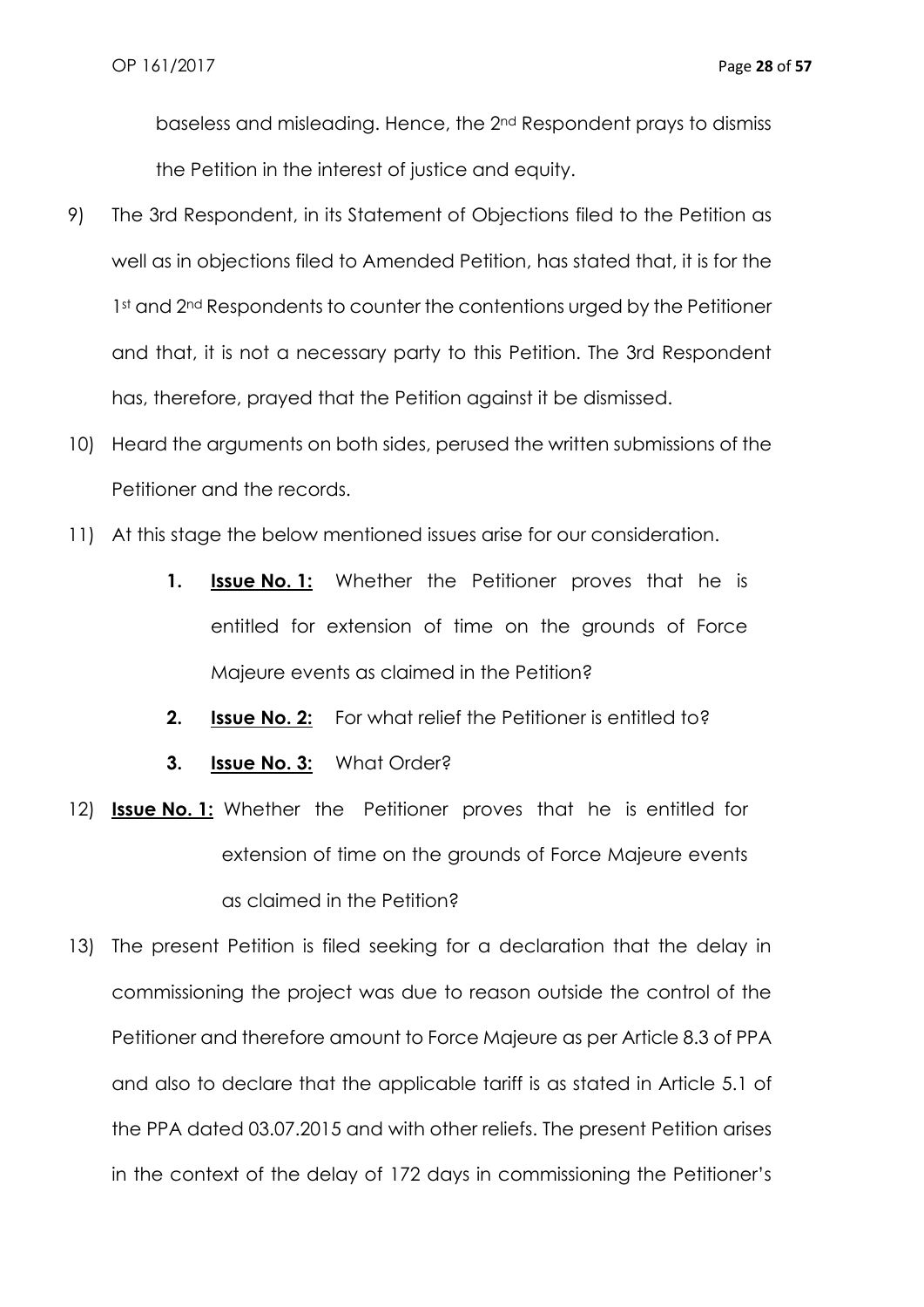project at J.G. Halli, Hiriyur Taluk, Chitradurga District under 1-3MW Farmers Scheme. The SCOD as per Clause 1.1(xii) of the PPA was 02.01.2017 i.e., 18 months from the effective date i.e., from 03.07.2015 on which both parties have signed the PPA. The actual commissioning of the project was on 25.06.2017.

- 14) The Petitioner has taken three major grounds under the head of Force Majeure Events for extension of time in commissioning the power project, which are detailed as below:
	- a) Demonetization.
	- b) Land conversion from DC.
	- c) Delay in issuing Evacuation approval.

# **a) Demonetization: -**

- i) It is the case of the Petitioner that, the Government of India by way of notification dated 09.11.2016 withdrew the legal tender status of INR 500/- and INR 1,000/- denominations of Bank notes. This demonetization has had a domino effect from 09.11.2016 to the end of January 2017 on the land acquisition and other project activities thereby, there was a delay in commissioning of the solar project.
- ii) The specific contention taken by the Petitioner that the Government of India has taken extra ordinary steps towards Demonetization by banning 500 and 1000 notes and restricted for withdrawal of cash limited for very small amount and formal Bank system was also not available at the peak time and the cash withdrawal also was not possible. It is a fact that the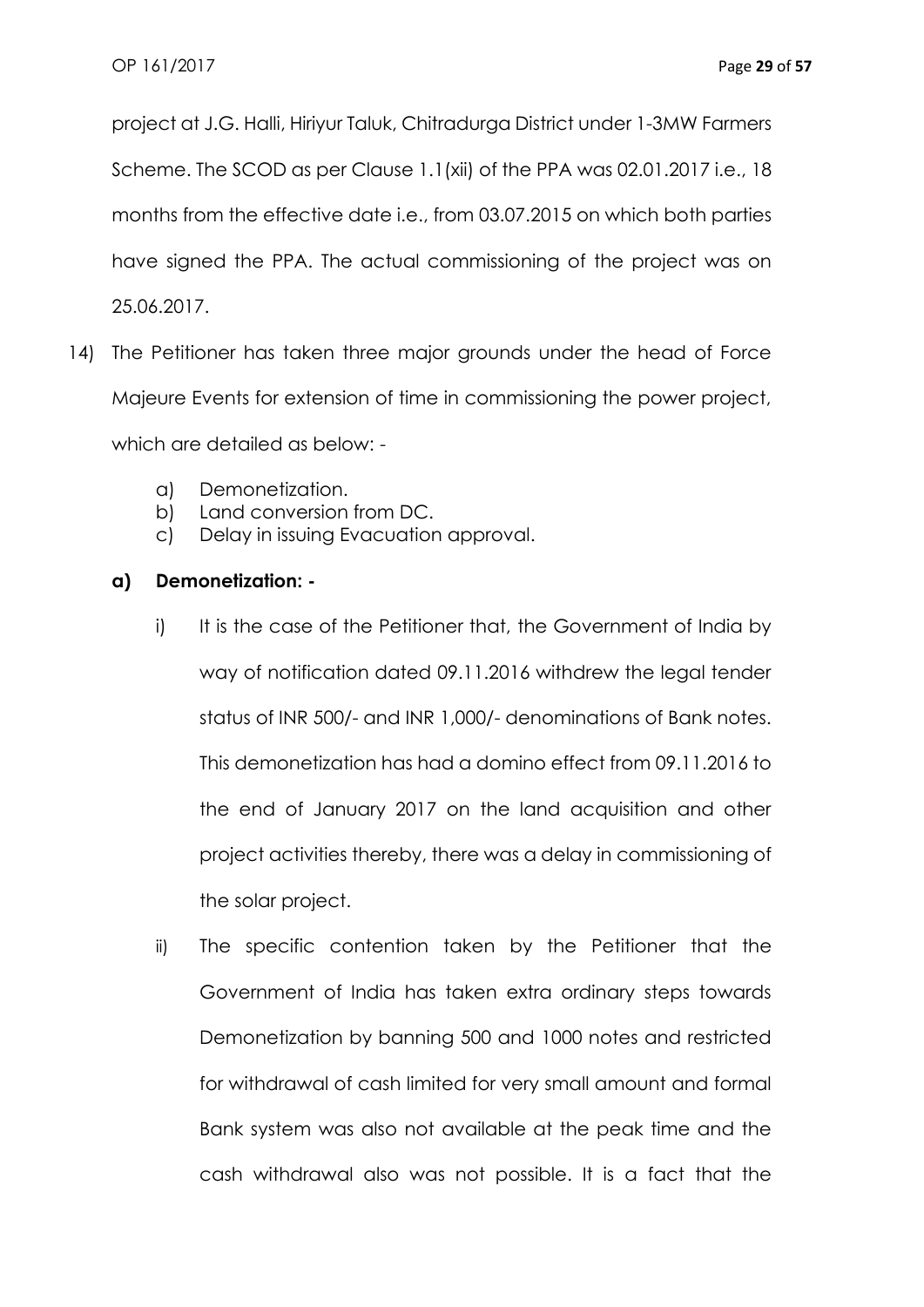Petitioner had to commission the project work in the rural area i.e., J.G. Halli Village and unless there was a cash for labour work, tractors and other local men and materials, it was not possible for him to avail their services. In this regard, the Additional Chief Secretary to Government of Karnataka, Energy Department had addressed a letter in letter No. EN67 VSC 2017 dated 25.04.2017 (Annexure-T filed along with Petition) to KERC, wherein it was stated that the Government of Karnataka has observed five main reasons for considering time extension as stated by the BESCOM of which the 'Delay due to demonetization of the Indian Currency' is also one among them. This document clearly supports the contention taken by the Petitioner that some delay was caused in commissioning the project within SCOD due to demonetization.

- iii) During the course of arguments, the Learned Counsel for the Respondent submitted that the Petitioner has failed to produce documents to explain as to how demonetization has caused delay in commissioning of the plant. The Petitioner also has not issued Force Majeure notice as contemplated under Article 8.3(b). The contentions regarding demonetization are only an afterthought which ought not to be considered by the Commission.
- iv) The Respondents though disputed this contention taken by the Petitioner but not denied the contents of the documentary evidence relied by the Petitioner. Hence, there was a delay of 3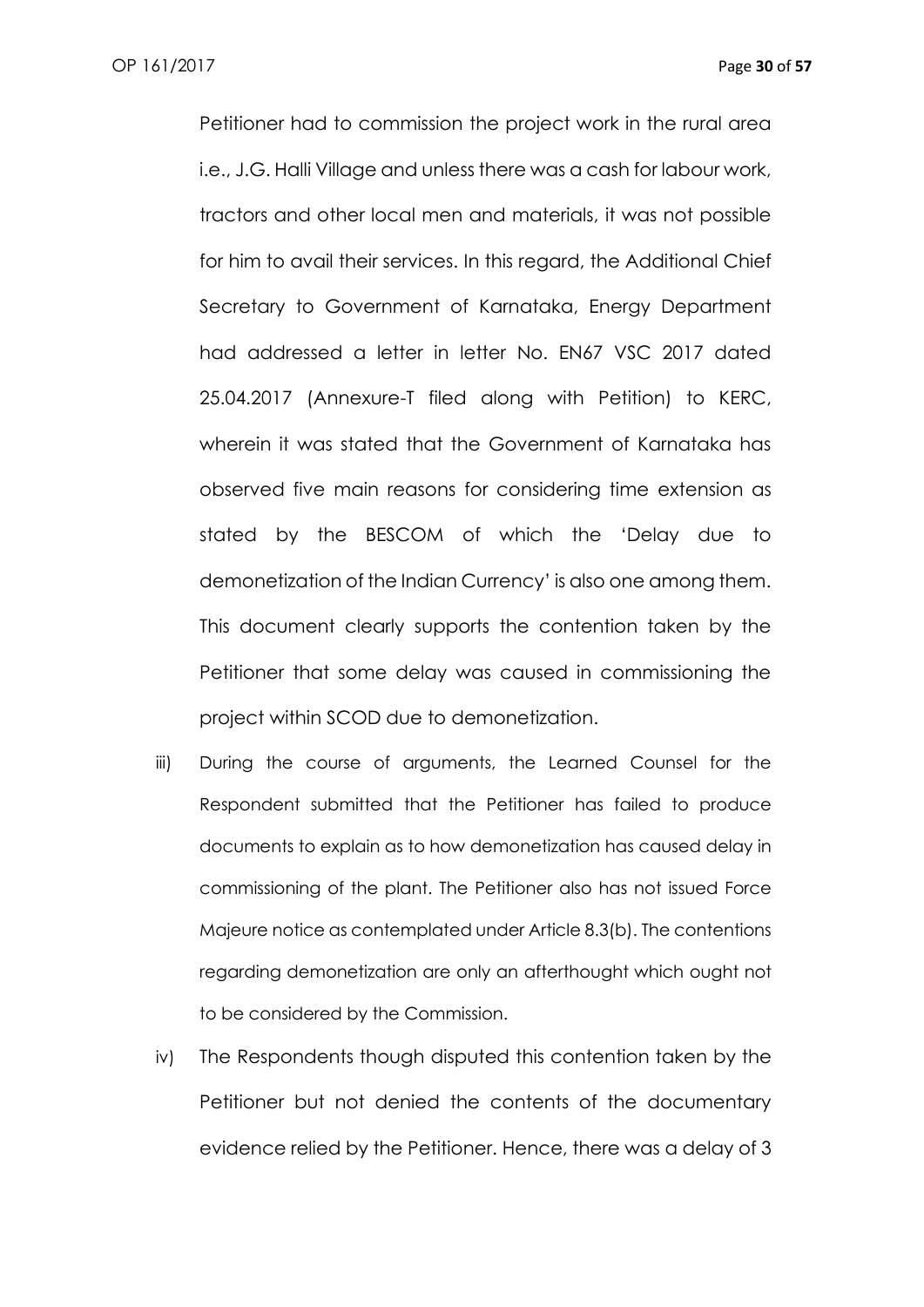months which has to be treated as Force Majeure event which was not in the control of the Petitioner.

## **b) Land conversion from DC: -**

- i) The Learned Counsel for the Petitioner has submitted that Section 95(10) of the Karnataka Land Revenue Act had been amended (Annexure-G to the Petition), according to that amendment if any occupant of any agriculture land assessed or held for the purpose of agriculture wishes to divert such land or part thereof, for the purpose of setting up of solar power generation in accordance with Karnataka Solar Policy 2014-21 issued in Government Order bearing No. G.O. EN 21 VSC 2014 dated 22.05.2014 which has been approved by the State and Central Government and which has been approved by the Competent Authority, the permission applied for conversion of such land shall be deemed to have been granted for that purpose as long as they use for purpose for which permission is granted subject to payment of the conversion fee and all such other fees payable if any, in this regard. Further, stated subsequent to this amendment the Government of Karnataka has issued circular RD69/01.12.2015 fixing the time for grant of deemed conversion as 15 days.
- ii) Further, the Petitioner submitted that as per the Government circular the Petitioner has submitted all requisite documents like PPA, KREDL letter, RTC, PTCL, NOC and other relevant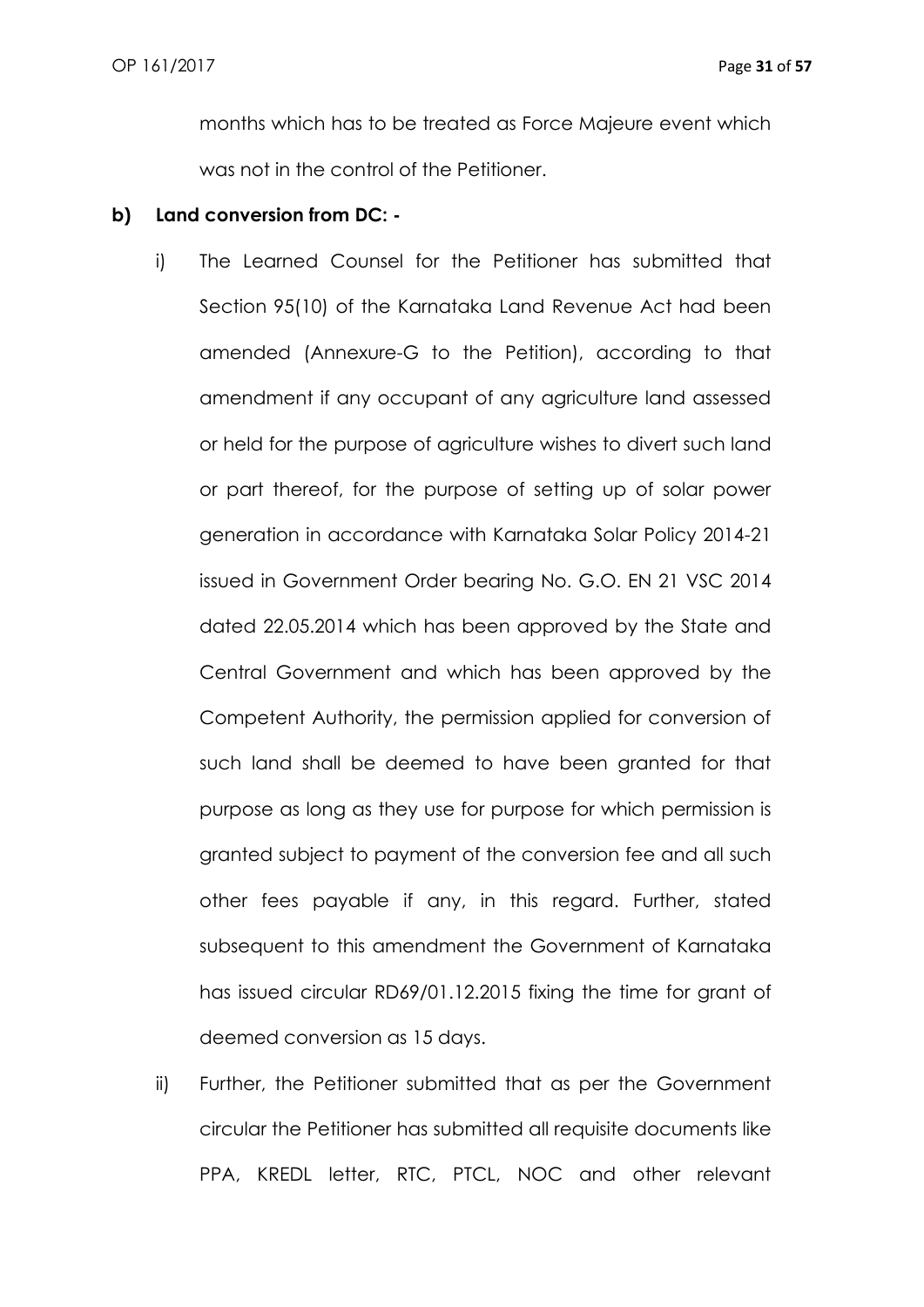documents as on the date of filing of application (Annexure-J filed along with Petition) i.e., on 16.12.2015. But the Deputy Commissioner has passed conversion order (Annexure-J1 to the Petition) on 18.08.2016. Thereby, there was a delay of 8 months in getting land conversion order from the Deputy Commissioner and this delay may be construed as Force Majeure Event.

- iii) The Learned Counsel for the Respondents submitted that, the PPA was executed on 03.07.2015, but the Petitioner had made application before the Deputy Commissioner on 16.12.2015 i.e., with a delay of nearly 6 months from the date of signing of the PPA. Thereafter, the Deputy Commissioner has passed orders on 18.08.2016 for conversion of land. Thereby, the Respondents are not responsible in causing delay in obtaining land conversion order, hence this ground cannot be accepted.
- iv) As per PPA Clause 1.1(xii) of PPA, the 'Effective Date shall mean date of signing of PPA by the parties.' In the present case on hand the Effective Date is the date on which both parties have signed the PPA i.e., on 03.07.2015.
- v) On perusal of the records, it appears that the Government of Karnataka has issued circular on 01.12.2015 fixing the time for grant of deemed conversion as 15 days. After execution of PPA (Annexure-C to the Petition) on 03.07.2015, the Petitioner has applied for evacuation approval before KPTCL on 28.03.2016. The KPTCL has issued Tentative evacuation on 04.07.2016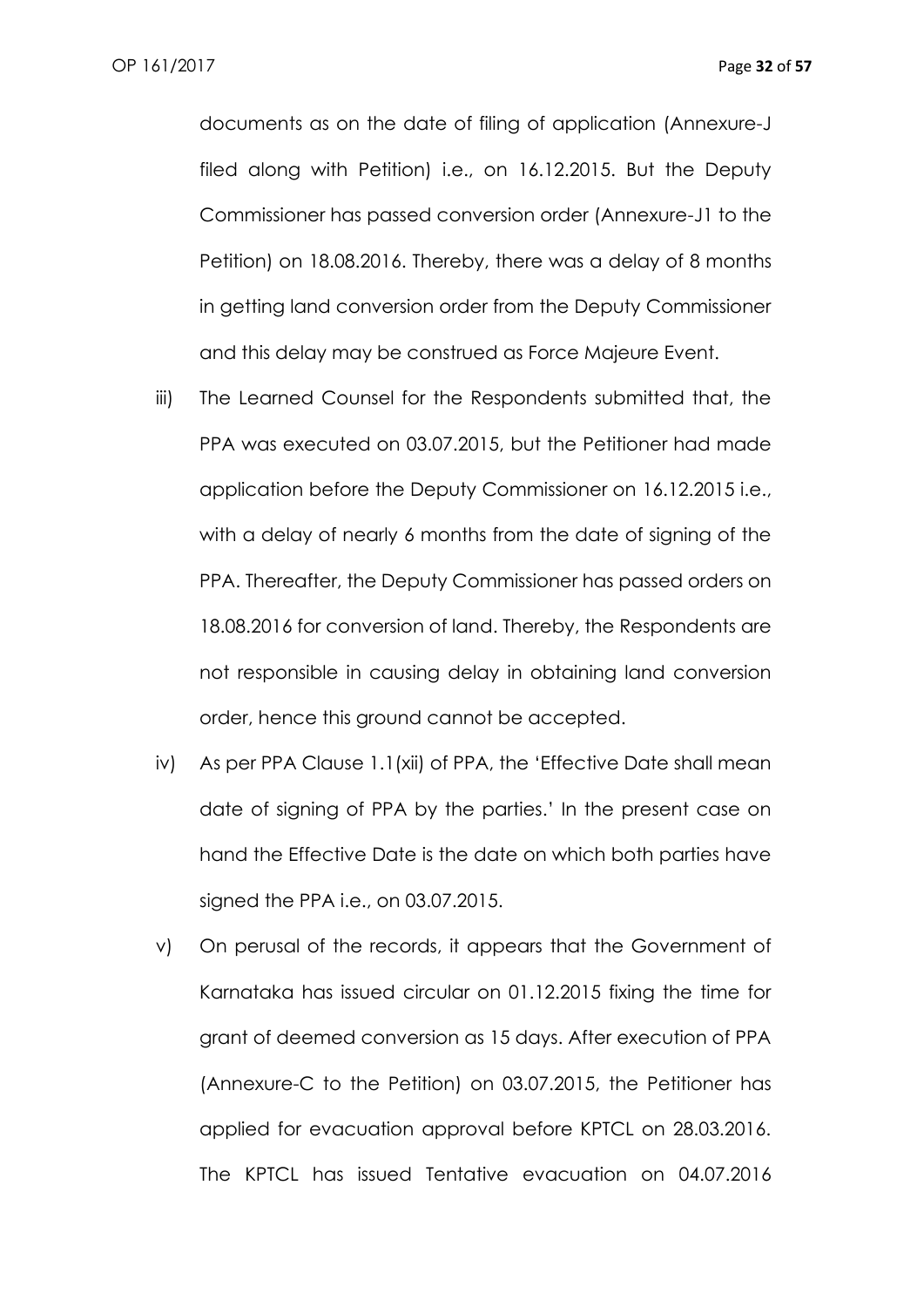(Annexure-A filed in objection statement dated 28.01.2022 by Respondent No. 2), thereafter, he had applied for conversion of land before Deputy Commissioner on 16.12.2015 along with all relevant documents. Though the Petitioner has furnished requisite documents at the time of application for conversion of land, the conversion order was issued on 18.08.2016 which was delayed by about 8 months.

vi) In this regard we would like to rely upon the judgement (Annexure-V filed along with Petition) in the case of Chennammagathihalli Solar Power Project Vs BESCOM in appeal No. 351/2018 dated 14.09.2020, the Hon'ble APTEL has held as: -

> *"8.10) Regarding force majeure events, Clause 8.3 of PPA, it is noted that under sub-clause (vi), it is provided that "inability despite complying with all legal requirements to obtain, renew or maintain required licenses or legal approvals" will also attribute to force majeure. In view of these provisions under the PPA, we are of the opinion that the delay in receiving various approvals / clearances by the Govt. and its instrumentalities which were beyond the control of the Appellants should also be treated as an event of force majeure under sub-clause (vi) of clause 8.3 which has directly and severely affected the execution of the solar projects. To be more specific, if the approval for land conversion is received on last day of September, 2016, it becomes extremely difficult to achieve COD on 03.01.2017 as envisaged under the PPA. Moreover, the grant of extension of the Scheduled COD was accorded by Govt. of Karnataka and in turn, by first Respondent after complying with due procedures and applying its diligence and*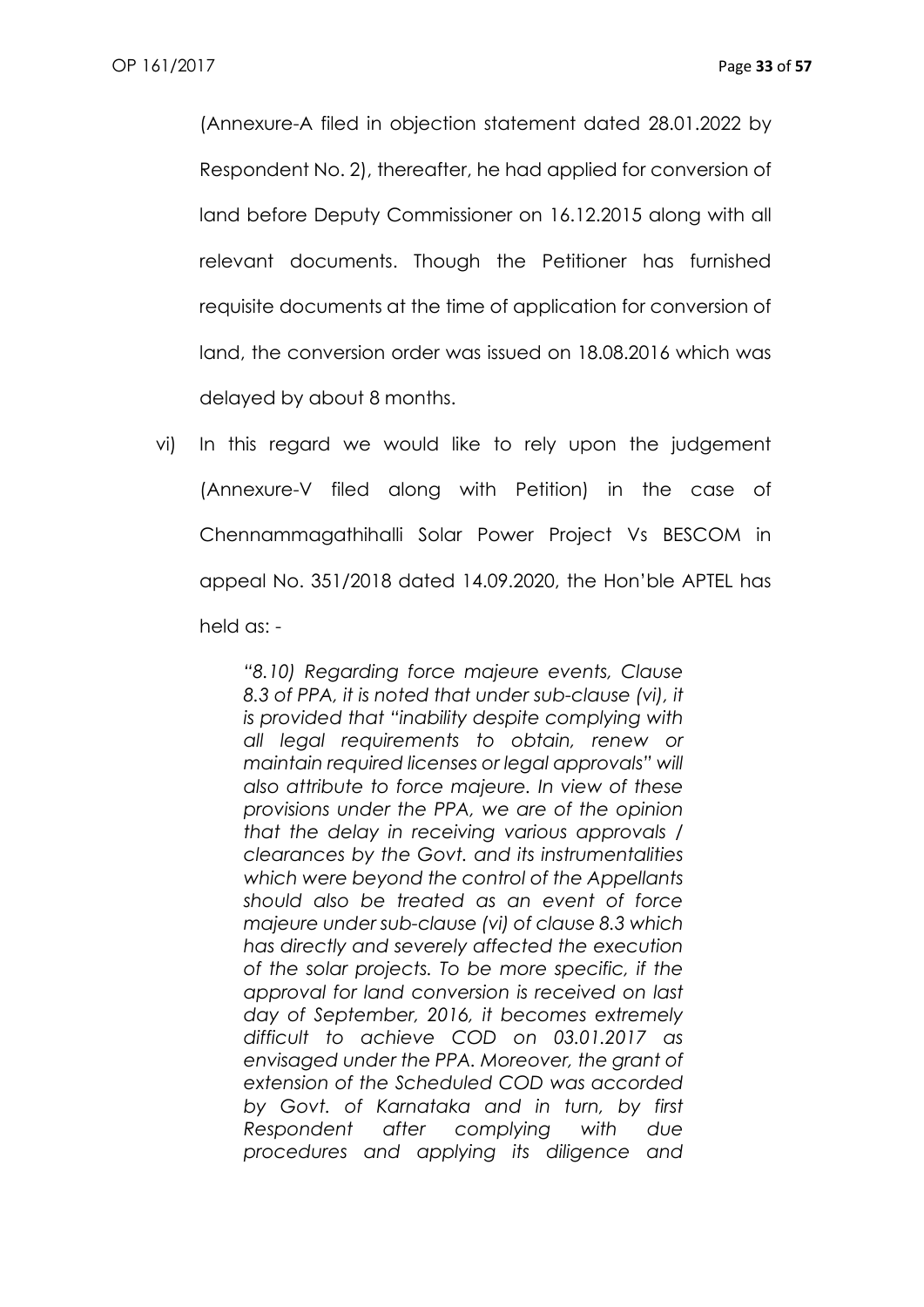*prudence under the four corners of the PPA and not beyond."*

*"8.15) In view of the above, we are of the considered opinion that considering facts and circumstances of the matter, the 1st Respondent was justified in extending COD up-to 6 months as per the relevant provision (Clause 2.5) of the PPA. Besides, it is also crystal clear that the approvals/clearances from various Government instrumentalities were accorded after considerable delays (of 7-8 months) which in turn attributed to delay in Commissioning of the Solar Projects. As these approvals were beyond the control of the Appellants, the State Government and 1st Respondent have rightly considered them as an event of Force Majeure and accordingly granted approval for COD extension."*

vii) In another case of M/s Panchakshari Power Projects LL.P Vs KERC

& Others in Appeal No. 279/2018 dated 12.08.2021 by Hon'ble

APTEL, Delhi (Annexure-R to the Amended Petition) has held as:-

*"'27) … In almost all the appeals pertaining to these farmers Solar power plants between 1MW to 3MW, the question came up for our consideration is what would be the effective date for implementation of the PPA? In terms of PPA, the effective date is the day on which the parties execuite PPA agreeing to the terms and conditions mentioned there under. It is an admitted fact that mere execution of PPA between the parties the developer cannot establish the power plant unless it has to pass through process ultimately resulting in approval or rejection of PPA.'*

*'28)Therefore the first and primary requirement is to have approval of the PPA. Approval of PPA is required in order to approach several Authorities to secure permission/consent/ approval from the concerned Authorities for the purpose of establishing solar power plant and commissioning the solar power plant. Even to secure finances for development of solar plant either from the Banks*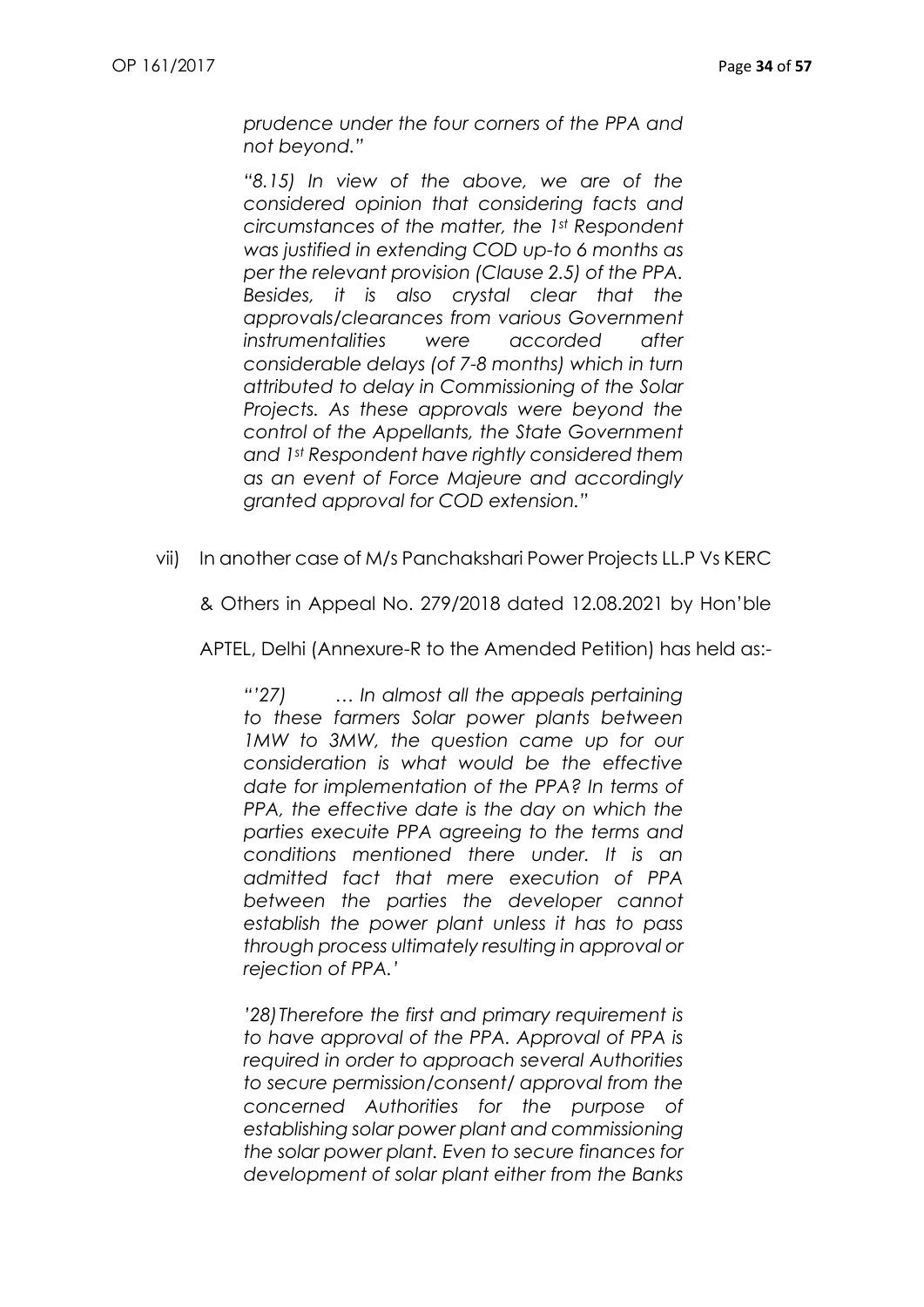*or from any financial institutions, the SPD must have in his hand copy of the approved and signed PPA, since based on such approvals, these Banks/Financial Institutions can decide to sanction/give financial assistance to the Developer.'*

Finally, the Hon'ble APTEL on the basis of the order passed in SEI Aditi Power Private Limited in Appeal No. 360/2019 dated 14.07.2021 and so also in SEI Diamond Private Limited in Appeal No. 374/2019 has held that the date of execution of PPA though envisaged in terms of PPA as effective date, in effect the date on which the PPA is implementable is the effective date which come to the aid of the Appellant as held by the Tribunal.

viii) As per the observations made by the Hon'ble APTEL and the facts on hand, it is seen that as per the GOK notification the Authorities concerned were required to grant deemed conversion within 15 days. The contention taken by the Petitioner that he had submitted all requisite documents to the Deputy Commissioner on 16.12.2015 is not denied or disputed by the Respondents. The Deputy Commissioner had passed land conversion order on 18.08.2016 taking total period of 8 months. Hence, the delay for land conversion beyond 15 days is treated as Force Majeure Event.

#### **c) Delay in issuing Evacuation approval: -**

i) It is the case of the Petitioner that, he has applied for power evacuation approval before the KPTCL on 28.03.2016, the same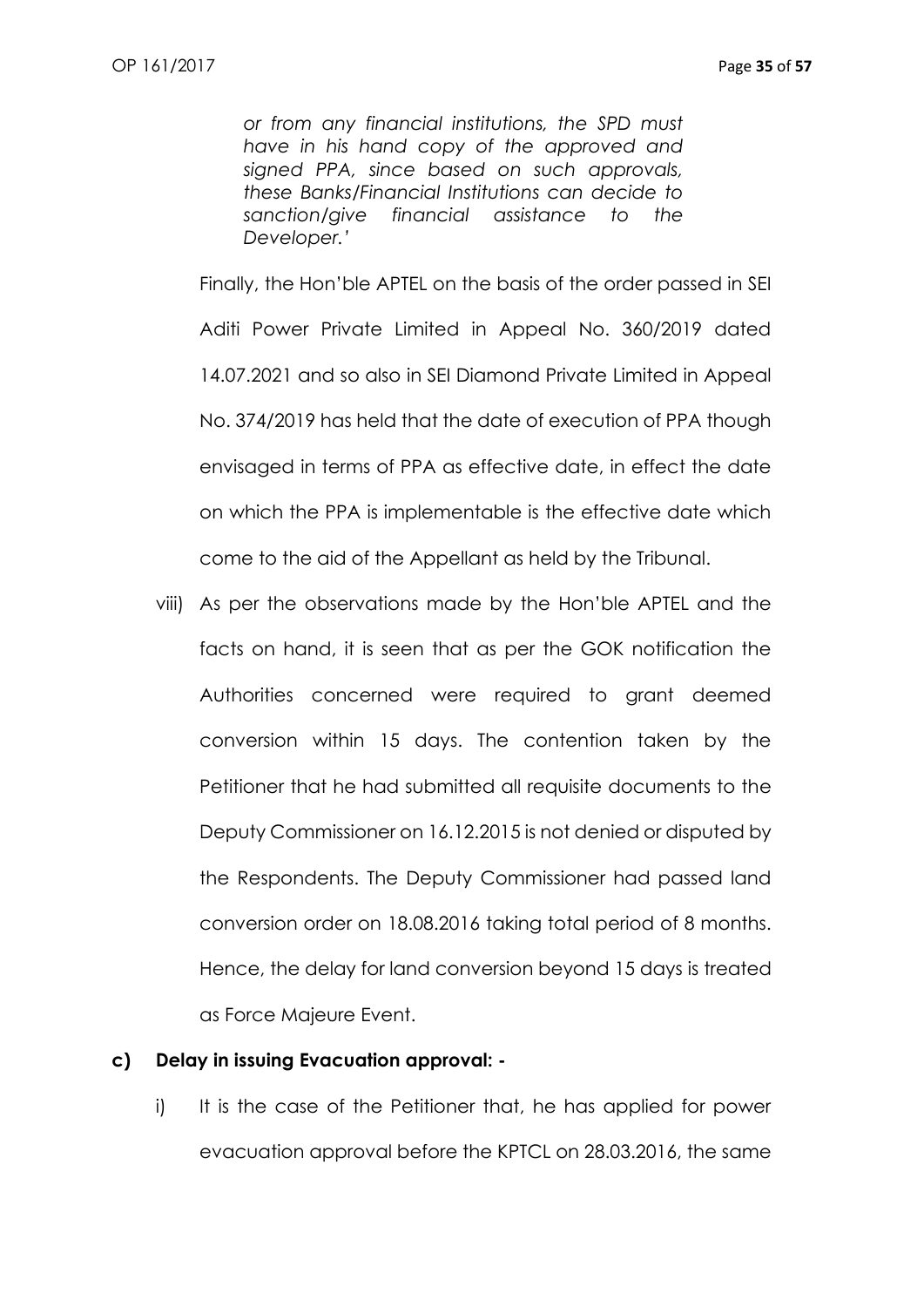has been approved and issued on 17.09.2016. There was a delay of nearly 6 months from the KPTCL/2nd Respondent. Even though solar policy of 2014-21 assured a speedy approval process, consequent to that the Department of Energy and 3rd Respondent has facilitated speedy approval keeping the farmers in mind and who are not familiar with the process and despite the same the 2nd Respondent has delayed by about 6 months for approval of power evacuation which is basis for remaining approvals such as substation works and 11KV line work. Therefore, the delay caused has to be treated as Force Majeure under Article 8 of PPA.

- ii) The Petitioner further submitted that subsequent to the power evacuation approval the 2nd Respondent has granted work order to carryout substation work only on 15.03.2017 and there is a delay of 11 months 15 days by the KPTCL as this work order has to be obtained only after approval of regular power evacuation scheme.
- iii) That the Petitioner submitted subsequent to the regular power evacuation approval the Petitioner could obtain 11KV work order to construct 11KV line only on 26.11.2016. Therefore, there was delay of 8 months.
- iv) Further stated he had made a request for extension of time before the BESCOM on 08.12.2016, but approval for extension of time has been granted on 03.02.2017 and there was a delay of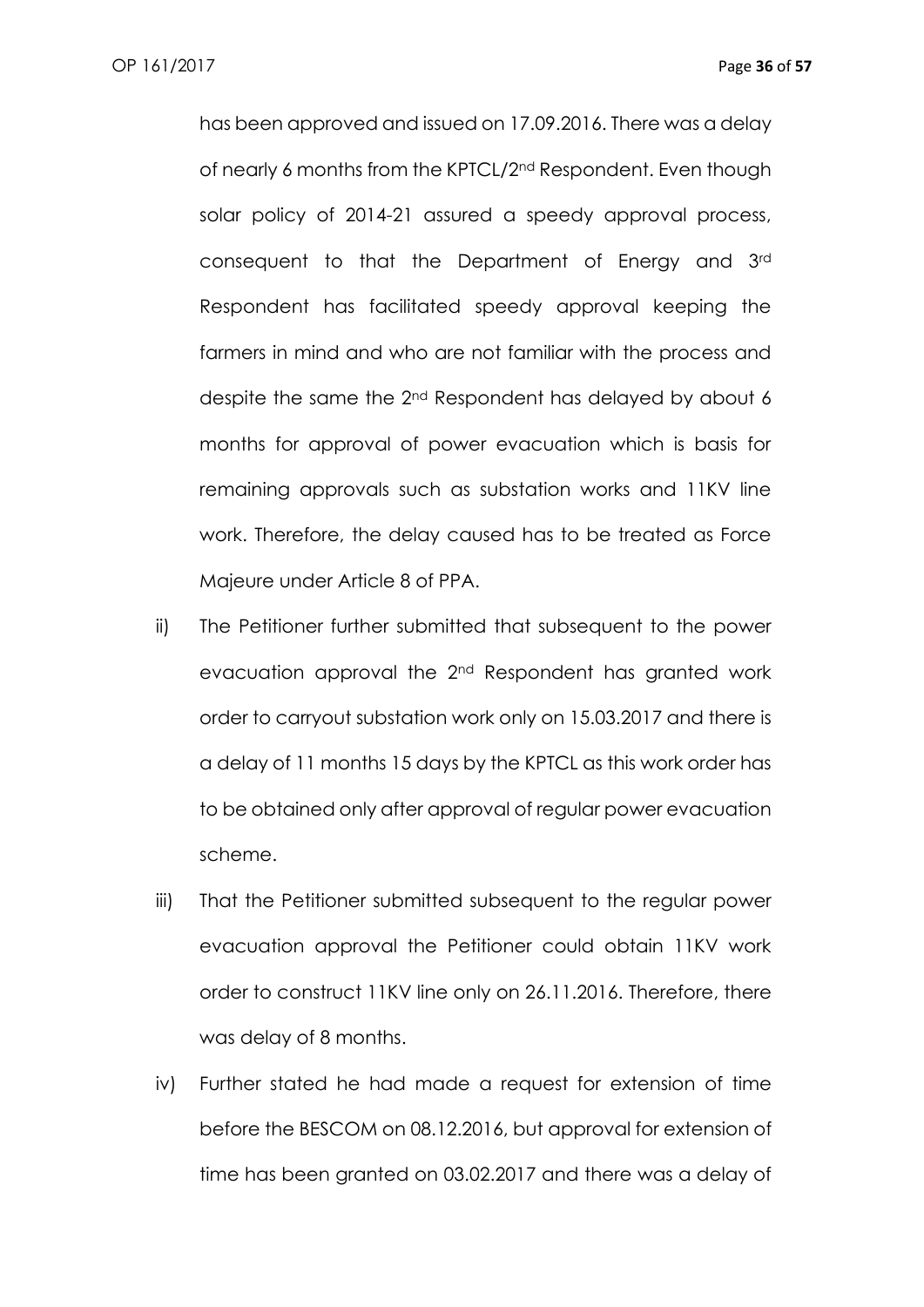2 months, since the above said approvals are valid for 18 months from the date of signing of PPA, the Petitioner could not carry out pending works as extension was not granted immediately on application. This delay is attributable to 1st Respondent/ BESCOM.

v) In this regard the Petitioner has furnished table of events in Annexure-AB (filed along with Amended Petition) which reads as hereunder: -

|    |                                                            | PRIVATE LTD                              | M/S. SAAKESHA SOLAR ENERGY     |                                    | POWER PROJECT LLP                        | CHENNAMANAGATHIHALLI SOLAR     |                           |
|----|------------------------------------------------------------|------------------------------------------|--------------------------------|------------------------------------|------------------------------------------|--------------------------------|---------------------------|
|    | <b>Particulars</b>                                         | Applied/<br><b>Target</b><br><b>Date</b> | <b>Received</b><br><b>Date</b> | <b>Delay</b><br>(in<br>Days)       | <b>Applied</b><br>Date/<br><b>Target</b> | <b>Received</b><br><b>Date</b> | <b>DELAY</b><br>(in Days) |
| 1. | <b>PPA Delivery</b>                                        | 03.07.2015                               | 28.08.2015                     | 56<br>days                         | 03.07.2015                               |                                |                           |
| 2. | Commissioning<br>Date                                      | 02.07.2017<br>SCOD                       | 25.06.2017                     | 7 Days<br>earlier                  | 02.07.2015                               | 30.06.2017                     | 3 Days<br><b>Before</b>   |
| 3. | Extension<br>Approval                                      | 08.12.2016                               | 03.02.2017                     | 57<br><b>Days</b><br><b>Delay</b>  |                                          | 03.02.2017                     |                           |
| 4. | <b>Extension Period</b>                                    | 6 months                                 |                                |                                    | 6 months                                 |                                |                           |
| 5. | Land NA<br>(conversion)<br>order                           | 16.12.2015                               | 18.08.2016                     | 246<br><b>Days</b><br><b>Delay</b> | 16.02.2016                               | 29.09.2016                     | 7 months                  |
| 6. | Power<br>Evacuation<br>Approval                            | 28.03.2016                               | 17.09.2016                     | 173<br><b>Days</b><br><b>Delay</b> | 18.01.2016<br>15.02.2016                 | 22.08.2016                     | 7 months                  |
| 7. | <b>Bay extension</b><br>approval/substa<br>tion work order | 28.03.2016                               | 15.03.2017                     | 352<br>Days<br><b>Delay</b>        | 25.05.2016                               | 12.12.2016                     | 7 months                  |
| 8. | NHAI-11 KV Line<br>Approval                                | 28.03.2016                               | 19.04.2017                     | 387<br>Days<br><b>Delay</b>        |                                          |                                |                           |

In the above table of events, the Petitioner has relied on the

events discussed in the case of Chennammagathihalli Solar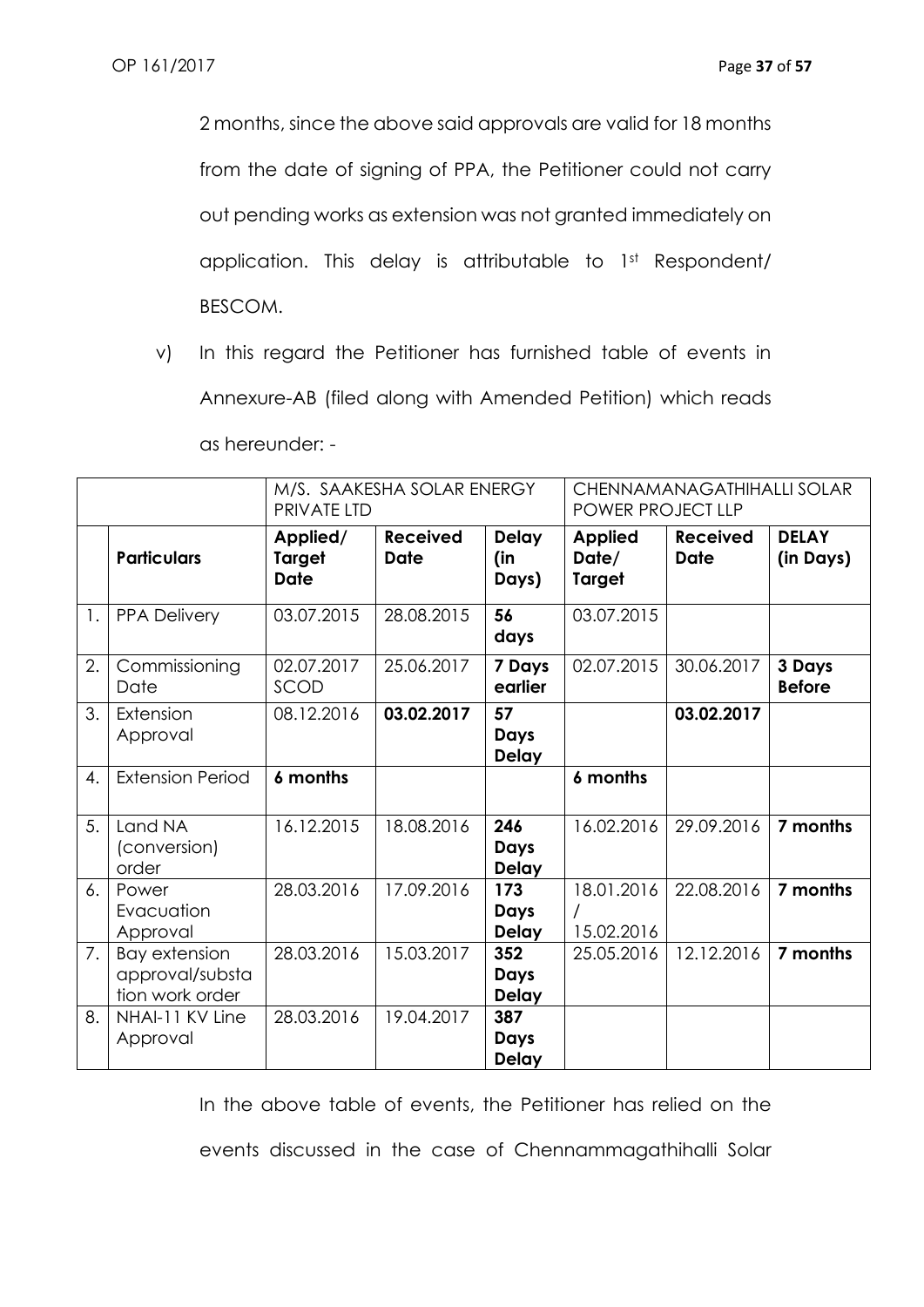Power Project Vs BESCOM in appeal No. 351/2018 dated 14.09.2020 passed by the Hon'ble APTEL, New Delhi and compared the said events to the present case and prayed for allowing extension of time for commissioning of the project.

- vi) That the Petitioner further submitted that the various sanctions and permissions would reveal that inspite of having applied the requisite permissions and sanctions, the Petitioner suffered on account of inordinate delay in procuring the same. The said delay is beyond the control of the Petitioner. The various sanctions and approvals are pre-requisite in securing the confidence of the financial institutions and Government Authorities. Hence, he prays to treat the delays caused to be treated as Force Majeure Events.
- vii) By way of reply the Learned Counsel for the Respondents have submitted that, the Petitioner has alleged that there was a delay of 5 months 21 days on the part of the 2<sup>nd</sup> Respondent in approving the power evacuation. This allegation is denied as false. He has made application for evacuation on 28.03.2016. The 1st Respondent had issued Tentative evacuation approval on 04.07.2016 and Regular Evacuation on 17.09.2016. The Deputy Commissioner, Chitradurga has issued OM for land conversion only on 18.08.2016.
- viii) Further stated all these chains of events make it clear that the Respondent No. 1 has not denied the delay in according power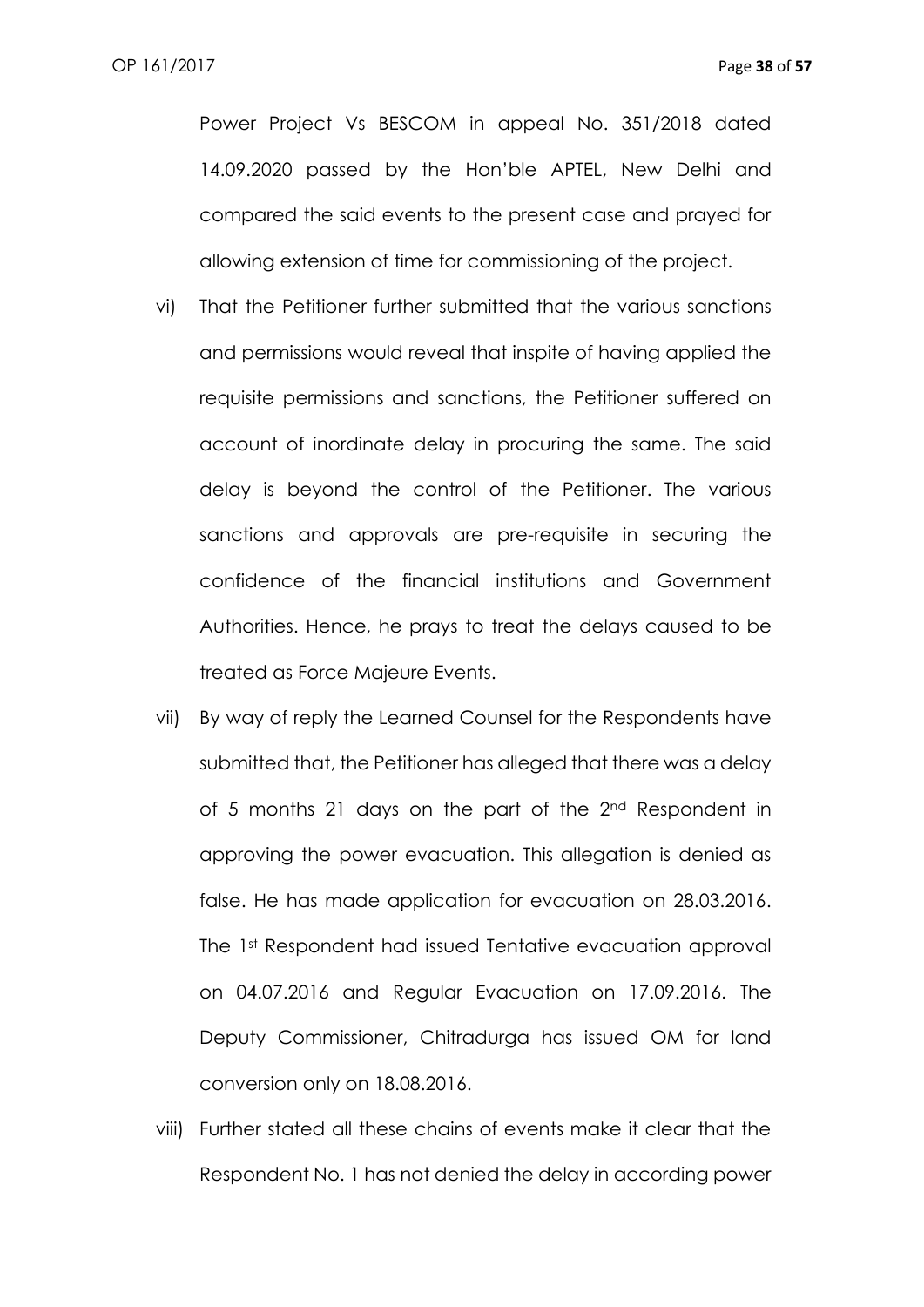evacuation approval to the Petitioner and considering all the

above facts and circumstances, the Petitioner requested the

Commission to issue directions to the Respondent for

repayment/refund of liquidated damages recovered.

15) We have perused the relevant clauses of the PPA such as: -

## *"2.1 Conditions Precedent:*

*The obligations of BESCOM and the SPD under this Agreement are conditional upon the occurrence of the following in full within 365 days from the effective date.*

*2.1.1 (i) The SPD shall obtain all permits, clearances and approvals (whether statutory or otherwise) as required to execute and operate the Project (hereinafter referred to as "Approvals"):*

*(ii) The Conditions Precedent required to be satisfied by the SPD shall be deemed to have been fulfilled when the SPD shall submit:*

- *(a) The DPR to BESCOM and achieve financial closure and provide a certificate to BESCOM from the lead banker to this effect;*
- *(b) All Consents, Clearances and Permits required for supply of power to BESCOM as per the terms of this Agreement; and*
- *(c) Power evacuation approval from Karnataka Power Transmission Company Limited or BESCOM, as the case may be.*

*2.1.2 SPD shall make all reasonable endeavors to satisfy the Conditions Precedent within the time stipulated and BESCOM shall provide to the SPD all the reasonable cooperation as may be required to the SPD for satisfying the Conditions Precedent.*

*2.1.3 The SPD shall notify BESCOM in writing at least once a month on the progress made in satisfying the Conditions Precedent. The date, on which the SPD*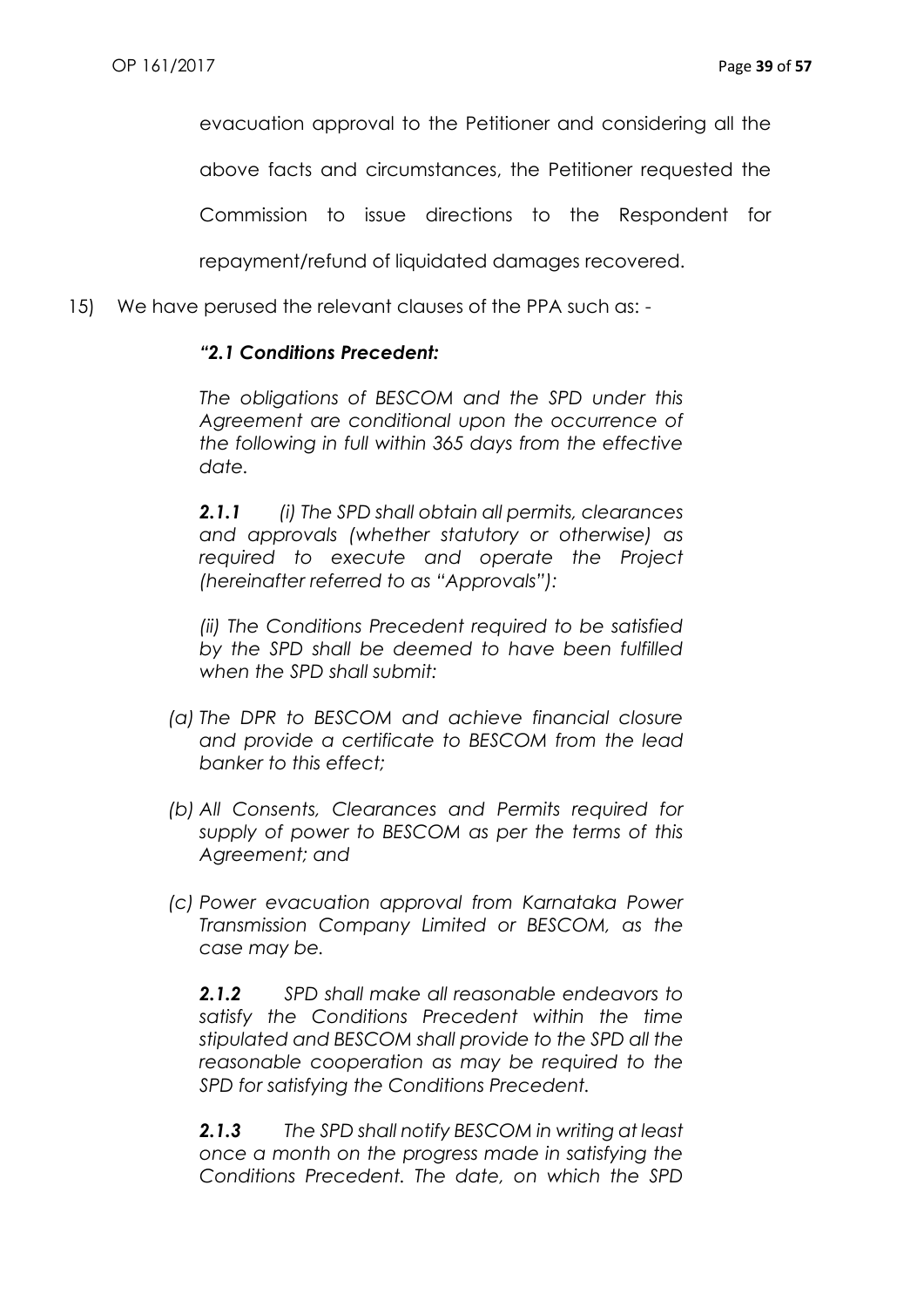*fulfils any of the Conditions Precedent pursuant to Clause 2.1.1, it shall promptly notify BESCOM of the same.*

## *2.2 Damages for delay by the SPD*

*2.2.1 In the event that the SPD does not fulfill any or all of the Conditions Precedent set forth in Clause 2.1 within the period of 365 days and the delay has not occurred for any reasons attributable to BESCOM or due to Force Majeure, the SPD shall pay to BESCOM damages in an amount calculated at the rate of 0.2% (zero point two per cent) of the Performance Security for each day's delay until the fulfillment of such Conditions Precedent, subject to a maximum period of 60 (Sixty) days. On expiry of the said 60 (Sixty) days, BESCOM at its discretion may terminate this Agreement."*

## *"2.5 Extensions of Time*

*2.5.1 In the event that the SPD is prevented from performing its obligations under Clause 4.1 by the Scheduled Commissioning Date due to:*

- *(a) Any BESCOM Event of Default; or*
- *(b) Force Majeure Events affecting BESCOM; or*
- *(c) Force Majeure Events affecting the SPD.*

*2.5.2 The Scheduled Commissioning Date and the Expiry Date shall be deferred, subject to the reasons and limits prescribed in Clause 2.5.1 and Clause 2.5.3 for a reasonable period but not less than 'day for day' basis, to permit the SPD or BESCOM through the use of due diligence, to overcome the effects of the Force Majeure Events affecting the SPD or BESCOM, or till such time such Event of Default is rectified by BESCOM.*

*2.5.3 In case of extension occurring due to reasons specified in clause 2.5.1(a), any of the dates specified therein can be extended, subject to the condition that the Scheduled Commissioning Date would not be extended by more than 6(six) months.*

*2.5.6 As a result of such extension, the Scheduled Commissioning Date and the Expiry Date newly determined date shall be deemed to be the*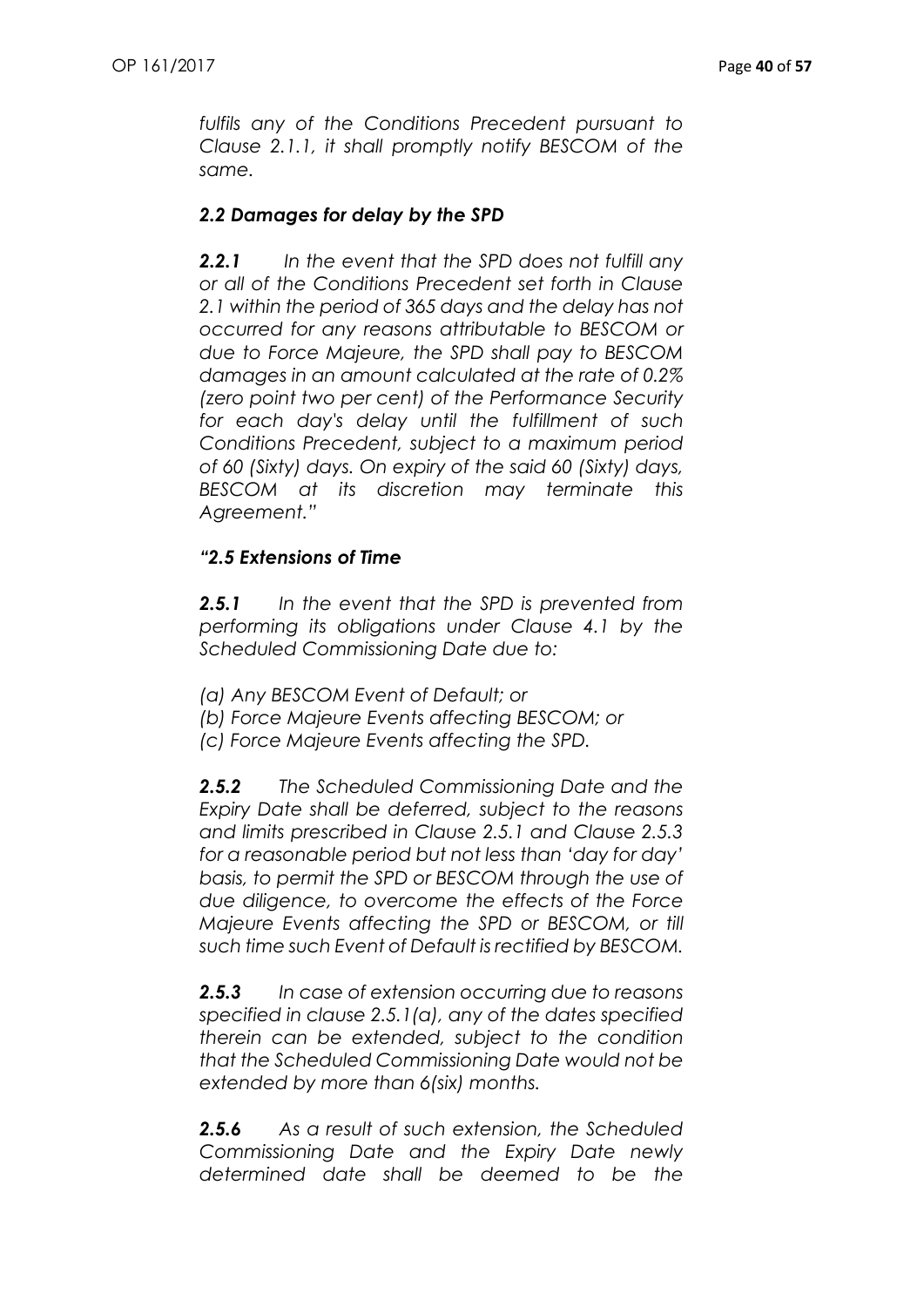*Scheduled Commissioning Date and the Expiry Date for the purposes of this Agreement.*

16) We have perused the documents furnished by the parties and on that basis, it is clear that the Petitioner and the 1st Respondent have entered into PPA (Annexure-C to the Petition) on 03.07.2015. The Supplementary PPA has been executed (Annexure-D to the Original Petition) on 02.09.2016. After approval from KERC the PPA has been handed over to the Petitioner on 28.08.2015. The Revenue Department has issued Circular (Annexure-H to the Original Petition) dated 01.12.2015 regarding deemed conversion as per the Section 95 of Karnataka Land Revenue (Amendment) Act, 2015. Thereafter, OM was issued by the Deputy Commissioner, Chitradurga District (Annexure-J1 to the Original Petition) on 18.08.2016 regarding conversion of land bearing Survey No. 10/2 to an extent of 05 Acres 05 Guntas and Survey No. 10/1-C2 to an extent of 01 Acres totally 06 Acres 05 Guntas for non-agricultural purpose i.e., for establishing Solar Power Project. The Petitioner has written a letter (Annexure-K to the Original Petition) to the Chief Engineer (Ele), Transmission Zone, KPTCL dated 28.03.2016 with a request to issue evacuation approval for Solar Power Plant under Farmers' Scheme. On 17.09.2016 KPTCL has issued regular evacuation approval to the Petitioner (Annexure-K1 filed along with Petition). The approval accorded to carrying out the evacuation of 11KV line from the proposed 1MW generating point of M/S Saakesha Solar Private Limited situated at J.G Halli Village to 66/11KV J.G Halli MUSS, Ranganathapura in Hiriyuru Subdivision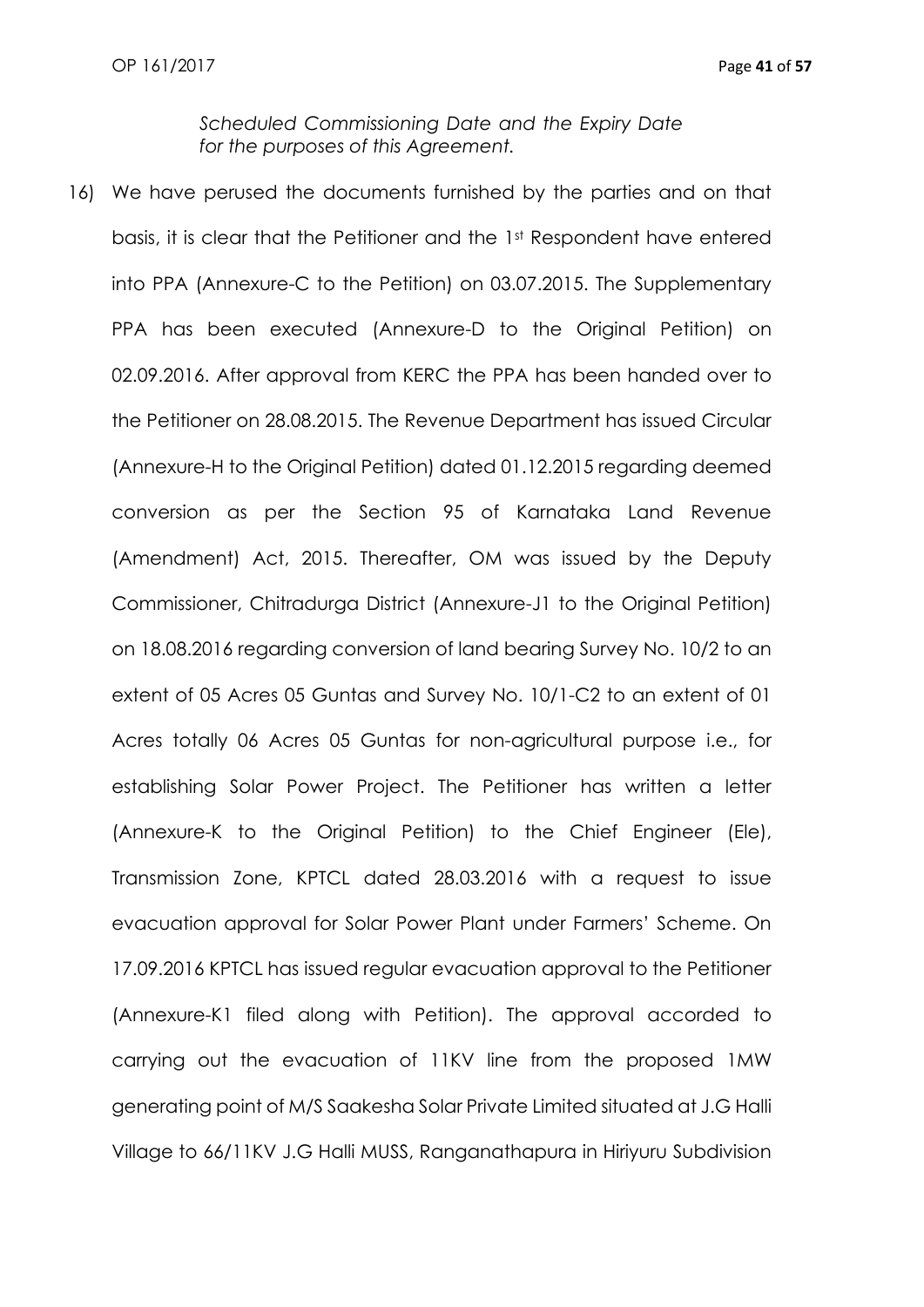under self-execution scheme (Annexure-M filed along with Petition) on 26.11.2016. The NHAI has permitted BESCOM for laying 11KV overhead electrical cable from Km 139+650 near J.G Halli Village on NH-48 in the State of Karnataka through a letter dated 19.04.2017 (Annexure-P filed along with Petition). The Petitioner has requested for extension of time (As per Reference No. 2 in Annexure-Q to the Original Petition) on 08.12.2016, 10.12.2016, 22.12.2016, 09.01.2017 and extension was allowed (Annexure-Q filed along with Original Petition) on 03.02.2017 for 6 months from the date of SCOD for completion of Solar power project. Accordingly, the Petitioner has commissioned the project (Annexure-S filed along with Petition) on 25.06.2017.

17) The following events would go to show the time taken by the Authorities concerned in granting sanctions, approvals and etc., in execution of the project: -

| SI. | <b>Date</b>                                  | <b>Description of the</b>                                                                                              | <b>Annexures</b>                                                                                                                                                |
|-----|----------------------------------------------|------------------------------------------------------------------------------------------------------------------------|-----------------------------------------------------------------------------------------------------------------------------------------------------------------|
| No. |                                              | documents                                                                                                              |                                                                                                                                                                 |
| 1.  | 03.07.2015                                   | PPA signed between the                                                                                                 | "C" filed along with                                                                                                                                            |
|     |                                              | Petitioner and the 1st<br>Respondent                                                                                   | Amended Petition                                                                                                                                                |
| 2.  | 28.03.2016                                   | Application given by the<br>Petitioner to KPTCL for                                                                    | "K" filed along with<br>Amended Petition                                                                                                                        |
|     |                                              | evacuation approval at<br>J.G Halli, Hiriyuru Taluk,<br>Chitrdurga District                                            |                                                                                                                                                                 |
| 3.  | 06.04.2016,<br>29.04.2016<br>&<br>17.05.2015 | Letters written by KPTCL<br>to the Petitioner<br>regarding remittance of<br>processing fee and<br>furnishing documents | "Reference No. 4, 5 & 6"<br>in "A" filed along with<br>statement of objections<br>filed by the 2nd<br>Respondent to the<br>Amended Petition dated<br>28.01.2022 |

## **Table 1**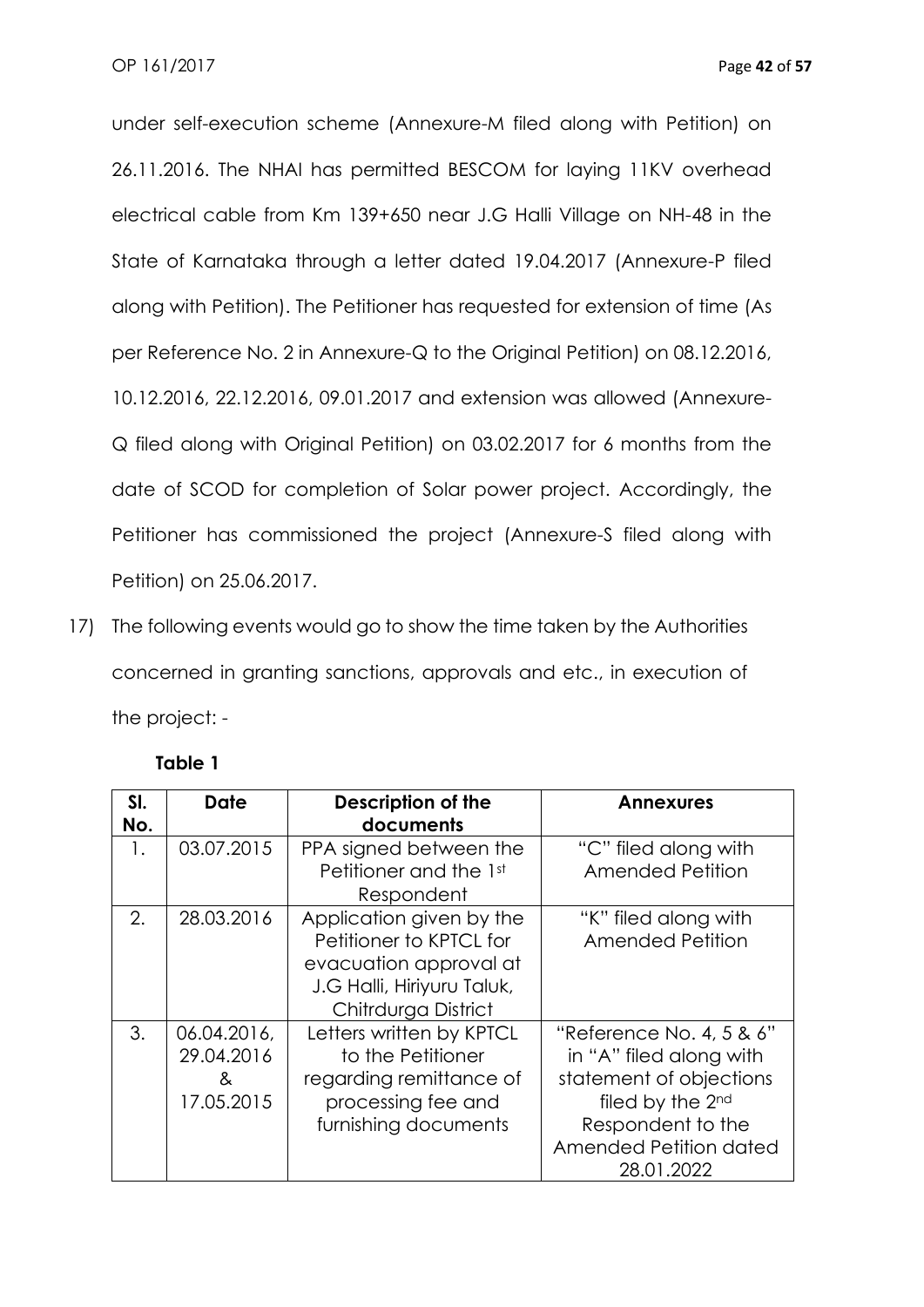| 4. | 04.07.2016 | Letter written by KPTCL to<br>the Petitioner regarding<br><b>Tentative Evacuation</b><br>Scheme                                                                                         | "A" filed along with<br>statement of objections<br>filed by the 2nd<br>Respondent to the<br>Amended Petition dated<br>28.01.2022                                       |
|----|------------|-----------------------------------------------------------------------------------------------------------------------------------------------------------------------------------------|------------------------------------------------------------------------------------------------------------------------------------------------------------------------|
| 5. | 17.09.2016 | Letter written by KPTCL to<br>the Petitioner regarding<br>approval of Regular<br><b>Evacuation Scheme</b>                                                                               | "B" filed along with<br>statement of objections<br>filed by the 2nd<br>Respondent to the<br>Amended Petition dated<br>28.01.2022 and "K1" filed<br>along with Petition |
| 5. | 07.09.2016 | 76th Land Sparing<br>Committee meeting held<br>on 07.09.2016 vide letter<br>No. KPTCL/SEE(Plg)/EE-<br>PSS/KCO-<br>96/94/F9252/2016-<br>17/7357-63 dated<br>08.09.2016                   | "Reference 5" in "B" filed<br>along with statement of<br>objections filed by the 2nd<br>Respondent to the<br>Amended Petition dated<br>28.01.2022                      |
| 6. | 27.06.2017 | Commissioning<br>Certificate issued by<br>Executive Engineer (Ele),<br>220 KV Receiving Station,<br>KPTCL, Hiriyuru certifying<br>that the project was<br>commissioned on<br>25.06.2017 | "S" filed along with<br>Petition                                                                                                                                       |

# **Table 2**

| SI.<br>No. | The difference of Period shown from<br>03.01.2017 (after 18 months period as per<br>Article 1.1 (xii) of the PPA) and Annexure-S<br>(filed along with Amended Petition) | <b>Days</b> |
|------------|-------------------------------------------------------------------------------------------------------------------------------------------------------------------------|-------------|
|            | 03.01.2017 to 31.01.2017                                                                                                                                                | 29 days     |
| 2.         | February 2017                                                                                                                                                           | 28 days     |
| 3.         | March 2017                                                                                                                                                              | 31 days     |
| 4.         | April 2017                                                                                                                                                              | 30 days     |
| 5.         | May 2017                                                                                                                                                                | 31 days     |
| 6.         | 01.06.2017 to 24.06.2017                                                                                                                                                | 23 days     |
|            |                                                                                                                                                                         | 172 days    |

The above tables disclose that the time taken for granting sanctions

and approvals by the Government Authorities and other Authorities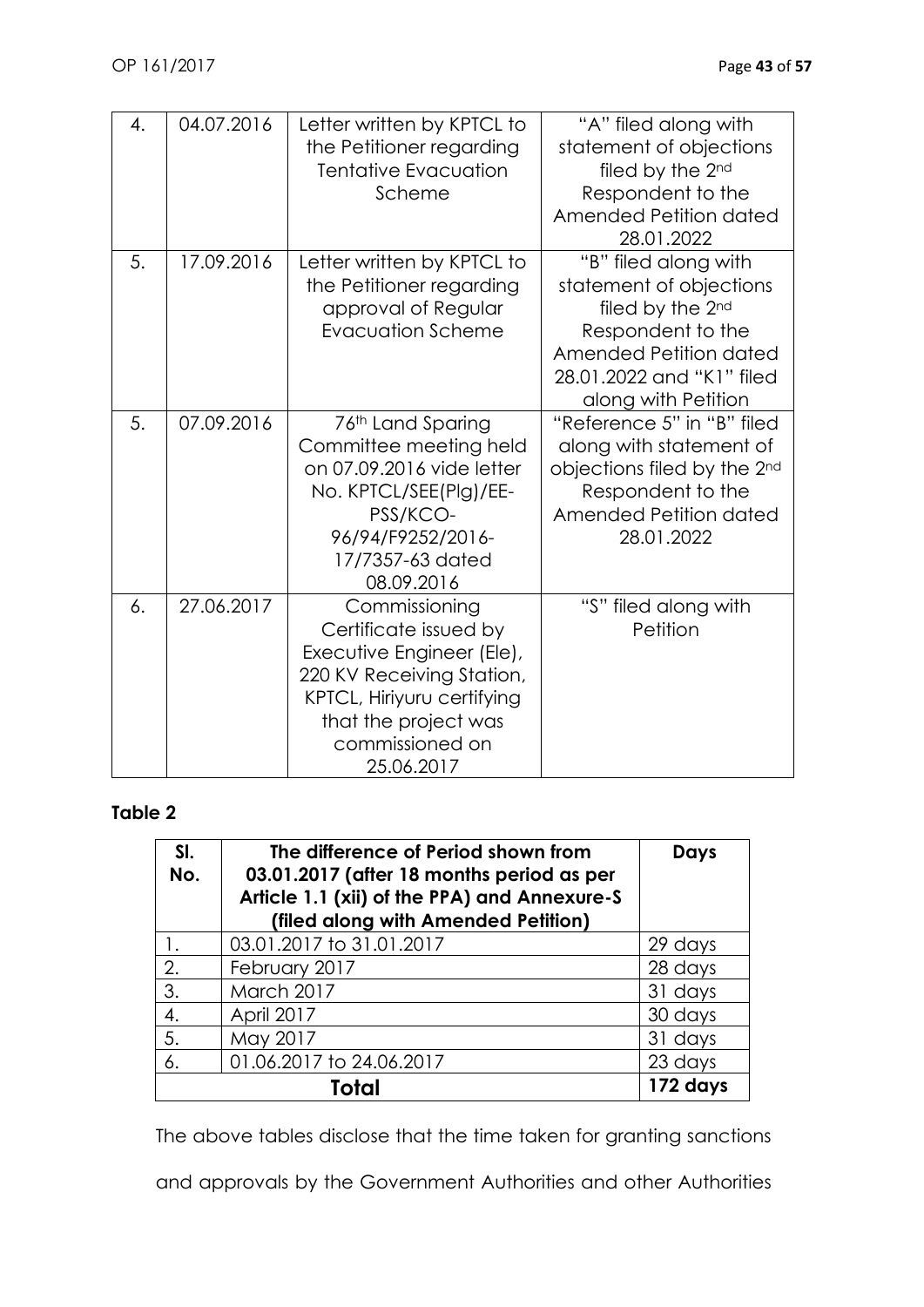and Demonetization induced delay which were beyond the control of the Petitioner thereby, the prayer of the Petitioner squarely fall within the parameters under Force Majeure events.

- 18) In support of the arguments, the Learned Counsel for the Petitioner further relied upon the following judgements:
	- i) In the case of Basaragi KM Solar Power Project LL.P & Another Vs HESCOM & Another in Appeal No. 328/2018 dated 12.08.2021 by Hon'ble APTEL, New Delhi (Annexure-X1 to the Amended Petition)**.**
	- ii) In the case of Hukkeri Solar Power Project & Another Vs HESCOM & Another in Appeal No. 342/2018 dated 12.08.2021 by Hon'ble APTEL, New Delhi (Annexure-X2 to the Amended Petition)
	- iii) In the case of Kurugunda Solar Power Project LL.P & Another Vs HESCOM & Another in Appeal No. 12/2019 dated 12.08.2021 by Hon'ble APTEL, New Delhi (Annexure-X3 to the Amended Petition).
	- iv) In the case of Madamageri Solar Power Project LL.P & Another Vs HESCOM & Another in Appeal No. 322/2018 dated 12.08.2021 by Hon'ble APTEL, New Delhi (Annexure-X4 to the Amended Petition).
	- v) In the case of Yarganavi Solar Power Project LL.P & Another Vs HESCOM & Another in Appeal No. 10/2019 dated 12.08.2021 by Hon'ble APTEL, New Delhi (Annexure-X5 to the Amended Petition).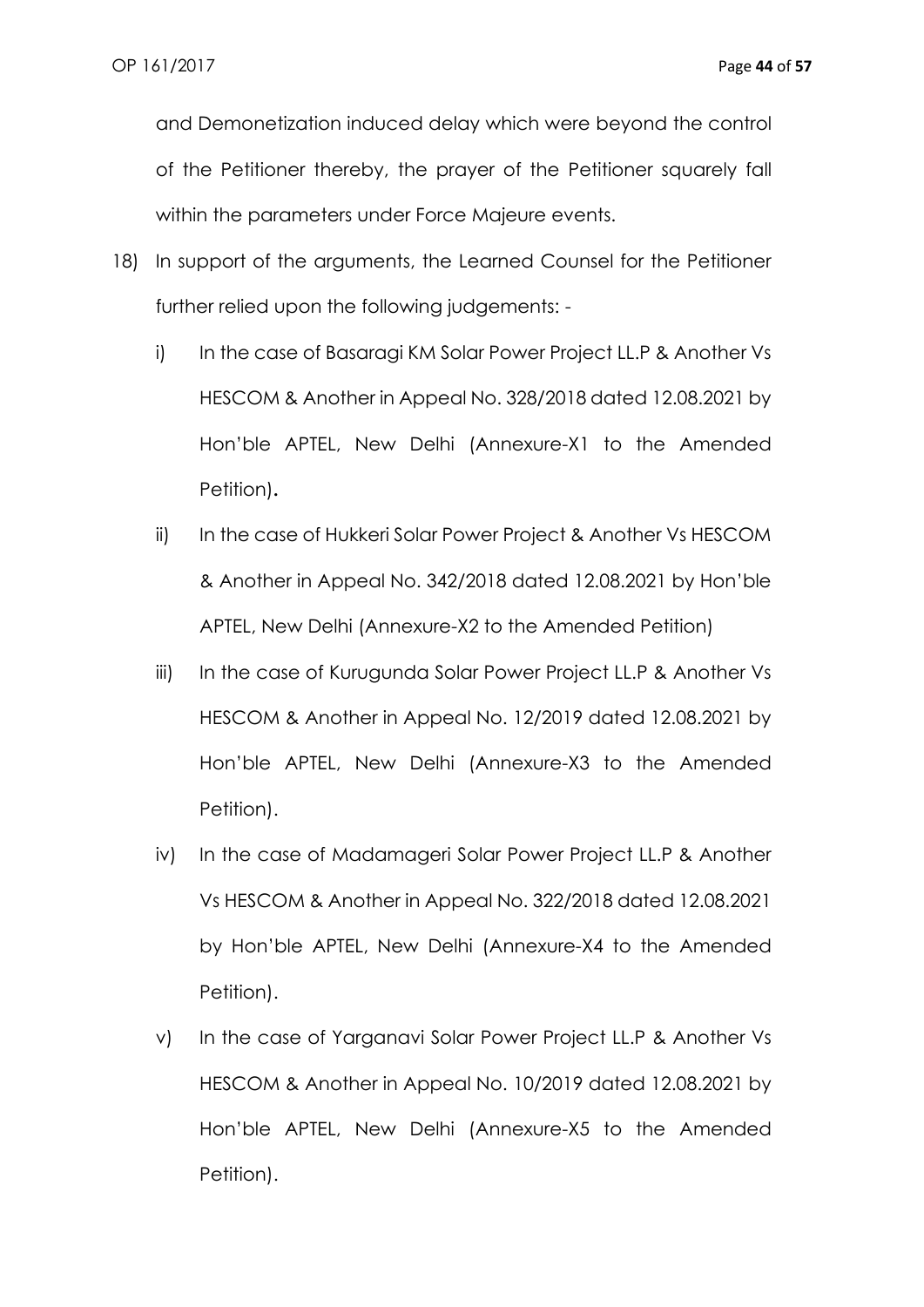- vi) Clearsky Solar Power Limited Vs KERC & others in Appeal No. 160/2020 dated 02.08.2021 by Hon'ble APTEL, New Delhi (Annexure-X6 to the Amended Petition).
- vii) Cambria Solar Private Limited Vs GESCOM & Others in OP No. 188/2017 dated 23.03.2021 by KERC, Bengaluru (Annexure-Y to the Amended Petition).
- 19) We have perused the Judgement passed by the Hon'ble APTEL, NewDelhi, in Appeal No. 328/2018 in the matter of Basaragi KM Solar Power Project LL. P & Sri Channaraj Hattiholi Vs HESCOM & KERC dated 12.08.2021 and the Hon'ble Appellate Tribunal for Electricity has held and observed as follows: -
	- *I. "'Having regard to the fact that securing these approvals from various instrumentalities of the Government/ Government officer, 18 months period was envisaged to complete the project. Having regard to the fact that there could be circumstances or events which could delay the happening of COD within the original time slot, six months' time for extension of commissioning the project at the level of concerned distribution licensee was envisaged. For events beyond that, they had to approach the Respondent Commission.'*
	- *II. 'The above procedure was envisaged keeping in mind that possibility of delay happening on account of laches on the part of the offices of Governmental Instrumentalities, though Solar Developer or SPV do not contribute to such delay. Unforeseen happening could possibly delay commissioning of the project, therefore force majeure event clauses were introduced in the terms of PPA as stated above. These force majeure clauses definitely take within its fold, the delay caused by offices of the Government or Governmental Instrumentalities.'*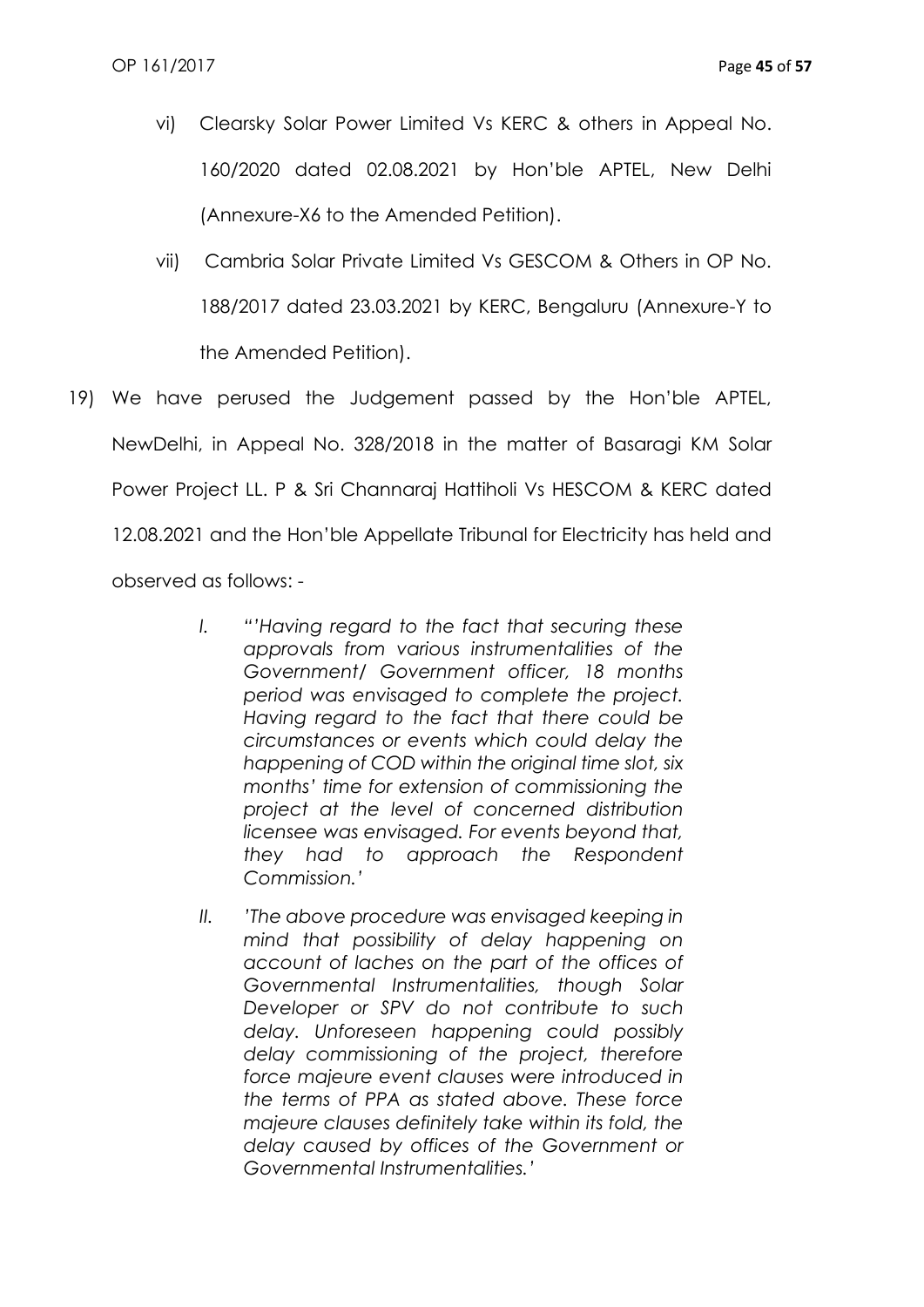- *III. 'Arguments of the Respondent HESCOM that KPTCL is not a party to the PPA, therefore, the delay on their part cannot come to the aid of the Appellant cannot be accepted. KPTCL is also a public utility and instrumentality of the Government. Therefore, even if the project is delayed on account of KPTCL, in not issuing approval for evacuation of power and grid connectivity within a reasonable time, it amounts to event of Force majeure.'*
- *IV. 'The Respondent HESCOM contends that there was delay in submitting applications to various departments by the Appellant. One has to analyze the circumstances in a holistic approach is whether there was negligence on the part of the Developer to approach and obtain these approvals? It cannot be said that the considerable time lapsed in obtaining these approvals from various instrumentalities of the Government was at the instance of the Appellants.'*
- *V. 'Having invested huge amounts taking loans from Banks/financial institutions, one cannot even imagine that the Developer will be negligent in pursuing his project.'*
- *VI. 'However, the same set of Force Majeure Events could not convince the Respondent Commission. The Respondent Commission being a neutral body is expected to discharge its functions in a judicious manner. If delay has occurred on account of reasons beyond the control of the Appellant, the Appellant cannot be punished. The intention of the Government to assist to the farmers should not become otherwise a weapon to punish them"*
- 20) In the case of Hukkeri Solar Power Project & Another Vs HESCOM & Another in Appeal No. 342/2018 dated 12.08.2021 passed by Hon'ble APTEL, New Delhi (Annexure-X2 to the Amended Petition), the relevant paras are as

follows: -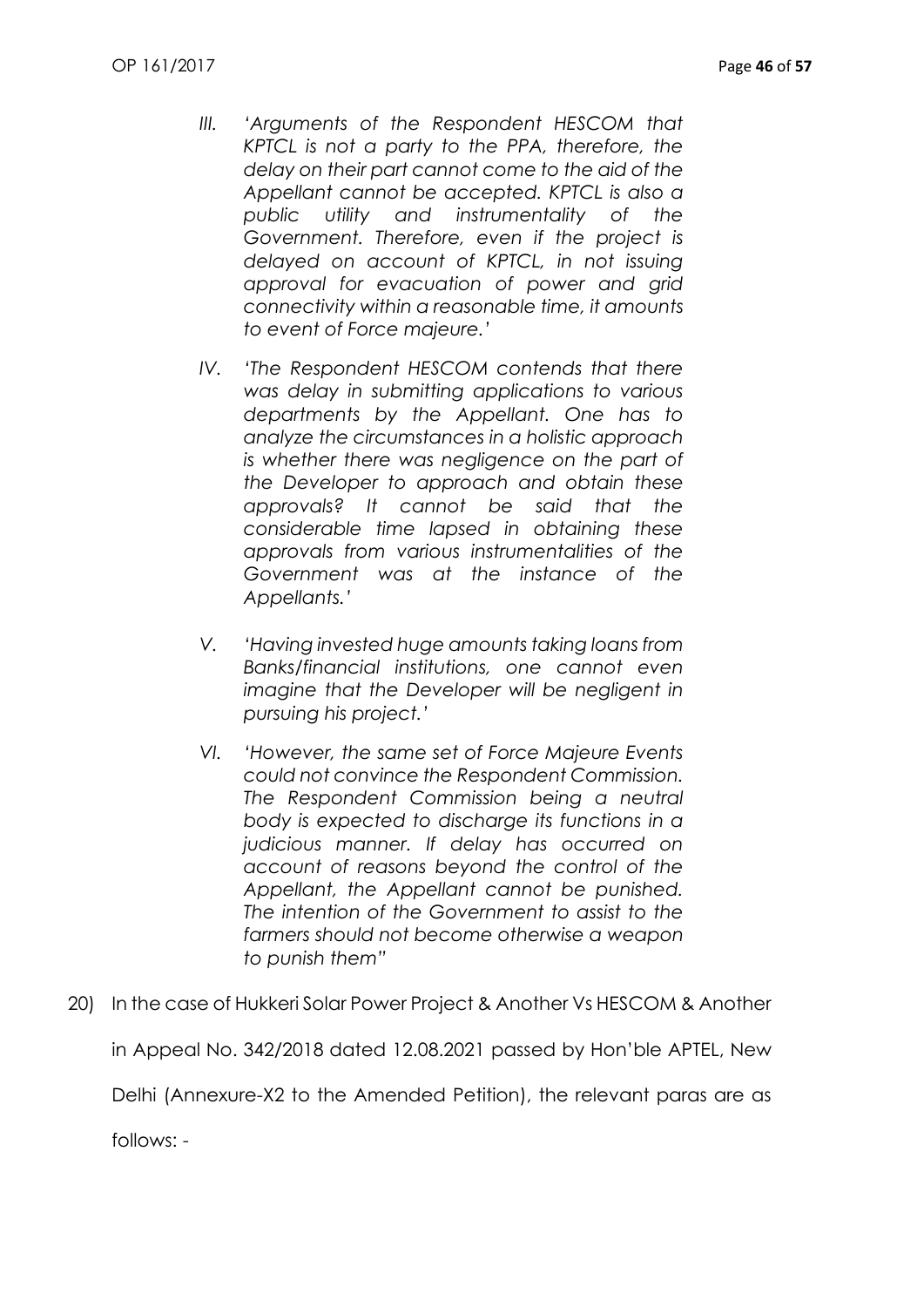*"'108) It is seen that the Government of Karnataka brought in its special scheme for promoting renewable energy generation to harness the solar sources available in the State. This was meant to create opportunities to land owning famers. In response to the promotion of the solar development by Government of Karnataka, several farmers including the Appellant came forward to set up solar plants. We judiciously take notice of the facts which were discussed/considered in other Appeals that in terms of guidelines issued by the State Government for developing solar project, there was a mention that the land used for setting up of the solar plant requires land conversion permission, however, the land pertaining to solar development under Farmer's Scheme will have deemed conversion. However, there was lot of confusion is issuance of executive direction/orders to implement the guidelines for deemed conversion which compelled many famers to approach the revenue authorities for regular land conversion route. This regular land conversion route involves hercules task which required several documents from several Department to submit the application for conversion of the land. Most of the cases, the delay seems to be with regard to conversion of the land.'*

*'109) Apart from conversion of land, there seems to be delay in obtaining evacuation either provisional or final approval, so also in approving the drawing and intimating the estimation of the charges to be paid. Similarly, once application is submitted to CEIG to certify safety of the plant in order to start commissioning of the solar plant, in many cases time is taken to come and inspect the site. Even in this Appeal, we note that the drawings required for the bay terminal and other requirements for connectivity at the bay of the substation of the transmission/distribution system, the authorities took some time. All this could happen only in October 2016. Only after approval of the grid connectivity finally granted the Appellant could approach the Chief Electrical Inspector with drawings pertaining to the electrical installation of the Solar power plant.'*

*'110) Apparently, the scheme was meant to benefit small land holding farmers, who could establish solar plants between 1 MW to 3 MWs. This also*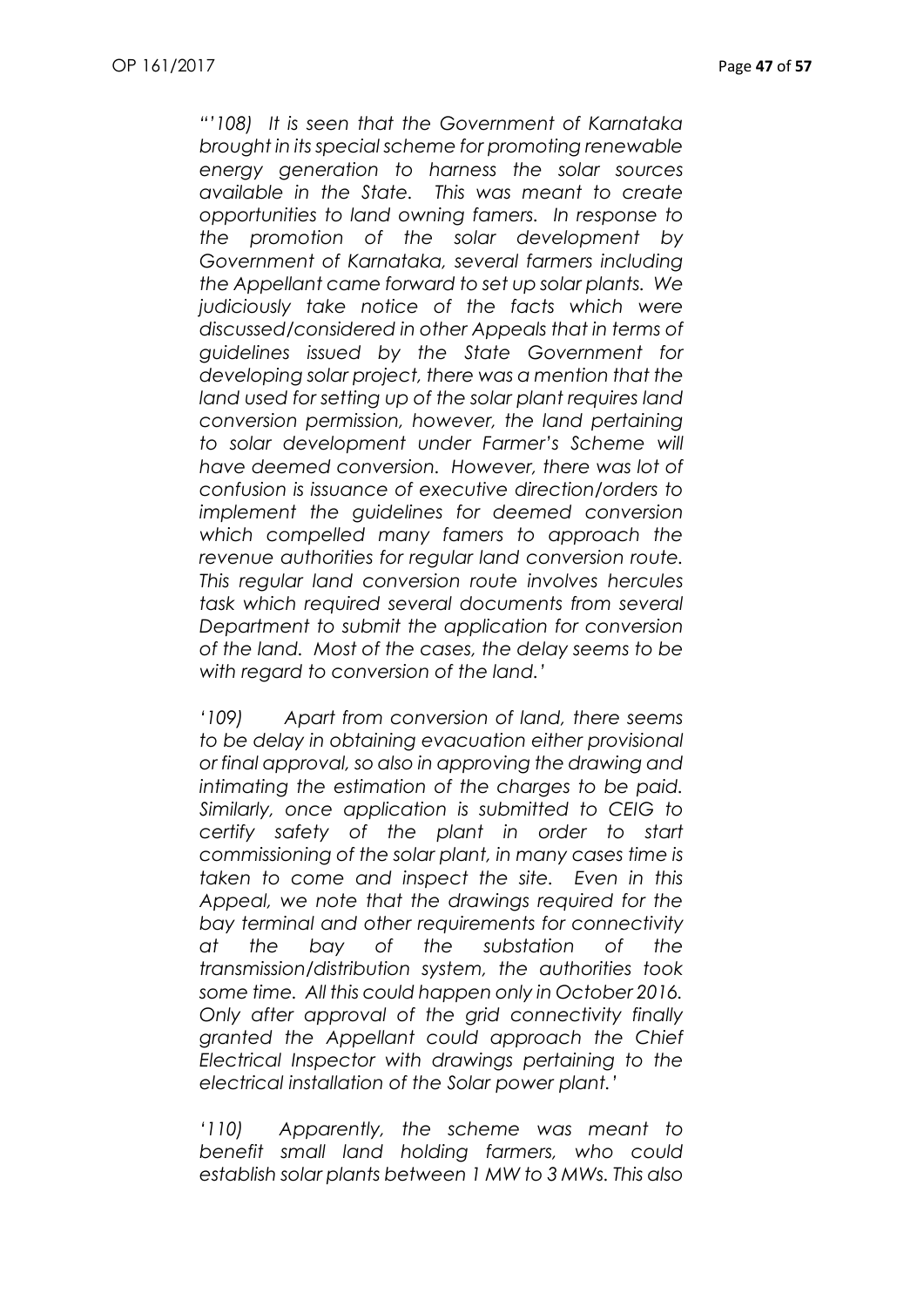*definitely requires business prudence apart from minimum knowledge in the field concerned. As per the policy, the establishment of solar plant was to be in the agricultural land. On account of restrictions to use agricultural land for non-agricultural purpose, conversion of agricultural land use is a must. In terms of Karnataka Revenue Act, it has laborious process to get conversion of agricultural land into nonagricultural one. To establish solar power plant, it is not just conversion of agricultural land permission, but several other approvals/consent/permissions were required.'*

*'111) Till SPV was established, it was the individual Appellant i.e., SPD who had to run from officer to office to secure required approvals/ consents. Having regard to laborious process to secure these permissions from various Government instrumentalities, it would have been a wise decision to have infrastructure under one roof (like single window agency) to get all these clearances which would have saved lot of time for the establishment of these small solar power plants in question. Since either the SPD or SPV had to run from office to office situated at different places to secure approval and permission which would not have been possible to secure on any one particular day also seems to have caused hardship and delay in procuring the approvals, be it land conversion or power evacuation and grid connectivity of safety certificate from CEIG etc. To apply for conversion of land to non-agriculture purpose itself, more than 13 documents are required, which have to be secured not from single place but various departments of Government. The scheme which was expected to be a boon to the farmers seems to have become a bane.'*

*'112) Therefore, it is quite evident that there was no fault of the Appellant in approaching various Governmental Instrumentalities for necessary sanctions/approvals. Though all care and caution was duly exercised considerable time was lapsed by the time the Appellant obtained the necessary approvals. Definitely, the fault does not lie with the Appellant One cannot blame the Appellant, since the delay has occurred from the Govt. Instrumentalities in issuing necessary approvals and sanctions.'"*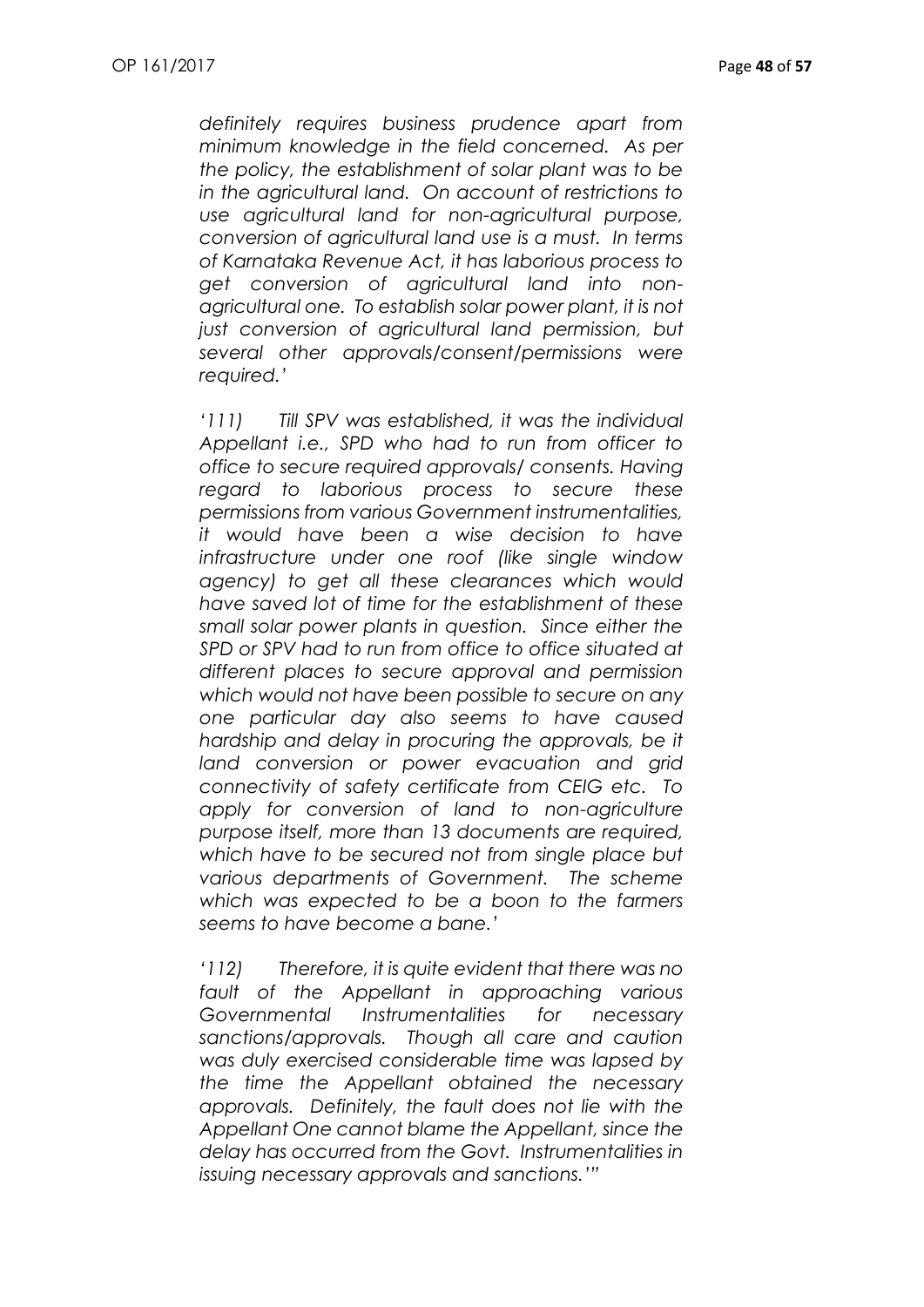21) In the case of Kurugunda Solar Power Project LL.P & Another Vs HESCOM

& Another in Appeal No. 12/2019 dated 12.08.2021passed by Hon'ble

APTEL, New Delhi (Annexure-X3 to the Amended Petition), it is observed as

under: -

*"'109) We also note that it is not a simple application*  for land conversion. This requires several other *documents to be collected before applying for land conversion. The set of documents that are required had to be obtained from different departments. All this would take sometimes, therefore, one cannot expect the SPD straight away to apply for conversion of land the moment the PPA was approved by the Commission. Similarly, to get CEIG safety approval, several safety steps have to be completed like submission of drawings, approval of the drawings, intimation for payment of processing fee and final approval followed by safety certificate has to be issued. This safety certificate could be granted only if there is permission for Grid connectivity and final approval for evacuation obtained. In most of the cases, the Developers have sought lease of the land for setting up bay terminal. The land on lease basis also consumer time to secure the final approval of evacuation with so many formalities that have to be complied with by the Solar Developers. It is not just one single window agency where they could secure all these approvals. They had to approach office to office to secure different certificates, documents to secure the approvals that are required.'*

*'110) Therefore, the Association of farmers meant for Farmer's Scheme made presentation to the HESCOM who in turn brought to the notice of the Energy Department of the State explaining the difficulties faced by the Solar Plant Developers in getting the approvals/sanctions to set up the solar plants. A special Committee was formed to look in to the reasons for the delay being caused. On appraisal of the difficulties faced by the farmers, the three members Committee recommended for acceptance of the reasons explained as force majeure event. Based on that the State Government through the*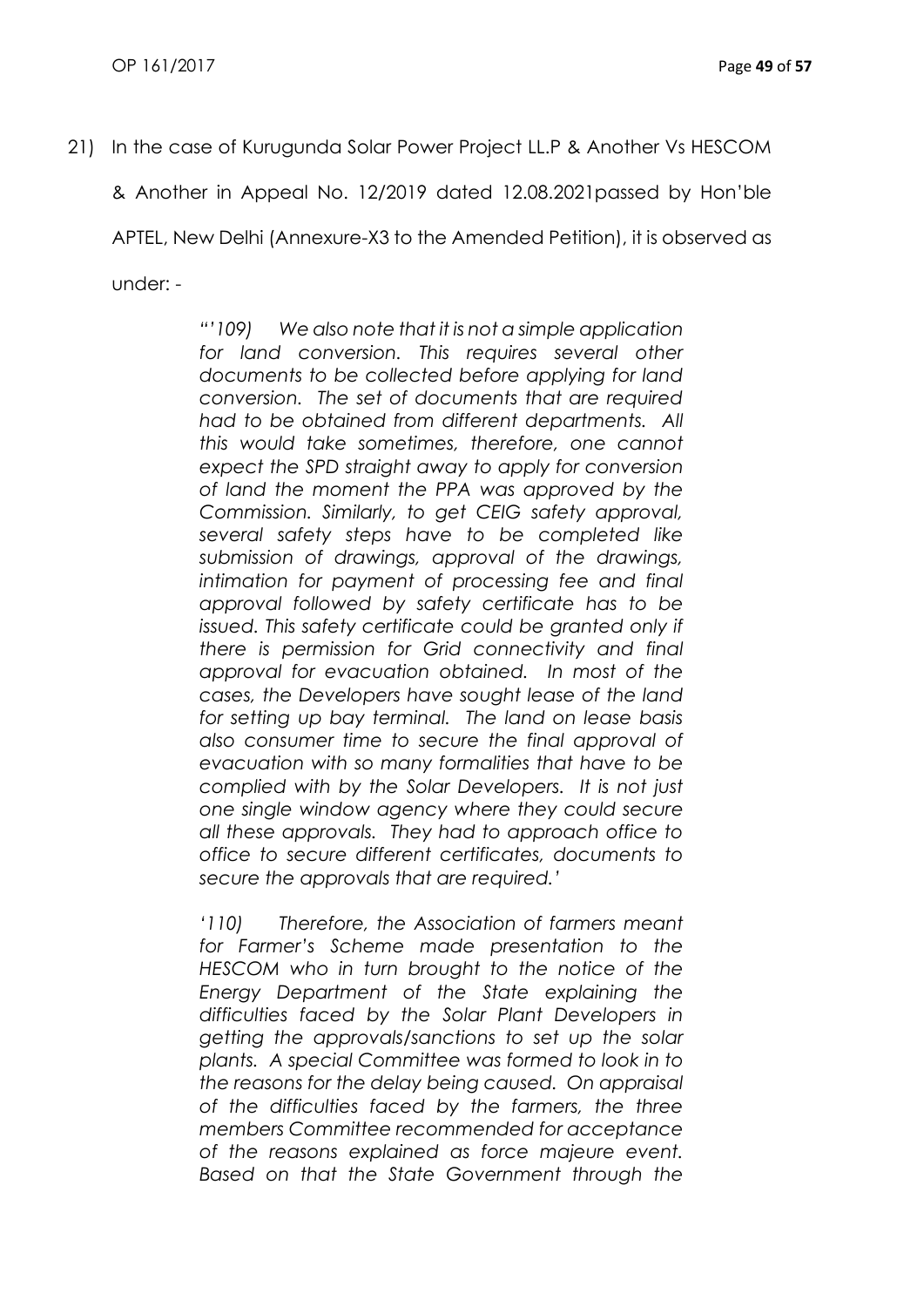*Secretary requested KERC to consider the same and grant PPA tariff to the Solar Developers. In this regard, even MNRE also addressed a letter to encourage the Solar Developers.'*

*'112) According to us, the considerable lapse of time to secure these certificates necessary was not on account of negligence on the part of the Appellants, but on account of the concerned officers who took time to issue these certificates. Therefore, we are of the opinion that none of the delay in securing the approvals was on account of Appellants and in fact they approached and started the process with utmost care and diligence.'*

22) We have perused the Judgement passed by the Hon'ble APTEL,

NewDelhi, in Appeal No. 322/2018 in the matter of Madamageri Solar

Power Project LL. P & Smt. Girija B. Hattiholi Vs HESCOM & KERC dated

12.08.2021, Hon'ble Appellate Tribunal for Electricity has held and

observed as follows: -

- *I. "'In terms of guidelines issued by State Government to set up solar plants several sanctions/approvals/ clearances had to be obtained by the farmers like land conversion, grid connection and power evacuation approvals, plant safety approval from chief electrical inspector etc. Apparently, right from the date of signing of the PPA, the Appellant was running from office to office to secure these approvals/sanctions as stated above. If time was taken for getting these approvals as stated above, we note that considerable time was lapsed. Definitely it was not on account of the Appellants' negligence or lethargic approach.'*
- *II. 'We are of the opinion that the time taken to obtain the above-mentioned approvals would definitely become impossible for the Appellants to achieve COD of the solar plant within SCOD of the PPA.'*
- *III. 'In fact, as stated above, the HESCOM taking into consideration all these facts and in line with the*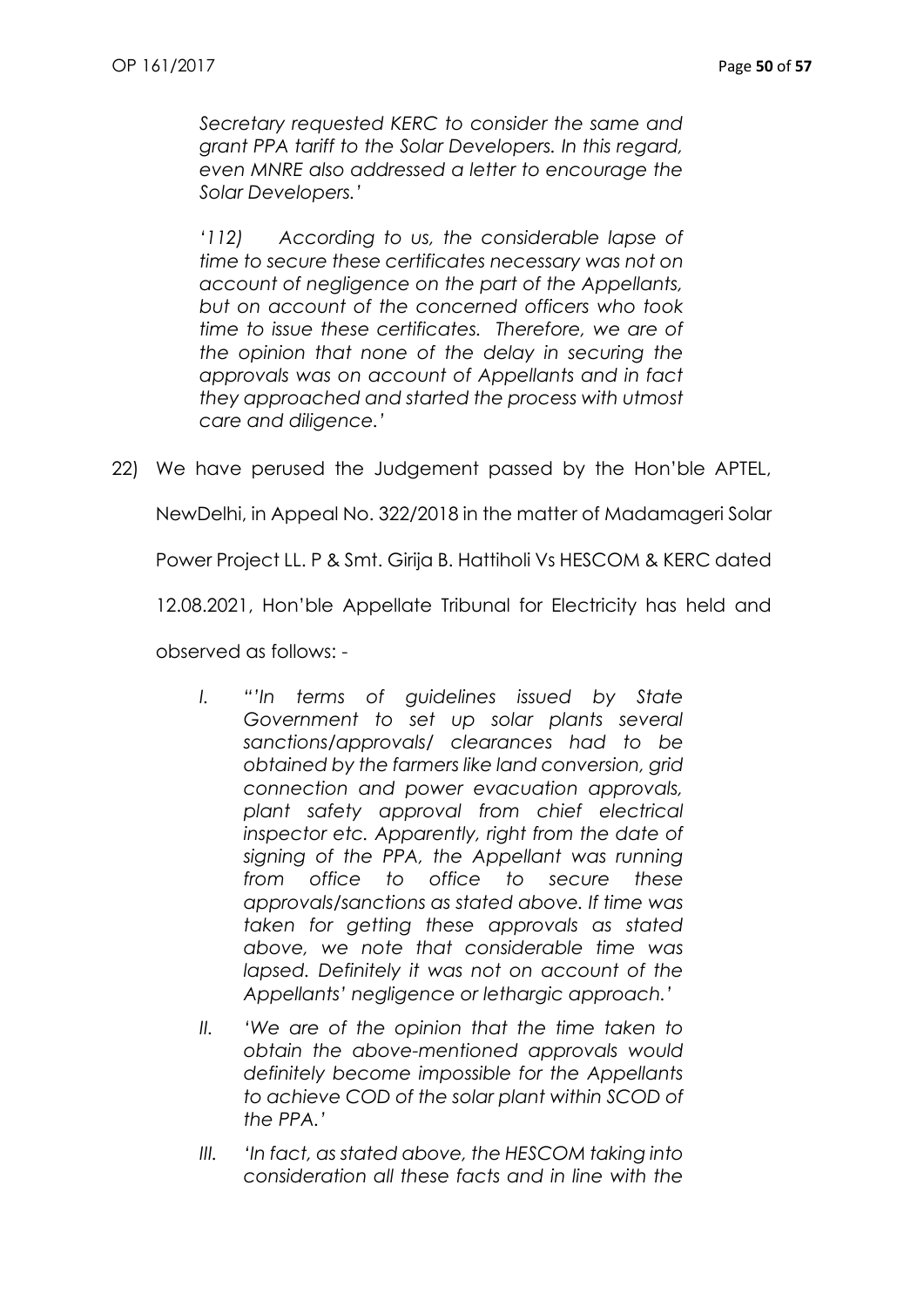*terms of PPA extended time for COD within the extended SCOD. This action of the HESCOM has support from the fact that the State Government also, after due diligence and prudence, accorded extension of COD by six months. On account of such extension, the SCOD automatically get postponed by six months.'*

*IV. 'Apart from that, in terms of Clause 10.5 of PPA, it says despite complying with the legal requirements to obtain, renew or maintain required licensee or legal approval will also amount to Force Majeure Event. Therefore, we are of the opinion that if at all there was delay in receiving various clearances/approvals by the State Government and its instrumentalities which are beyond the control of the Appellants, the same has to be treated as event of force majeure, since the same would directly and seriously affect the implementations of the solar project.'"*

23) In OP No. 188/2017 dated 23.03.2021 between Cambria Solar Private

Limited Vs GESCOM, this Commission has held that as under: -

*"In view of the principles laid down by the Hon'ble APTEL in a recent judgment cited (in* Appeal No. 351/2018 in the matter of Chennamangathihalli Solar Power Project LL. P Vs BESCOM & another case, dated 14.09.2020)*, above and we are also relying on the above judgement in view of the facts are quite similar to the instant case. In view of the extension of time granted by the BESCOM (Respondent-2), holding that the Petitioner has fulfilled the conditions of PPA and extended time, we are of the opinion that the circumstances and events narrated by the Petitioner in the petition are 'Force Majeure 'events and they are not under the reasonable control of the Petitioner. Therefore, the Petitioner has proved that events or circumstances alleged by it amounts to 'Force Majeure' events entitling for extension of time for achieving the Conditions Precedent and Scheduled Commissioning Date."*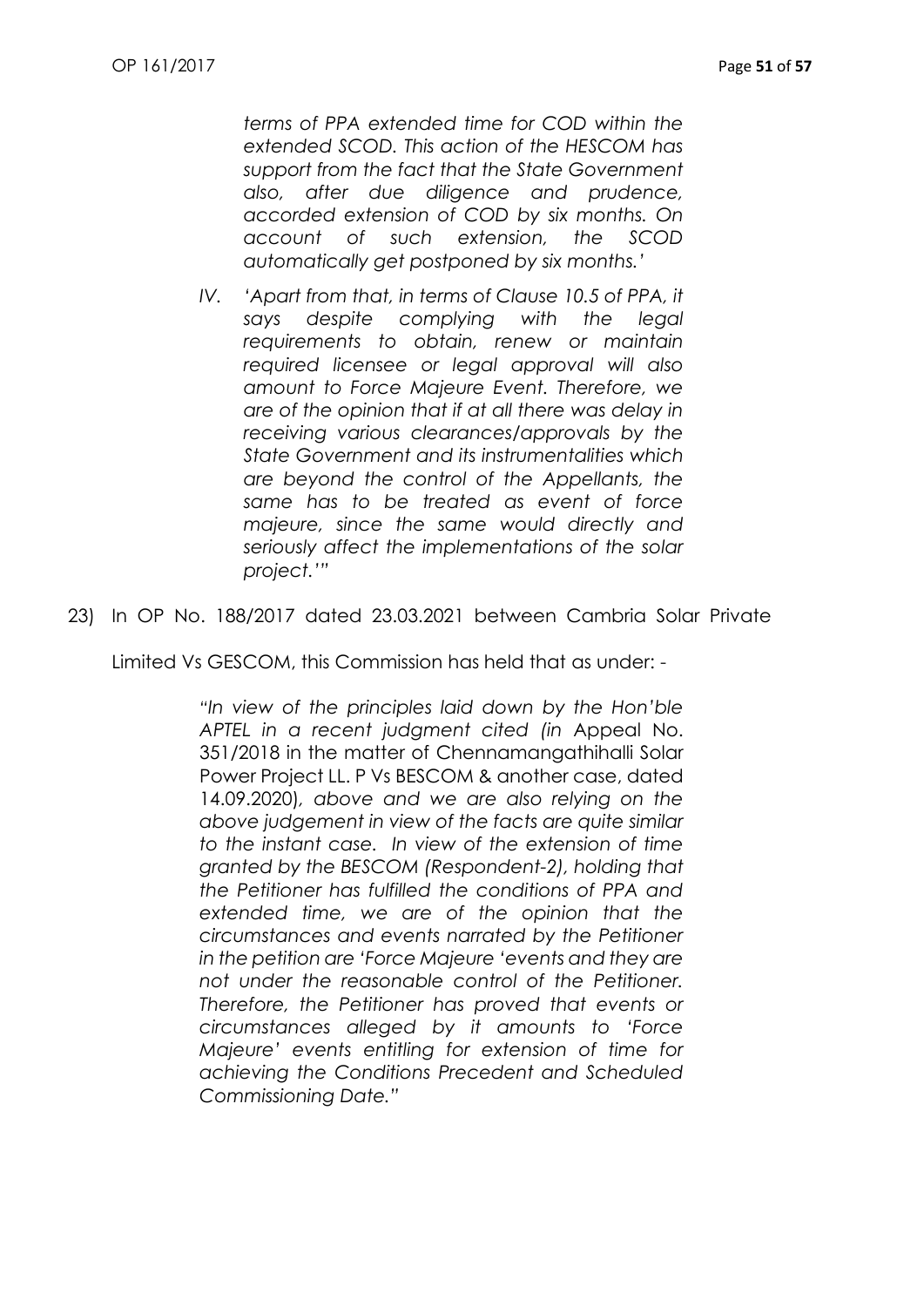In this order, the Commission placing reliance on the Hon'ble APTEL's decision in the case of Chennammangathihalli Solar Power Project vs BESCOM, has allowed the extension of time on the ground of delays by the Governmental agencies which is also the case in the present Petition.

- 24) Under these circumstances, based on the observations of Hon'ble APTEL in the cases referred supra as well as the reasons assigned by the Petitioner, the grounds urged by the Petitioner under the head of Force Majeure Events has to be accepted.
- 25) During the course of arguments, the Learned Counsel for the Petitioner has submitted that, he has placed all the communications sent to the Respondents intimating them on the Force Majeure Events effecting the timely commissioning of the project. In support of his arguments, he has relied upon the letter (Annexure-Q to the Petition) written by the BESCOM in favour of the Petitioner on 03.02.2017. By way of reply the Learned Counsel for the Respondents submitted that the Petitioner has not followed the Article 8.3(b) of the PPA.
- 26) We have perused the Force Majeure Clause of the PPA: -

#### *"8.3 Force Majeure Events:*

*(a) Neither Party shall be responsible or liable for or deemed in breach hereof because of any delay or failure in the performance of its obligations hereunder (except for obligations to pay money due prior to occurrence of Force Majeure events under this Agreement) or failure to meet milestone dates due to any event or circumstance (a "Force Majeure Event") beyond the reasonable control of the Party affected by such delay or failure, including the occurrence of any of the following:*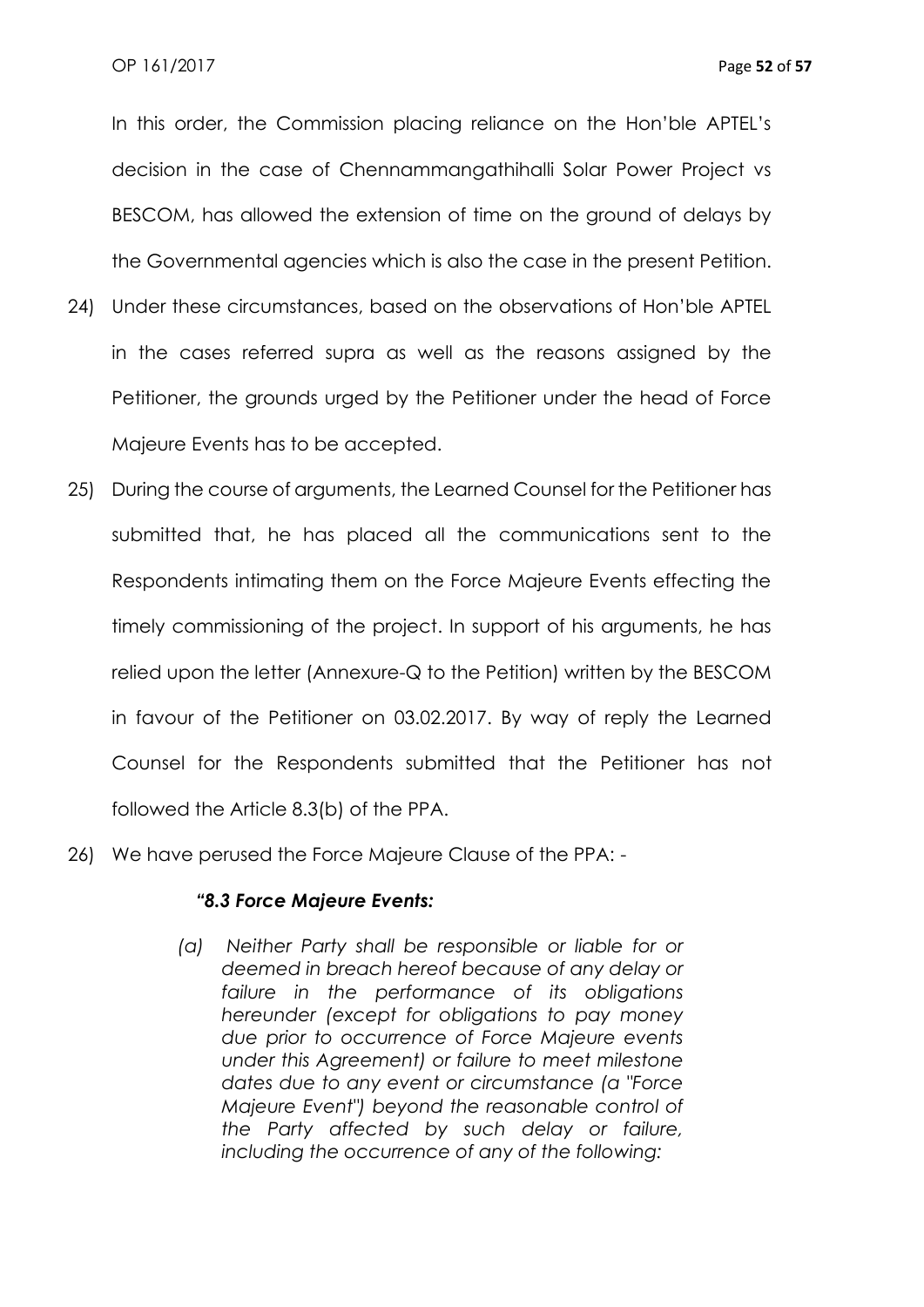- *(i) Acts of God;*
- *(ii) Typhoons, floods, lightning, cyclone, hurricane, drought, famine, epidemic, plague or other natural calamities;*
- *(iii) Strikes, work stoppages, work slowdowns or other labour dispute which affects a Party's ability to perform under this Agreement;*
- *(iv) Acts of war (whether declared or undeclared), invasion or civil unrest;*
- *(v) Any requirement, action or omission to act pursuant to any judgment or order of any court or judicial authority in India (provided such requirement, action or omission to act is not due to the breach by the SPD or BESCOM of any Law or any of their respective obligations under this Agreement);*
- *(vi) Inability despite complying with all legal requirements to obtain, renew or maintain required licenses or Legal Approvals;*
- *(vii) Fire, Earthquakes, explosions, accidents, landslides;*
- *(viii) Expropriation and/or compulsory acquisition of the Project in whole or in part;*
- *(ix) Chemical or radioactive contamination or ionizing radiation; or*
- *(x) Damage to or breakdown of transmission facilities of either Party;*
- *(b) The availability of the above item (a) to excuse a Party's obligations under this Agreement due to a Force Majeure Event shall be subject to the following limitations and restrictions:*
	- *(i) The non-performing Party gives the other Party written notice describing the particulars of the Force Majeure Event as soon as practicable after its occurrence;*
	- *(ii) The suspension of performance is of no greater scope and of no longer duration than is required by the Force Majeure Event.*
	- *(iii) The non-performing Party is able to resume performance of its obligations under this Agreement, it shall give the other Party written notice to that effect;*
	- *(iv) The Force Majeure Event was not caused by the non-performing Party's negligent or intentional acts, errors or omissions, or by its*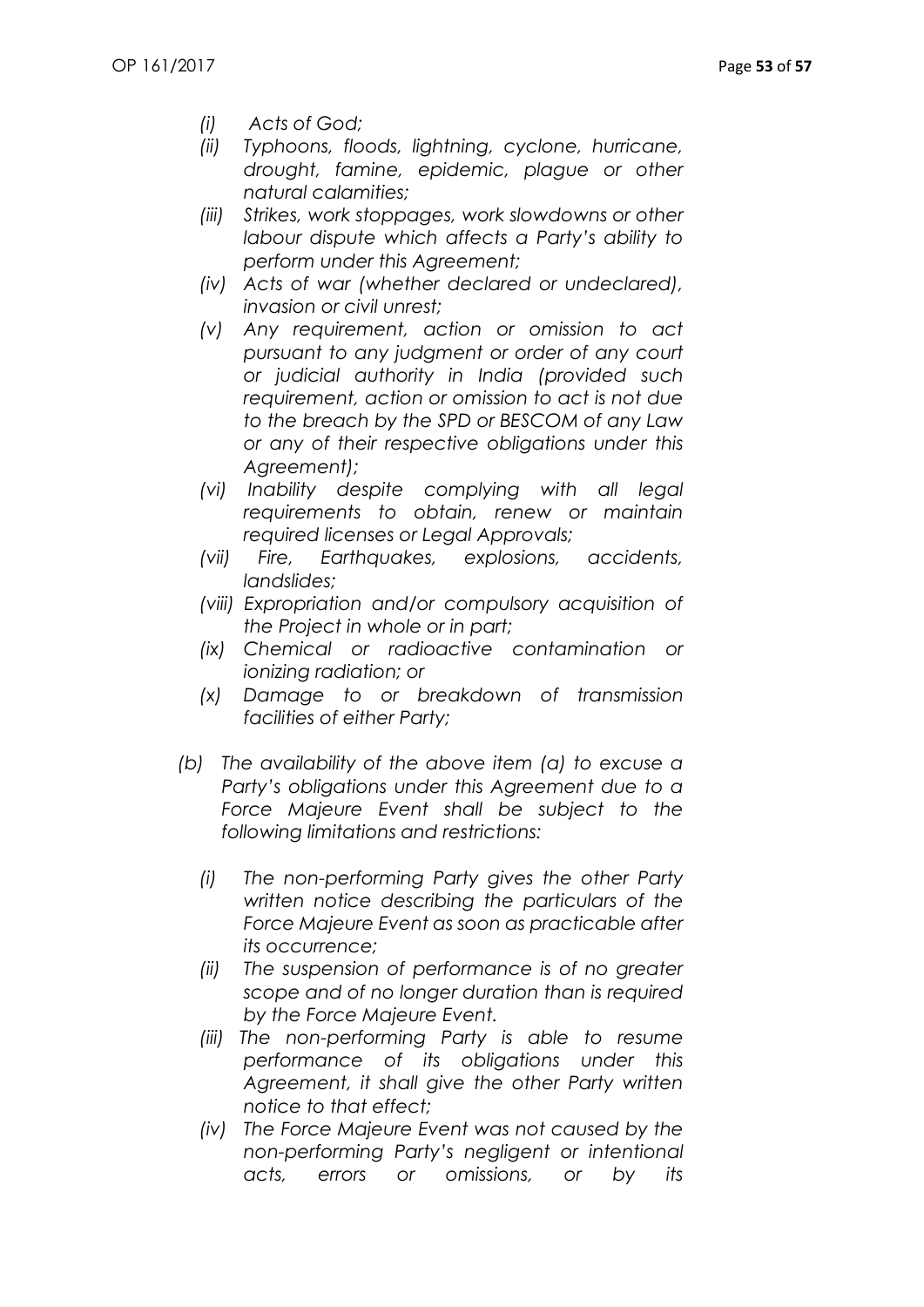*negligence/failure to comply with any material*  Law, or by any material breach or default under *this Agreement;*

- *(v) In no event shall a Force Majeure Event excuse the obligations of a Party that are required to be completely performed prior to the occurrence of a Force Majeure Event."*
- 27) On perusal of Annexure-Q to the Petition it appears that, the BESCOM has accorded approval to commission the project within 02.07.2017 subject to certain conditions. Further it is stated that the approval is issued purely based on the request of Solar Power Developer for the purpose of commissioning of the project. While issuing the approval by BESCOM it had referred the letters written by the Petitioner dated 08.12.2016, 10.12.2016, 22.12.2016 and 09.01.2017 (Reference No. 2 in Annexure-Q filed along with Petition). On the direction of the 1st Respondent/BESCOM the Petitioner filed the present Petition challenging the directions issued by the 1st Respondent/BESCOM to file a Petition before the Commission seeking approval for extension of SCOD. Thereby, the allegations of the Respondents that no Force Majeure notice was given by the Petitioner are baseless and false.
- 28) On perusal of the statement of objections of all the Respondents to original Petition and after remand from the Hon'ble High Court the additional statement of objections filed are contrary to the facts and circumstances of the case in respect of delay in extending time for completion of the plant.
- 29) Further the Petitioner has also produced Commissioning certificate (Annexure-S to the Amended Petition) dated 27.06.2017 which shows the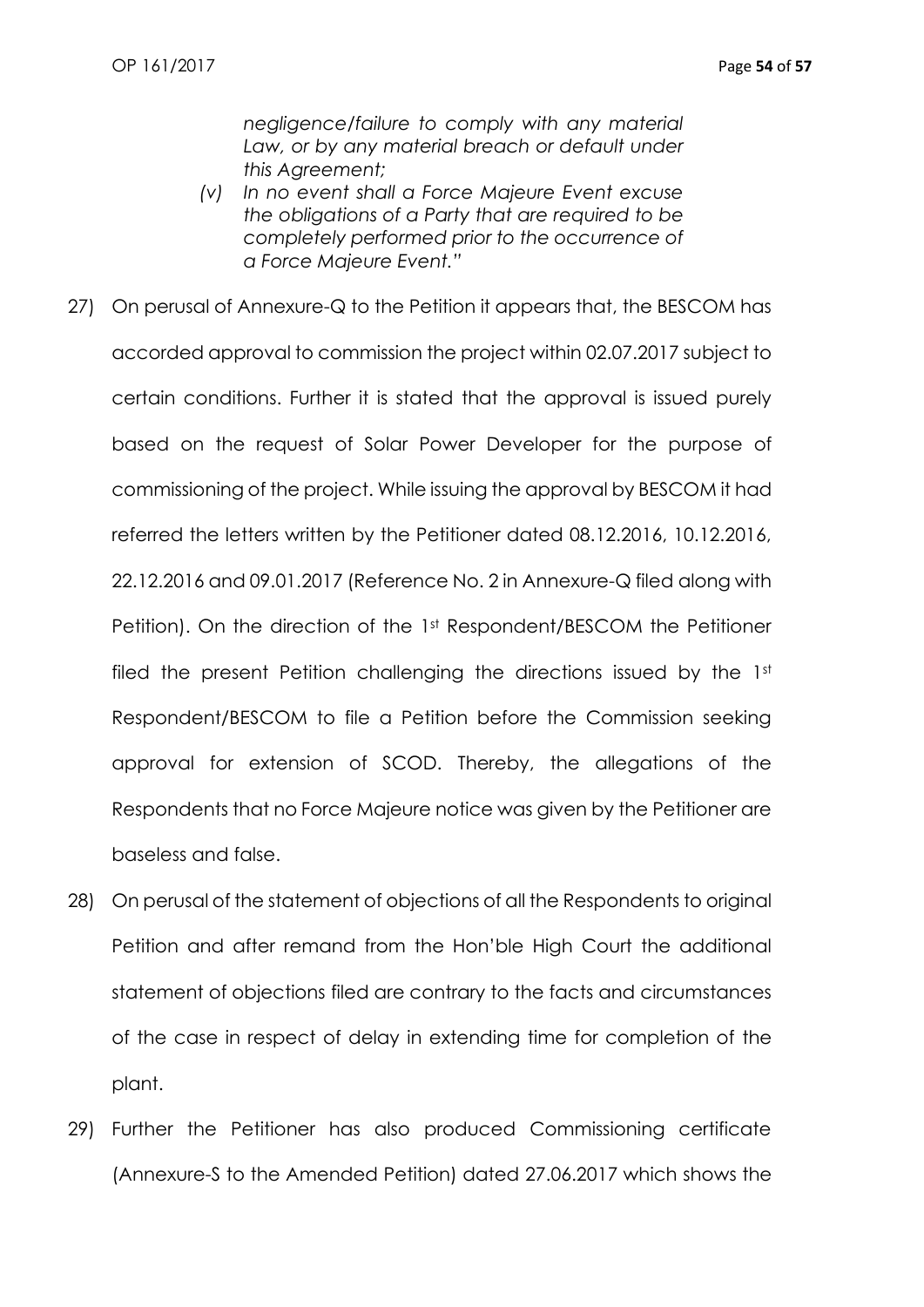1 MW Solar Power Project of Smt Jayalakshmi assigned to M/s Saakesha Solar Energy Private Limited at project with metering arrangement bearing RR No. JGSSE-119 and associated electrical equipment inter connecting the solar plant at 66/11KV switch yard at J.G. Halli, KPTCL has been commissioned on 25.06.2017.

- 30) In view of the discussions made as above and also in Page 43 (Para 17 in Table-2), it is clear that the time taken for each event of delay, there was delay of more than one year in granting various approvals from Government instrumentalities and therefore the prayer of the Petitioner falls within the parameters Force Majeure events as discussed above and in the present case on hand though the Petitioner has suffered delay in issuing evacuation approval, transmission line work and bay approval, Demonetization induced delay and delay in conversion of land, he has commissioned the solar project on 25.06.2017 i.e., within the extended period i.e., upto 02.07.2017 approved by the 1st Respondent as per Annexure-Q (filed along with Petition). As per observations made herein above judgements relied by the Counsel for the Petitioner and the grounds urged by the Petitioner in the Petition fall under the Clause of Force Majeure as described in the PPA. The extension of time by 172 days for commission of the solar plant is approved under Force Majeure conditions as discussed in above paras. Hence Issue No. 1 is answered in affirmative.
- 31) **Issue No. 2:** For what relief the Petitioner is entitled to?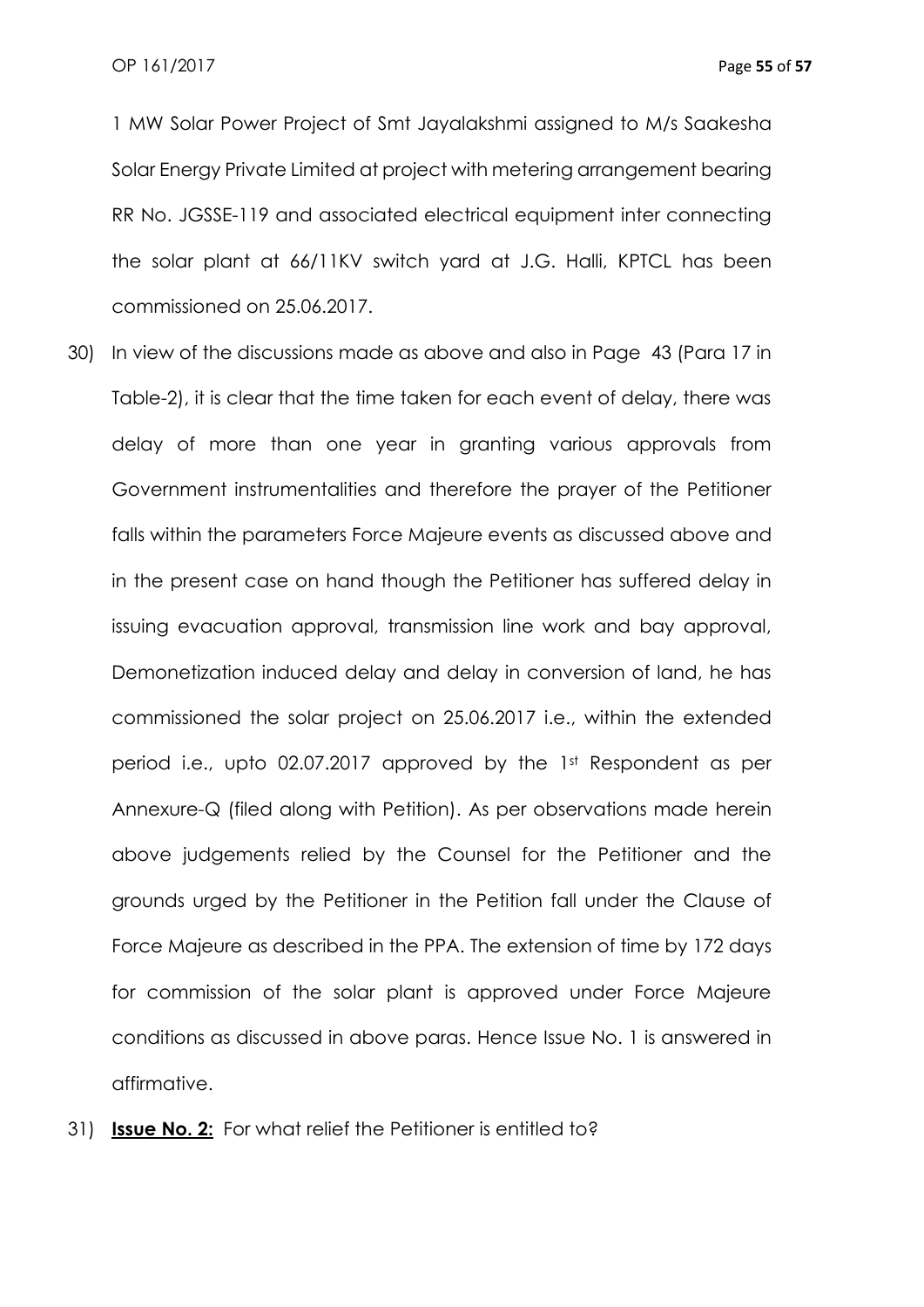- 32) As per discussions made herein above paragraphs, and also answering issue No. 1 in affirmative by holding that the Petitioner is entitled for extension of time of 172 days from 03.01.2017 to 25.06.2017, he is entitled for the tariff as agreed in PPA. As per the findings given by the Hon'ble APTEL in its judgement dated 28.02.2020 in Appeal No. 340/2016 between Azure Sunrise Private Limited Vs Chamundeshwari Electricity Supply Corporation Limited, that "once extension of Scheduled Commissioning Date is approved by the concerned DISCOM, the question of reduced tariff does not arise". Hence, the Petitioner is entitled for Rs. 8.40/kWh tariff.
- 33) As stated above, once the SCOD is extended by the Respondent the revised SCOD is to be reckoned for determining the Tariff as well as liquidated damages. Since the time extended upto 02.07.2017, the Petitioner is not liable to pay liquidated damages. This Issue No. 2 is answered accordingly.
- 34) **Issue No. 3:** What Order?
- 35) In view of the foregoing reasons, we pass the following: -

#### **O R D E R**

- a) The Petition is allowed.
- b) The delay is condoned upto 25.06.2017 in commissioning of Solar Power Project in J.G Halli Village, Hiriyuru Taluk, Chitradurga District and the Petitioner is entitled tariff at Rs. 8.40/- as per PPA.
- c) The Respondent/BESCOM is directed to pay the difference of the Tariff paid per unit from the date